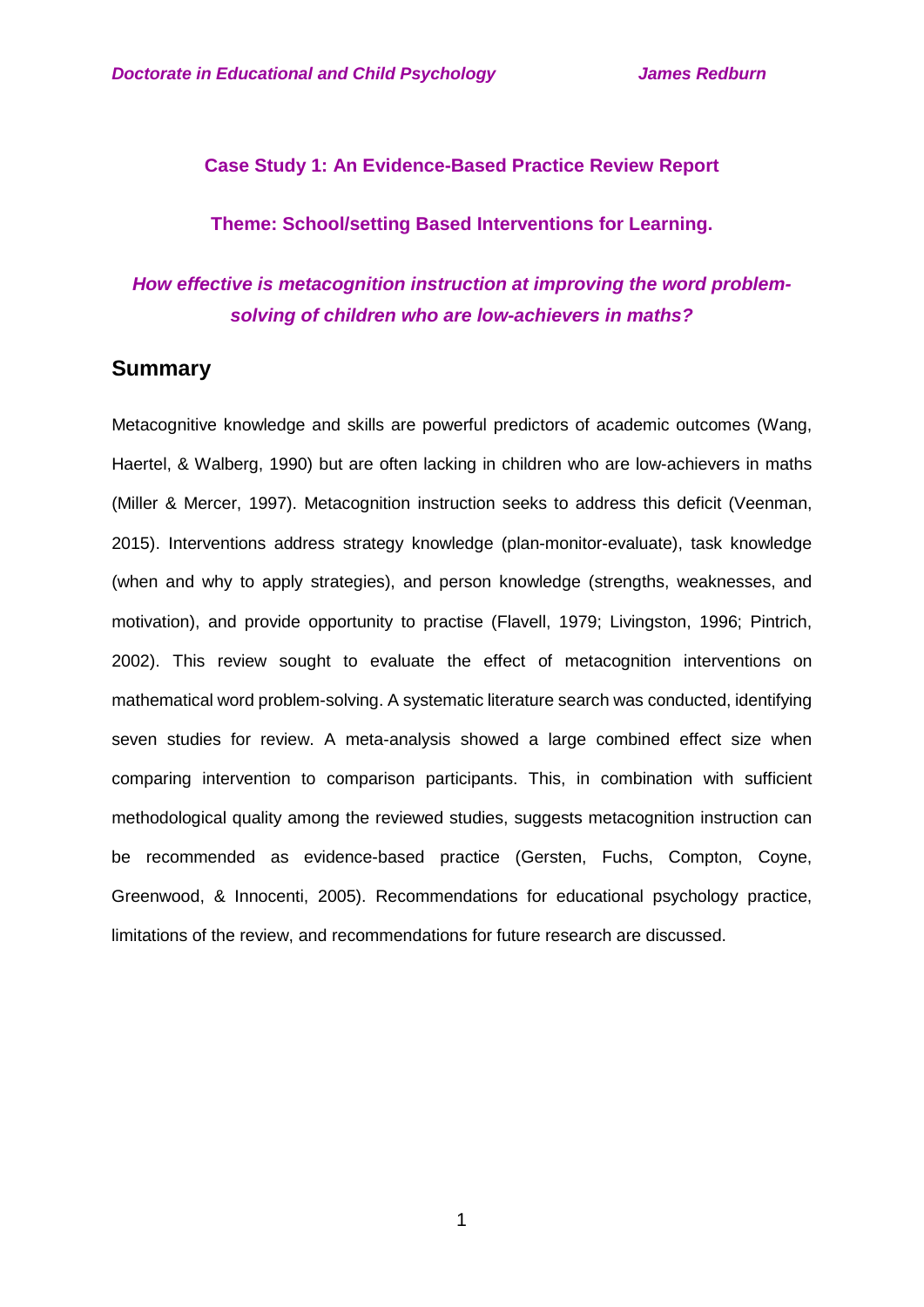# **Introduction**

### **Metacognition**

Metacognition refers to knowledge about, and regulation of, cognition (Schraw, 1998). While cognitive skills are used to perform tasks (such as multiplication), metacognitive skills are used to decide how to perform tasks and to evaluate performance (Garner, 1987). Psychological research on metacognition began in earnest in the 1970s (Gleitman et al., 1972). It has since been acknowledged as a concept of profound psychological importance, being incorporated into a revision of Bloom's Taxonomy of Learning as a fourth dimension of knowledge (Krathwohl, 2002).

There are two prominent theoretical models of metacognition. Flavell (1979) distinguishes four components: knowledge, experience, goals, and actions (see Figure 1). *Knowledge* comprises three sub-components: person, task, and strategy. 'Person knowledge' involves awareness of oneself and others as cognitive processors, including strengths, weaknesses, and motivation. 'Task knowledge' involves awareness of how to manage cognitive enterprises, including implications of task difficulty and situational norms for strategy selection (Pintrich, 2002). 'Strategy knowledge' involves awareness of ways of effectively achieving cognitive goals, including planning, monitoring, evaluating, information-acquisition strategies (e.g. mnemonics), and problem-solving heuristics. Metacognitive *experiences* are conscious feelings accompanying cognitive enterprises, such as being aware that one doesn't understand something. *Goals* refer to awareness of task objectives and *actions* refer to strategies or behaviours employed to achieve goals.

An alternative model (Schraw, 1998) distinguishes two components: knowledge and regulation (see Figure 2). *Knowledge* comprises three sub-components: declarative, procedural, and conditional. 'Declarative knowledge' involves awareness about oneself and factors influencing performance. 'Procedural knowledge' involves awareness of effective strategies and heuristics to complete tasks. 'Conditional knowledge' involves awareness of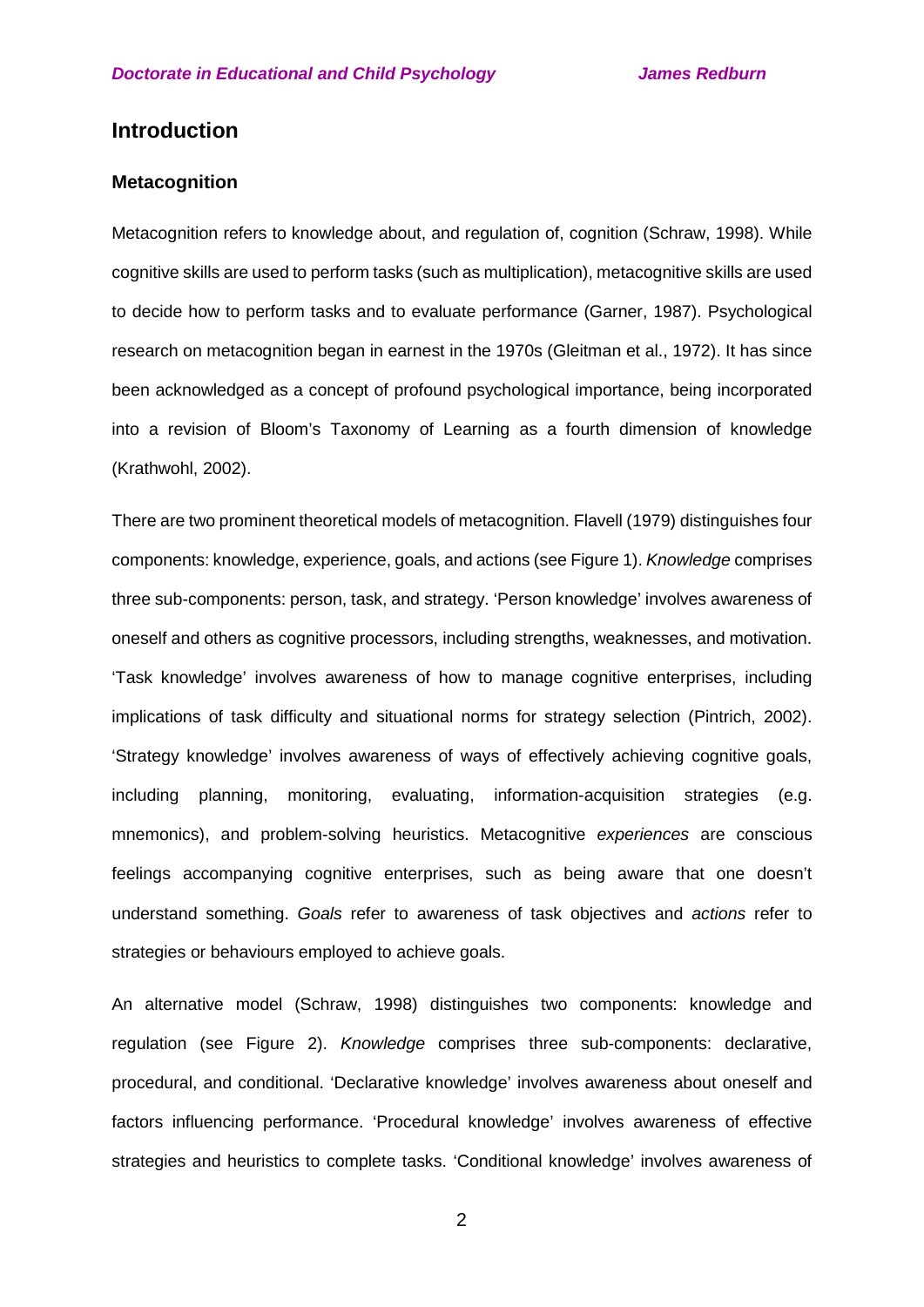when and why to use declarative and procedural knowledge, such as allocating resources and selecting strategies. *Regulation* is the active employment of knowledge before, during, and after a task to plan, monitor, and evaluate learning and performance.

Conceptual similarities across the models include self-awareness of strengths, weaknesses, and motivation; knowledge of how and when to use cognitive strategies; and the planning, monitoring and evaluating sequence. Psychometric evidence supports the parsimony of a twofactor model (Schraw & Dennison, 1994). Unrestricted factor analysis of a 52-item metacognitive inventory produced an unreliable six-factor solution but this did not map onto the six conceptual sub-components. Restricted factor analysis, however, strongly supported a two-factor solution (knowledge and regulation), with high internal consistency ( $\alpha$  = .91) on each factor and 44 items loading unambiguously onto a single factor. Furthermore, the factors contributed separately to performance on a reading comprehension test, suggesting the need to develop both metacognitive knowledge and regulation skills for optimal outcomes.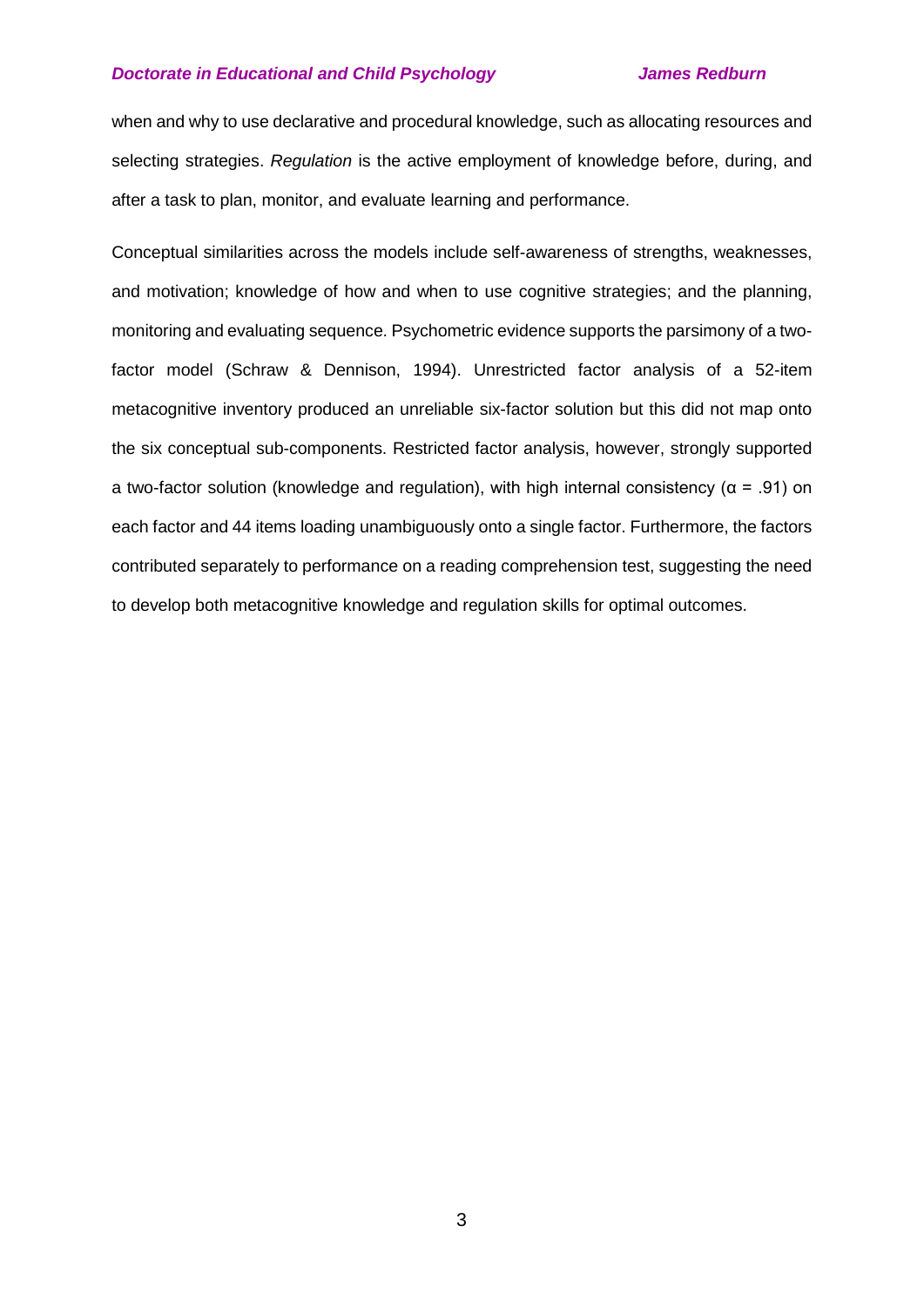### **Figure 1**

*A Four-Component Model of Metacognition, Adapted From Flavell (1979)*

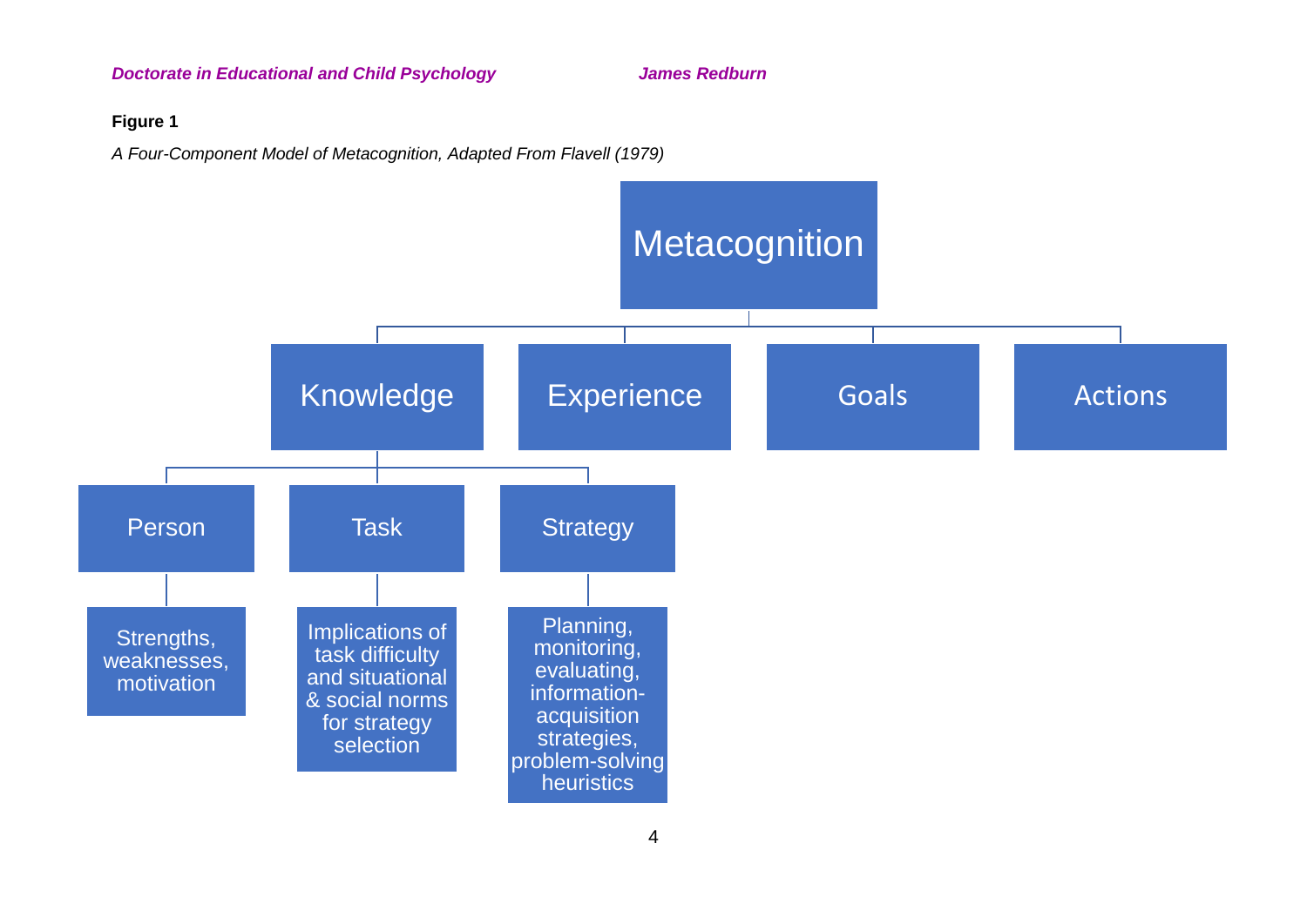### **Figure 2**

*A Two-Component Model of Metacognition, Adapted From Schraw (1998)*

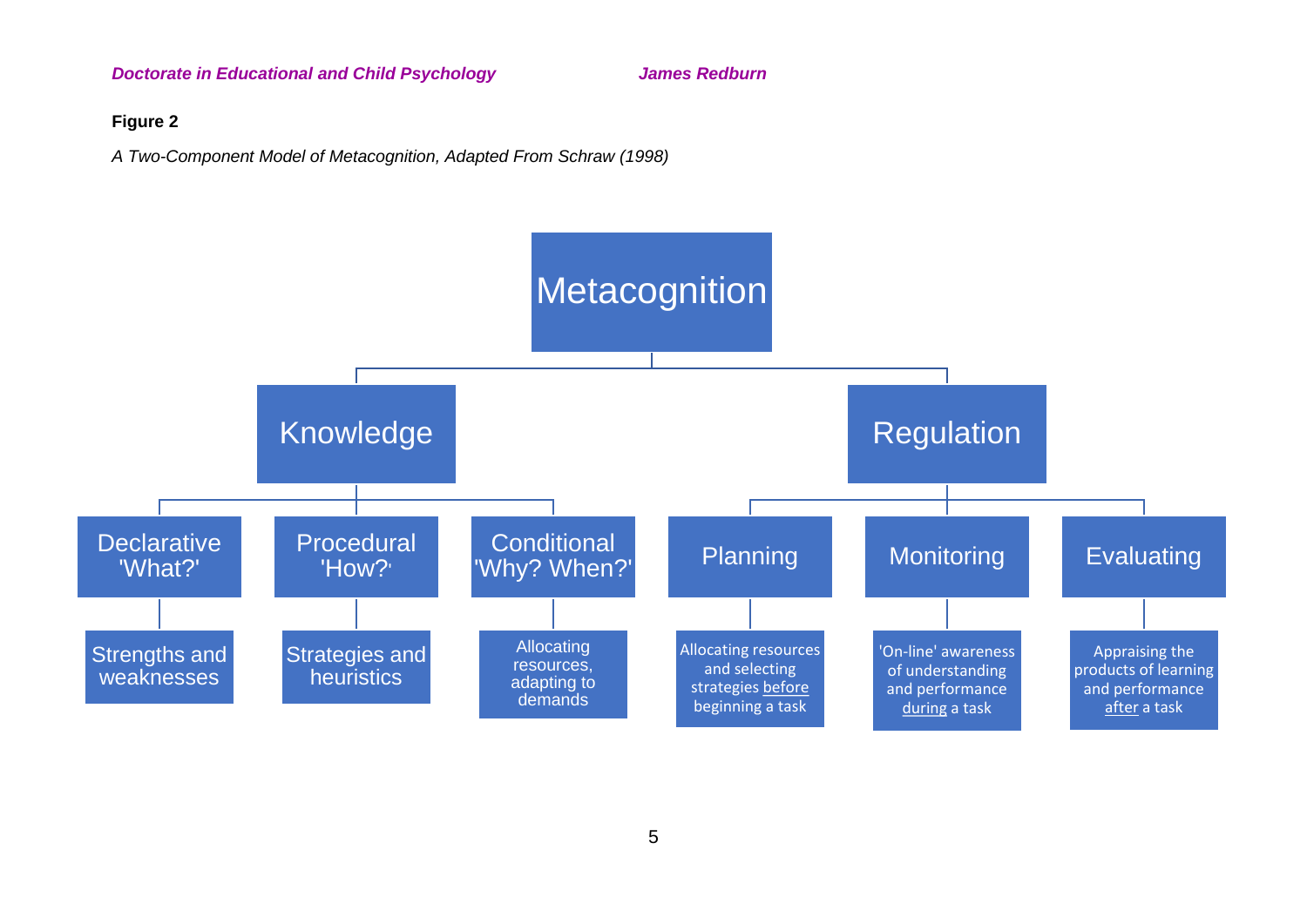## **Teaching Metacognition**

According to the Education Endowment Foundation, teaching metacognition in schools has high impact for very low cost, based on extensive evidence (Quigley et al., 2018). Metacognition was identified as the single most important predictor of learning outcomes, above classroom management, student/teacher interactions and 27 further variables (Wang, Haertel, & Walberg, 1990).

Metacognitive skills may be acquired as part of typical development, emerging around age six and increasing in frequency and quality from age eight (Veenman & Spaans, 2005). Metacognition develops first as a domain-specific attribute but, with growing proficiency around age 14, generalises and promotes learning transfer between contexts (Schraw, 1998; Veenman & Spaans, 2005). Metacognitive skills developed in one subject-area benefit individuals in other subject-areas and in life beyond formal education (Pintrich, 2002).

However, some children require explicit instruction to acquire metacognitive skills (Veenman, 2015). An important area of learning that requires metacognition and has everyday relevance is mathematical problem-solving (Montague, 1997). This is a foundational skill for school attainment and is vital for everyday tasks such as grocery shopping. Most students struggle with metacognitive components such as assessing their ability, selecting appropriate strategies, organising information, monitoring, and evaluating outcomes (De Corte et al., 2000; Miller & Mercer, 1997).

A prominent intervention addressing metacognitive skills in mathematical problem-solving is Cognitive Strategy Instruction (CSI) (Montague et al., 2011). CSI combines metacognitive knowledge, regulation, and cognitive strategies in a sequential problem-solving model (see Table 1). Children memorise the seven 'cognitive' strategies and perform the 'metacognitive' strategies at each step to ensure they've completed the step comprehensively. For this author, CSI's distinction between 'cognitive' and 'metacognitive' strategies is conceptually unclear since 'hypothesise' and 'check' are metacognitive in nature.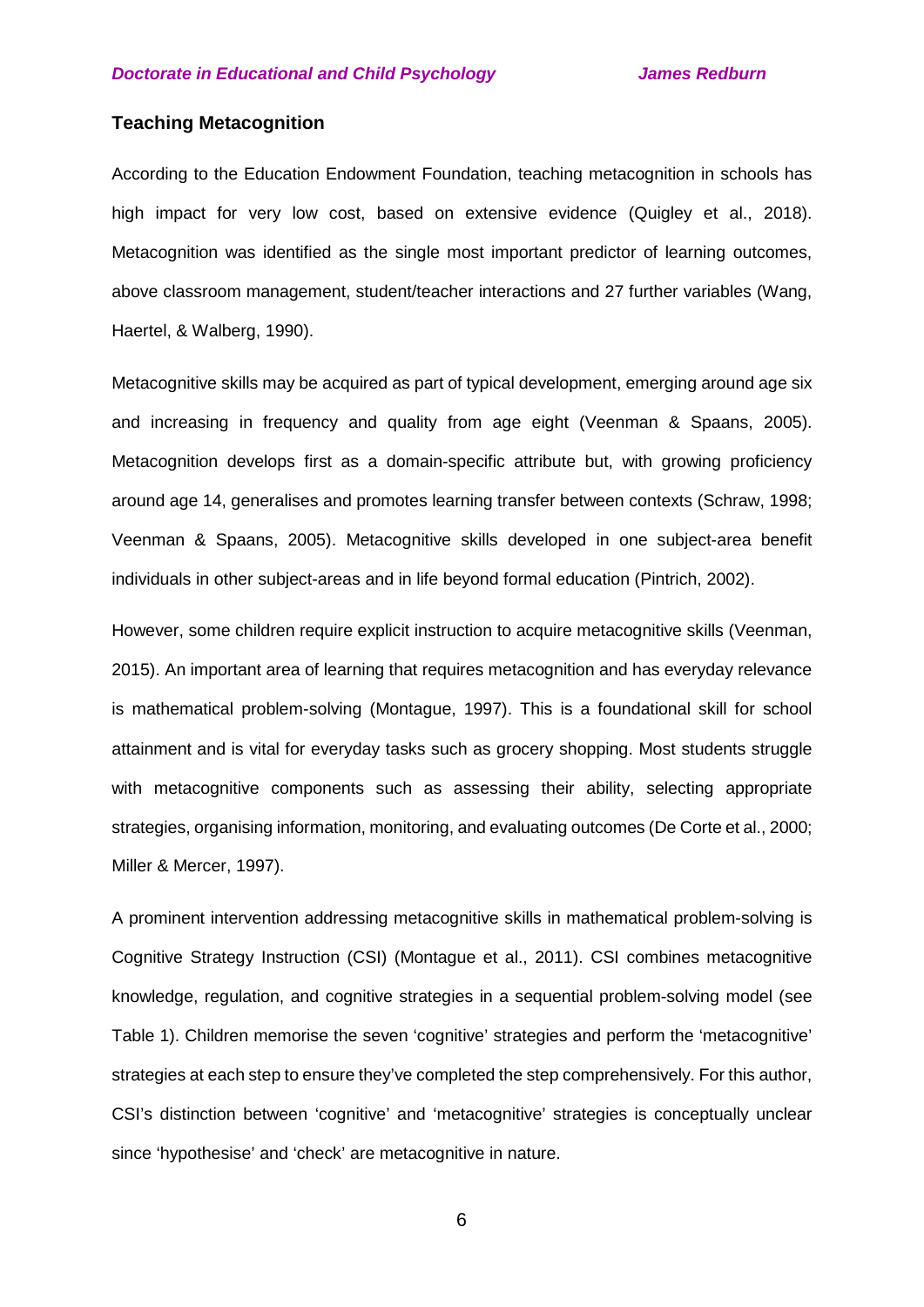A systematic literature review of CSI identified five single-subject and two group-experimental designs (Montague & Dietz, 2009). Despite consistent evidence of the effectiveness of CSI at improving problem-solving, the review concluded that findings did not meet the methodological criteria for evidence-based practice. It suggested future research needed more stringent experimental designs. In light of this, the current review broadened the scope of intervention, seeking any study employing metacognitive instruction, but narrowed the scope of experimental design, seeking only studies with pre-/post-data on intervention and comparison groups. This is the most appropriate research design for answering questions about the effectiveness of interventions on outcomes (Petticrew & Roberts, 2003).

#### **Table 1**

*Components of Cognitive Strategy Instruction, adapted from Montague et al. (2011)*

| Cognitive strategies                            | Metacognitive strategies |
|-------------------------------------------------|--------------------------|
| 1) Read (for understanding)                     | 1) Say                   |
| 2) Paraphrase (your own words)                  | 2) Ask                   |
| 3) Visualise (a picture or diagram)             | 3) Check                 |
| 4) Hypothesise (a plan to solve the<br>problem) |                          |
| Estimate (predict the answer)<br>5)             |                          |
| 6) Compute (do the arithmetic)                  |                          |
| Check (make sure everything is<br>7)<br>right)  |                          |

## **Review Question**

This review aims to answer the question:

*How effective is metacognition instruction at improving the word problem-solving of children who are low-achievers in maths?*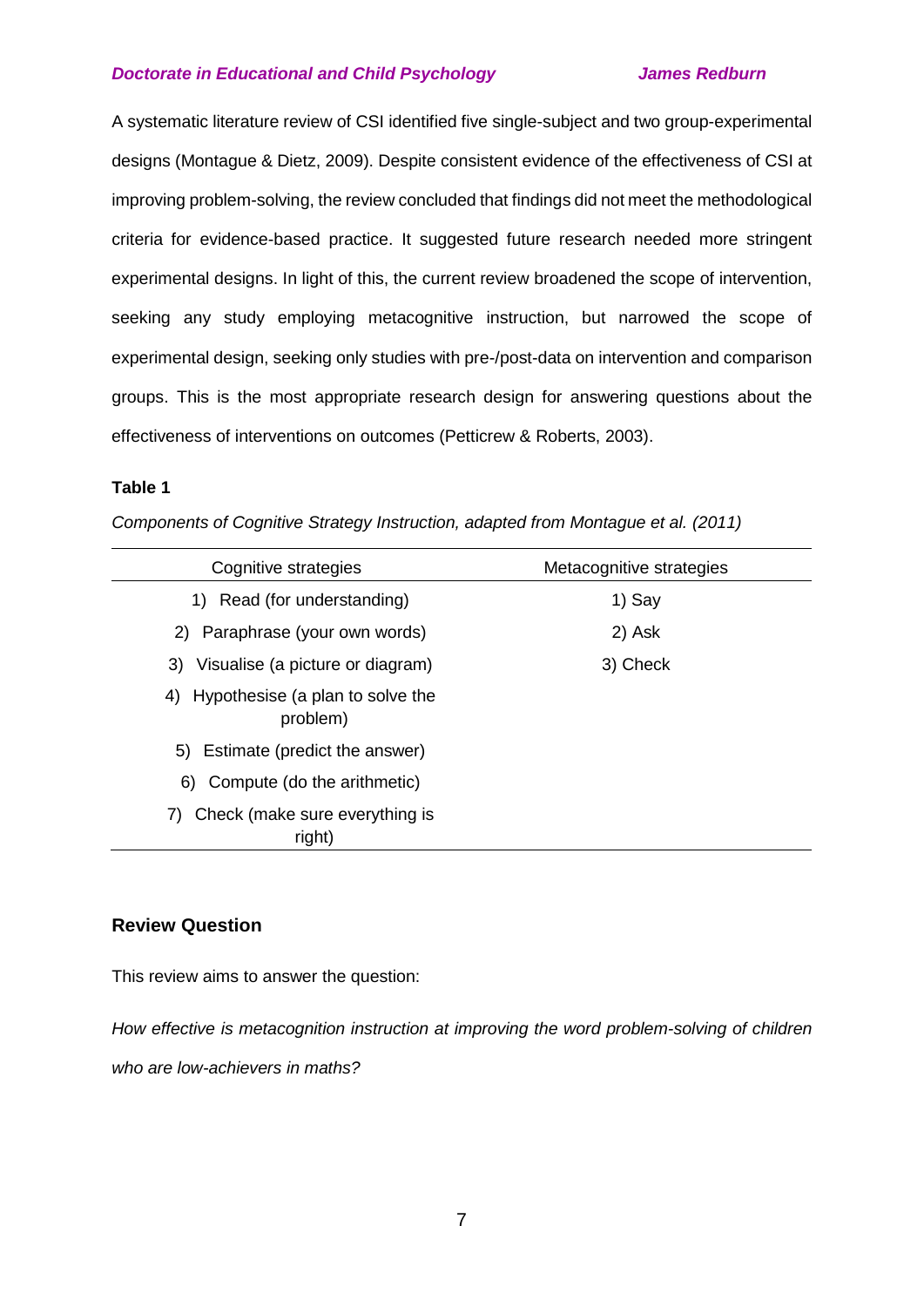This question is of relevance to educational psychologists because it will indicate the potential benefit of providing metacognition training to school staff and whether targeted metacognition interventions for low-achievers in mathematics are worth recommending to schools.

# **Critical Review of the Evidence Base**

## **Literature Search**

A systematic literature search was conducted on  $15<sup>th</sup>$  December 2019 using three online databases: Web of Science, Educational Resources Information Center (ERIC), and PsycINFO. Search terms are listed in Table 2. Search results were limited to peer-reviewed journal articles. Ancestral and citation searches were conducted on articles selected for inclusion in the review.

### **Table 2**

| Search terms                                                                                                                                                                                                                                        | Rationale                                                                                                                                                                                                                                                                                                                                                                                                                                           |
|-----------------------------------------------------------------------------------------------------------------------------------------------------------------------------------------------------------------------------------------------------|-----------------------------------------------------------------------------------------------------------------------------------------------------------------------------------------------------------------------------------------------------------------------------------------------------------------------------------------------------------------------------------------------------------------------------------------------------|
| metacogniti* OR self-regulat* OR "cognitive<br>strategy instruction" OR "cognitive-based<br>instruction"                                                                                                                                            | This review seeks to evaluate the<br>effectiveness of metacognition<br>instruction<br>'Self-regulation' or 'self-regulatory' were<br>$\bullet$<br>found through pilot searches to be<br>common ways of referring to<br>metacognition instruction<br>'Cognitive strategy instruction' and<br>'Cognitive-based instruction' were found<br>through pilot searches to be specific<br>intervention approaches that included<br>metacognitive instruction |
| dyscalculi* OR "number fact disorder" OR<br>psychological difficulties in math* OR math*<br>learning difficult* OR arithmetic learning<br>difficult* OR arithmetic learning disabilit* OR<br>math* learning disabilit* OR "low achiev*" in<br>math* | This review seeks to evaluate the<br>effectiveness of metacognition<br>instruction for CYP who are low-<br>achievers or have identified learning<br>difficulties in maths                                                                                                                                                                                                                                                                           |

*Terms Used in the Literature Searches*

*Note*. Truncation (\*) was used to include any ending of root words. Speech marks ("") were

used to include exact phrase matching.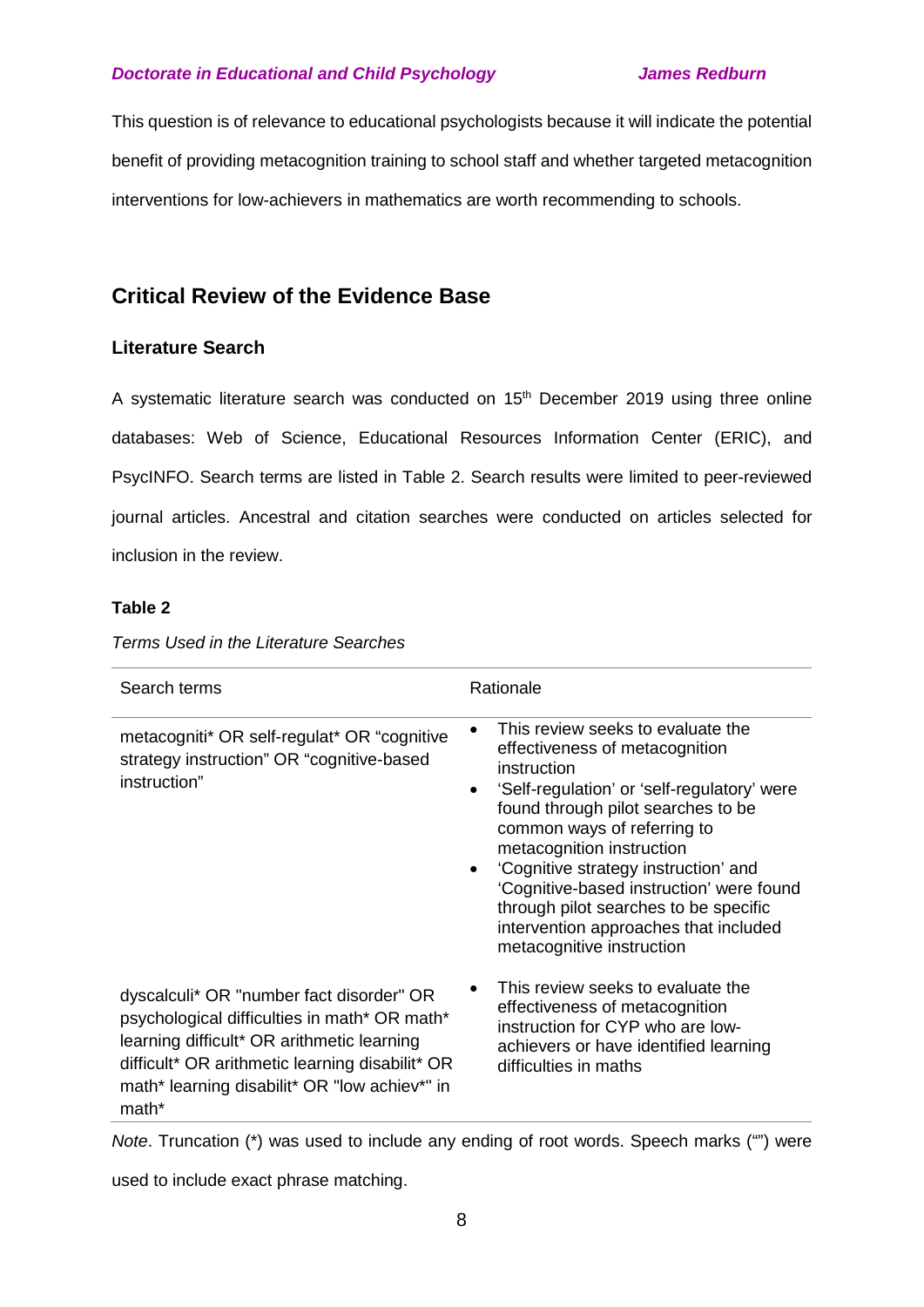## **Article Screening**

Database searches yielded 248 results. Following removal of 31 duplicates, 217 articles underwent title and abstract screening to determine eligibility for inclusion in the review (see Table 3 for criteria). 177 articles were excluded, leaving 40 articles for full text screening. 10 additional articles were identified through ancestral and citation searching and screened at full text. 43 studies were excluded (see Appendix A for reasons), leaving seven studies eligible for review (see Table 4). A flow diagram of article selection is provided in Figure 3.

#### **Table 3**

|   | Criterion                  | Inclusion                                                                                                | Exclusion                                                        | Rationale                                                                                                     |
|---|----------------------------|----------------------------------------------------------------------------------------------------------|------------------------------------------------------------------|---------------------------------------------------------------------------------------------------------------|
| 1 | Type of publication        | The article is<br>published in a<br>peer-reviewed<br>journal                                             | The article is not<br>published in a<br>peer-reviewed<br>journal | This ensures the<br>article has been<br>subject to quality<br>control by trained<br>researchers               |
| 2 | Language of<br>publication | The article is<br>written in English<br>(although the<br>research can be<br>conducted in any<br>country) | The article is not<br>written in English                         | This ensures the<br>article can be<br>understood by the<br>author without<br>being translated                 |
| 3 | Date of publication        | The article is<br>published on or<br>before 15/12/2019                                                   | The article is<br>published after<br>15/12/2019                  | This ensures all<br>relevant articles<br>available on the<br>date of the<br>literature search<br>are included |
| 4 | Primary data               | The article consists<br>of original research                                                             | The article is a<br>review or meta-<br>analysis                  | This review seeks<br>to evaluate original<br>research                                                         |
| 5 | Intervention               | At least one, but<br>not all, groups                                                                     | No group, or all<br>groups, receive                              | This review seeks<br>to evaluate the                                                                          |

*Criteria for Inclusion in the Review with Rationale*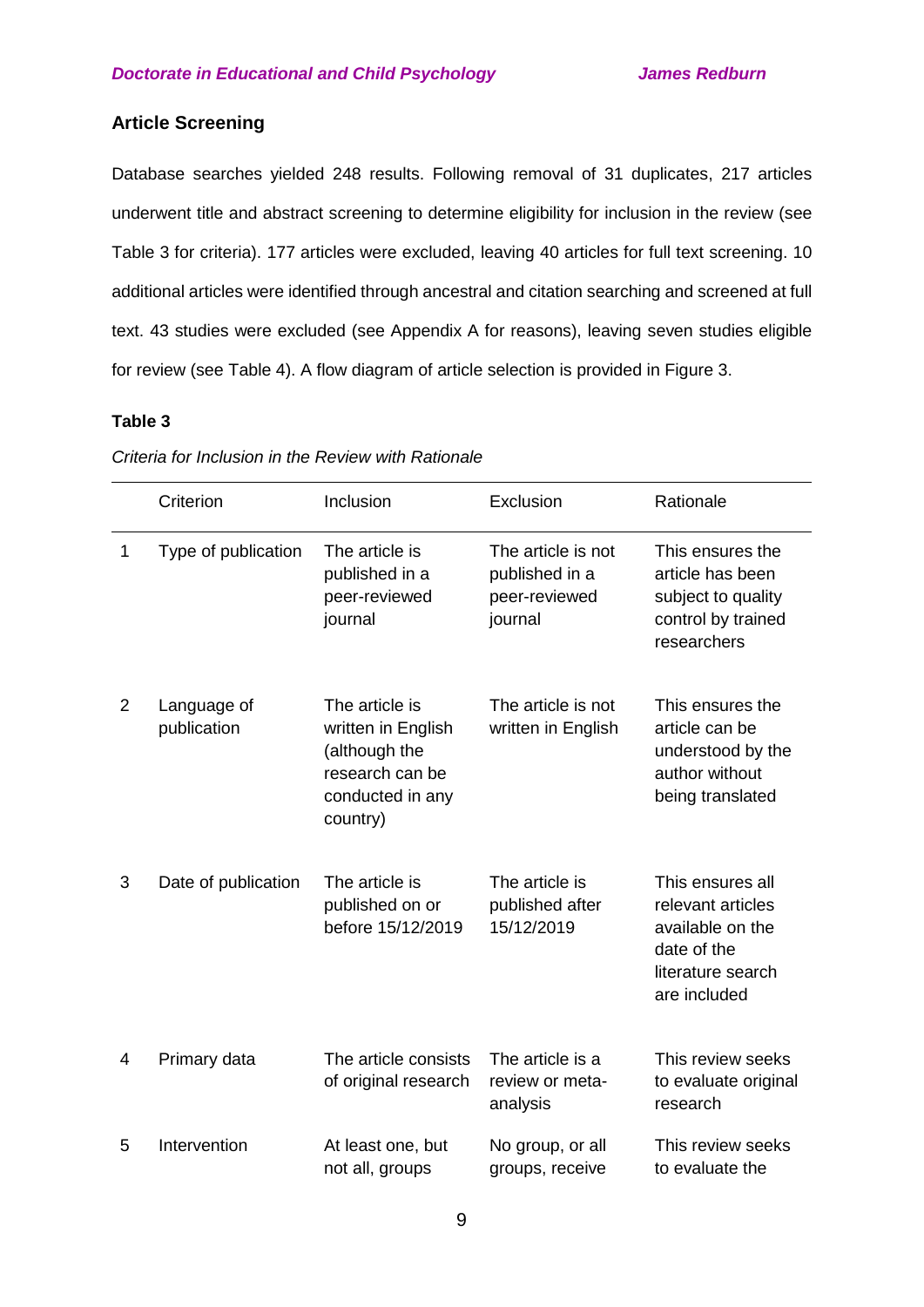|    | Criterion              | Inclusion                                                                                    | Exclusion                                                                                                                              | Rationale                                                                                                               |
|----|------------------------|----------------------------------------------------------------------------------------------|----------------------------------------------------------------------------------------------------------------------------------------|-------------------------------------------------------------------------------------------------------------------------|
|    |                        | receive<br>metacognition<br>instruction <sup>a</sup>                                         | metacognition<br>instruction                                                                                                           | effect of including<br>metacognition<br>instruction                                                                     |
| 6  | Experimental<br>design | There is at least<br>one intervention<br>and one<br>comparison group                         | The research does<br>not use an<br>intervention vs<br>comparison design                                                                | This review seeks<br>to compare the<br>impact of<br>metacognition<br>instruction with<br>other teaching<br>methods      |
| 7  | Outcome<br>measures    | At least one<br>outcome measure<br>is of mathematical<br>problem-solving b                   | There is no<br>outcome measure<br>of mathematical<br>problem-solving                                                                   | This review seeks<br>to evaluate the<br>effects of<br>metacognition<br>instruction on<br>problem-solving                |
| 8  | Outcome data           | There is<br>quantitative data<br>on problem-solving<br>both pre- and post-<br>intervention   | There is only<br>qualitative data or<br>missing<br>quantitative data                                                                   | This review seeks<br>to conduct a<br>quantitative<br>analysis                                                           |
| 9  | Setting                | The research is<br>conducted in a<br>school or other<br>purpose-built<br>educational setting | The research is not<br>conducted in a<br>purpose-built<br>educational setting<br>e.g. home,<br>hospital,<br>experimental<br>laboratory | This review seeks<br>to evaluate school-/<br>setting-based<br>interventions                                             |
| 10 | Age of participants    | Participants are of<br>English compulsory<br>school age (5-16)                               | Participants are<br>younger than 5 or<br>older than 16                                                                                 | This review seeks<br>to evaluate the<br>effectiveness of<br>metacognitive<br>instruction for<br>school-aged<br>children |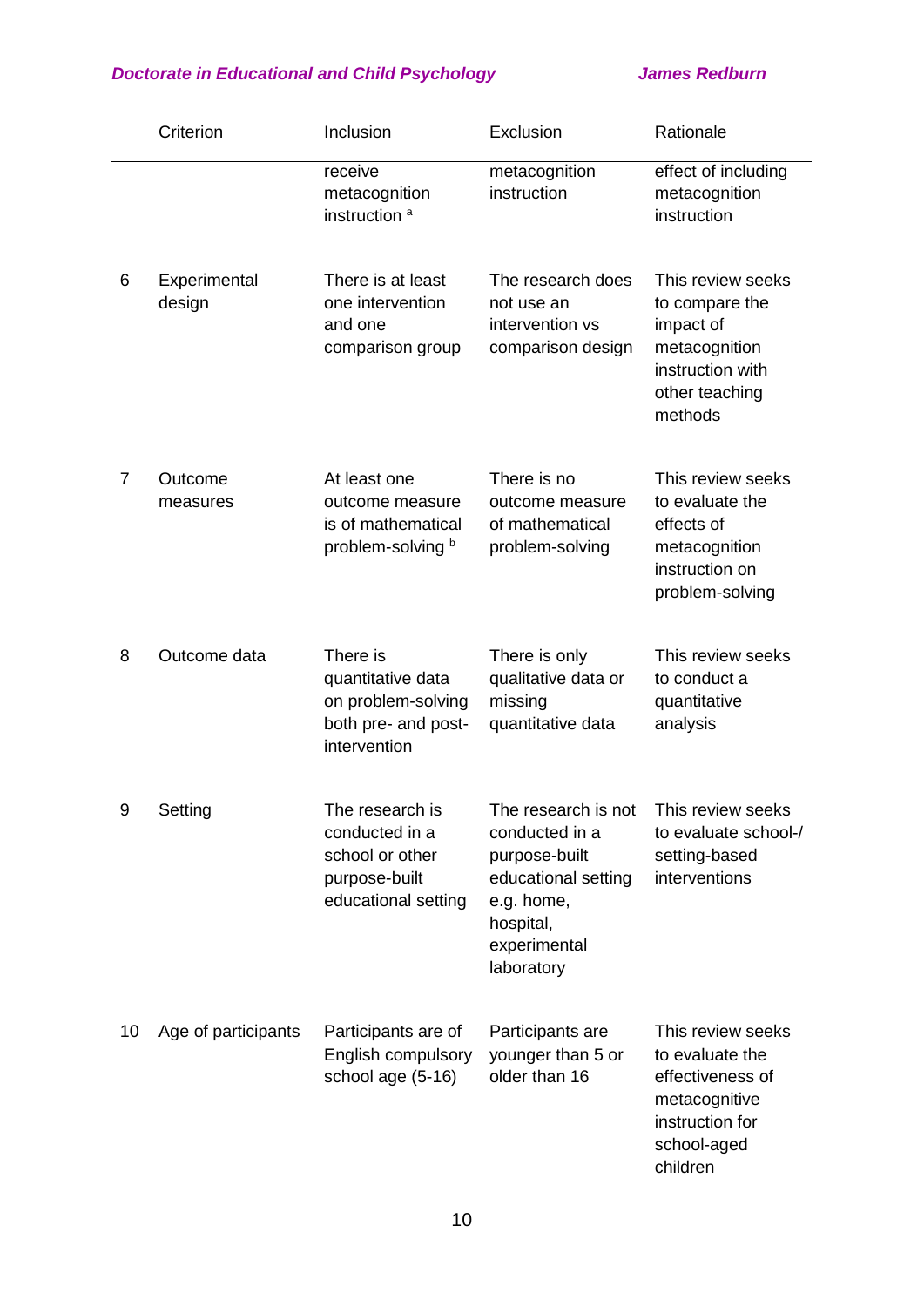|    | Criterion                                             | Inclusion                                                                                                                                         | Exclusion                                                                                                                                     | Rationale                                                                                                                                                               |
|----|-------------------------------------------------------|---------------------------------------------------------------------------------------------------------------------------------------------------|-----------------------------------------------------------------------------------------------------------------------------------------------|-------------------------------------------------------------------------------------------------------------------------------------------------------------------------|
| 11 | Special educational<br>needs (SEN) of<br>participants | Participants have<br>been identified<br>either as having<br>mathematical<br>learning difficulties<br>or as low-achievers<br>in maths <sup>c</sup> | Participants have<br>been identified only<br>with other forms of<br>SEN or have not<br>been identified with<br>SEN or data is not<br>provided | This review seeks<br>to evaluate the<br>effectiveness of<br>metacognitive<br>instruction for<br>children who are<br>low-achievers in<br>maths                           |
| 12 | Intervention<br>delivery                              | The intervention is<br>temporary                                                                                                                  | The intervention<br>replaces regular<br>teaching with the<br>intention of being<br>implemented<br>permanently                                 | This review seeks<br>to evaluate the<br>effectiveness of<br>temporary<br>interventions that<br>could be<br>recommended to<br>schools by<br>educational<br>psychologists |

<sup>a</sup> The nature and amount of metacognition instruction is evaluated in Weight of Evidence C; it was sufficient for a study to explicitly claim its intervention involved a metacognitive component for it to meet this inclusion criterion.

b Mathematical word problems involve calculations within a narrative frame.

<sup>c</sup> The extent of mathematical learning difficulties is not specified in the inclusion criteria due to

the wide variability in definitions exhibited in the literature.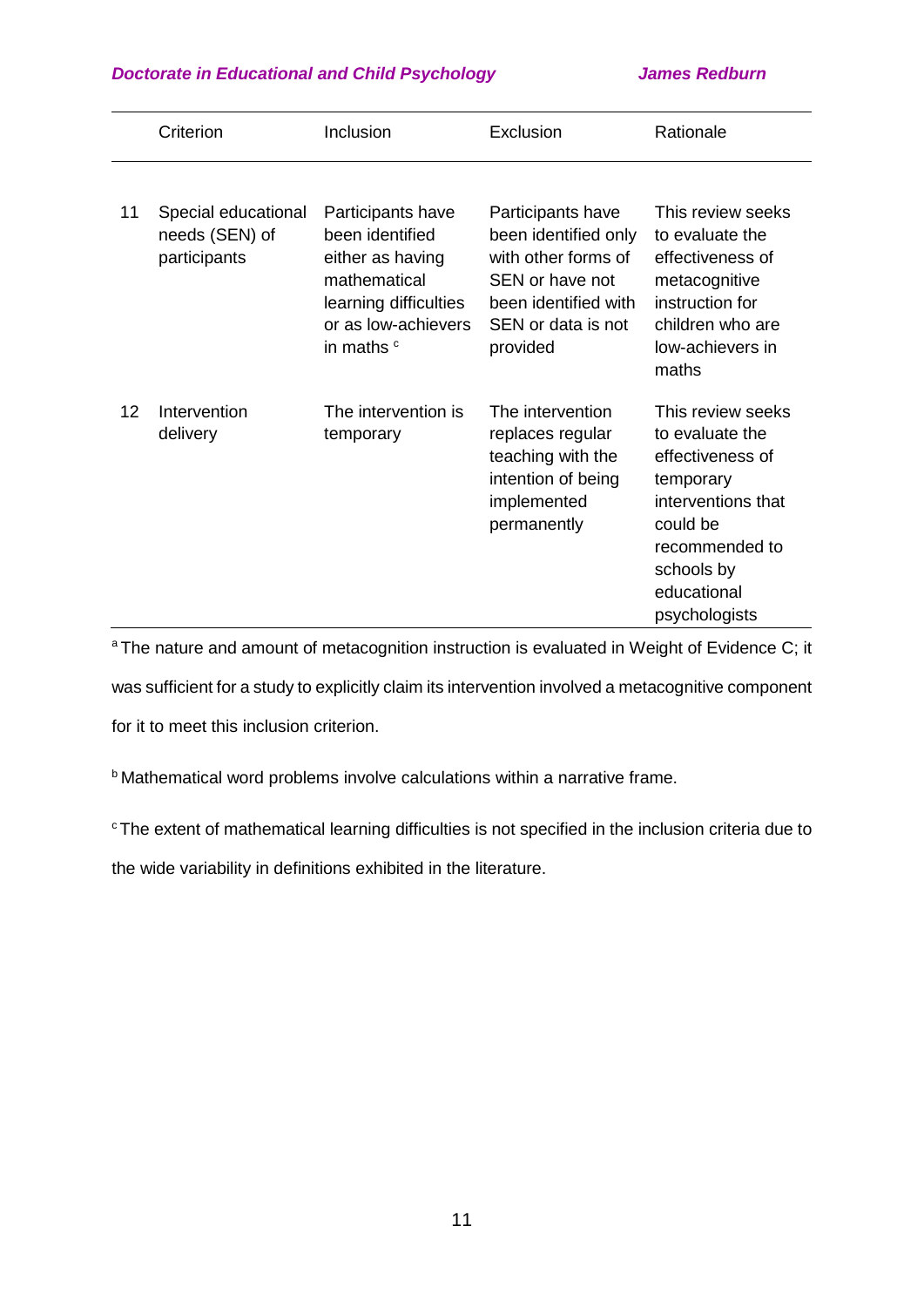## **Figure 3**

*Flow Diagram of Literature Search and Article Screening*

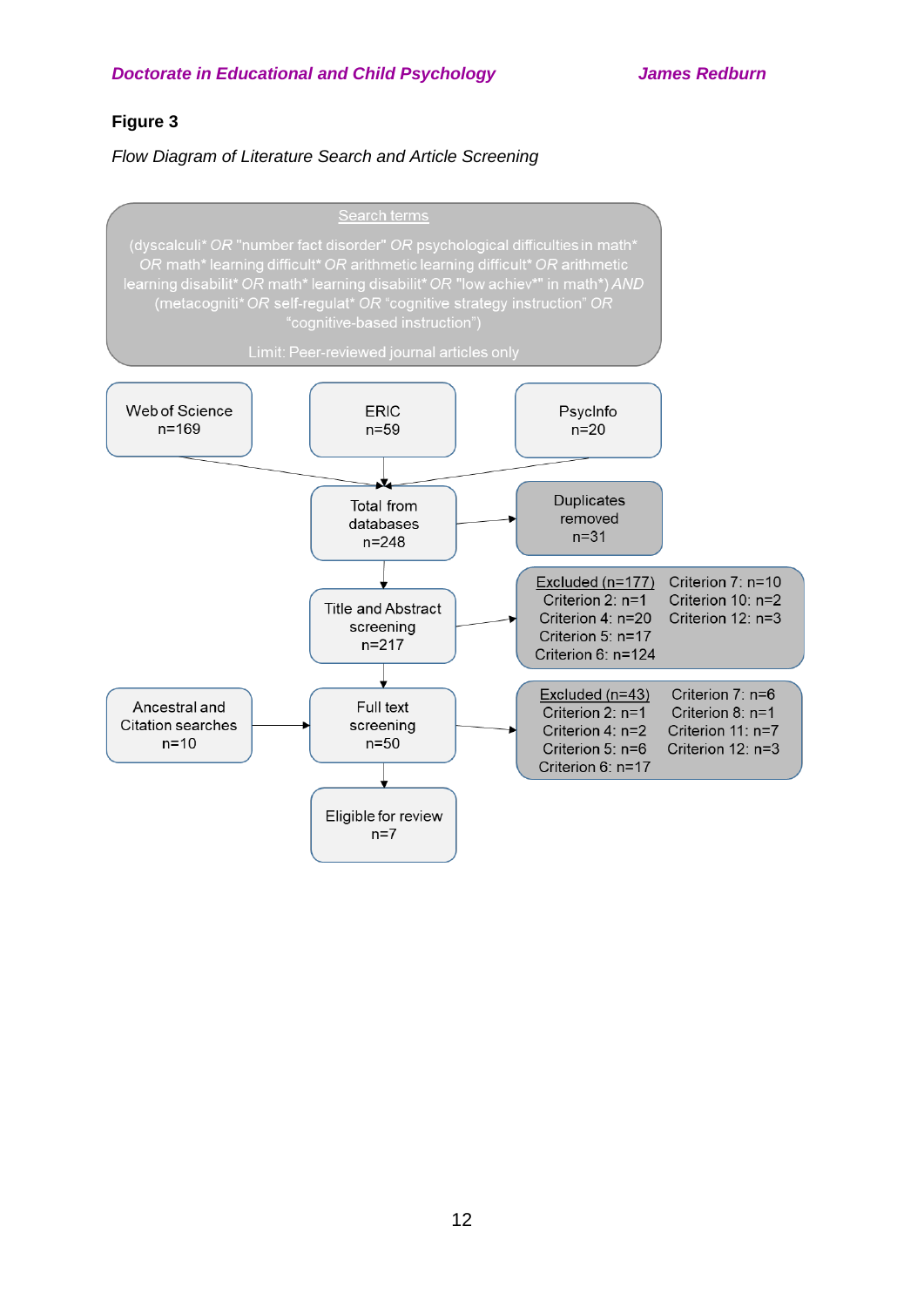## **Table 4**

*References of Articles Included in the Review*

Reference of eligible article

- 1 Chung, K. K. H., & Tam, Y. H. (2005). Effects of cognitive-based instruction on mathematical problem solving by learners with mild intellectual disabilities. *Journal of Intellectual and Developmental Disability*, *30*(4), 207–216. <https://doi.org/10.1080/13668250500349409>
- 2 Fuchs, L. S., Fuchs, D., Prentice, K., Burch, M., Hamlett, C. L., Owen, R., & Schroeter, K. (2003). Enhancing third-grade students' mathematical problem solving with selfregulated learning strategies. *Journal of Educational Psychology*, *95*(2), 306–315. <https://doi.org/10.1037/0022-0663.95.2.306>
- 3 Kajamies, A., Vauras, M., & Kinnunen, R. (2010). Instructing low-achievers in mathematical word problem solving. *Scandinavian Journal Of Educational Research*, *54*(4), 335–355.<https://doi.org/10.1080/00313831.2010.493341>
- 4 Pennequin, V., Sorel, O., Nanty, I., & Fontaine, R. (2010). Metacognition and low achievement in mathematics: The effect of training in the use of metacognitive skills to solve mathematical word problems. *Thinking & Reasoning*, *16*(3), 198–220. <https://doi.org/10.1080/13546783.2010.509052>
- 5 Teong, S. K. (2003). The effect of metacognitive training on mathematical word-problem solving. *Journal of Computer Assisted Learning*, *19*(1), 46–55. <https://doi.org/10.1046/j.0266-4909.2003.00005.x>
- 6 Wang, A. Y., Fuchs, L. S., Fuchs, D., Gilbert, J. K., Krowka, S., & Abramson, R. (2019). Embedding self-regulation instruction within fractions intervention for third graders with mathematics difficulties. *Journal of Learning Disabilities*, *52*(4), 337–348. <https://doi.org/10.1177/0022219419851750>
- 7 Zhu, N. (2015). Cognitive strategy instruction for mathematical word problem-solving of students with mathematics disabilities in China. *International Journal of Disability, Development and Education*, *62*(6), 608–627. <https://doi.org/10.1080/1034912X.2015.1077935>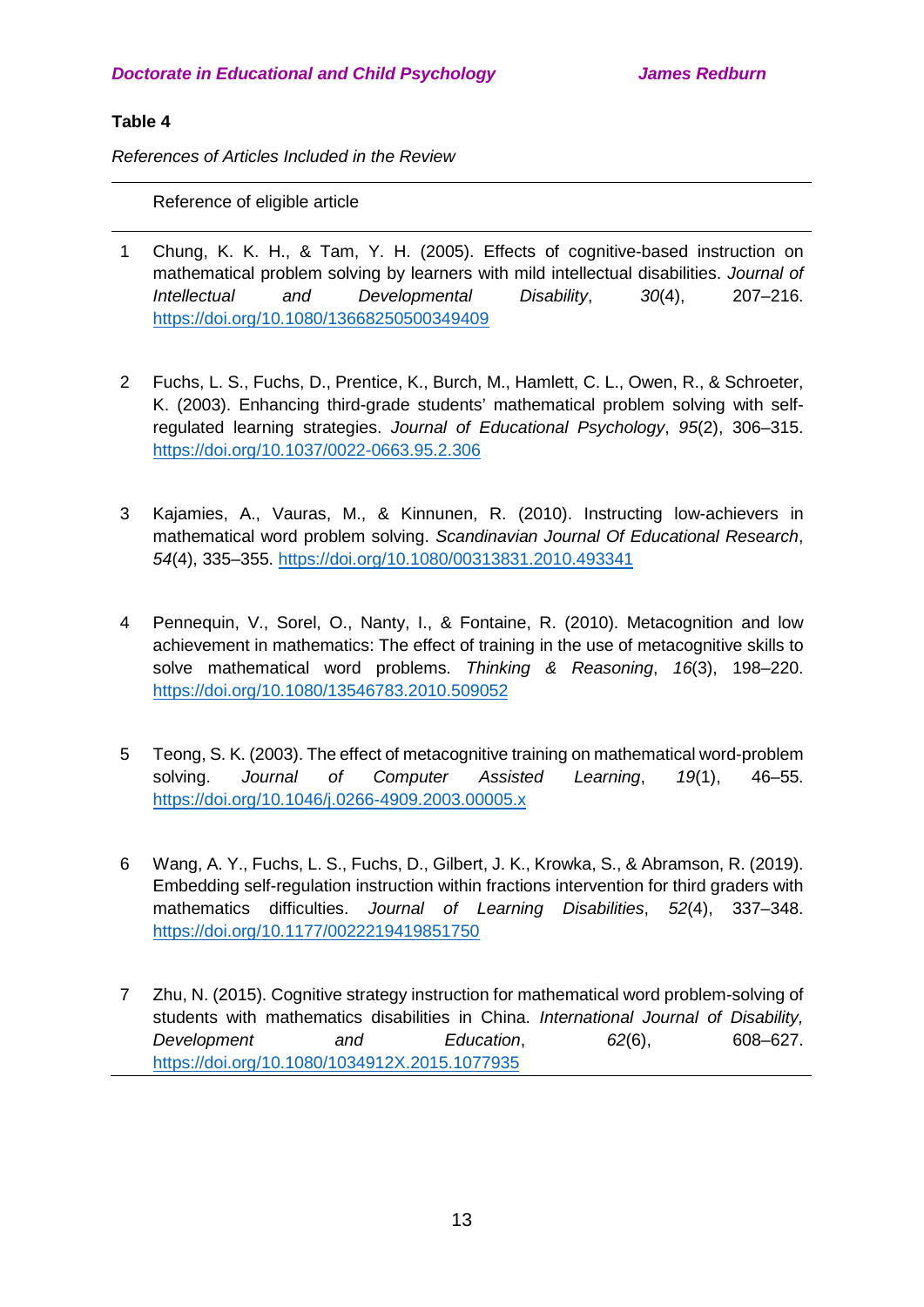## **Weight of Evidence**

The seven included studies were critically appraised using the Weight of Evidence (WoE) framework (Gough, 2007). Dimensions considered were methodological quality (WoE A), methodological relevance (WoE B), and topic relevance (WoE C).

WoE A was a generic judgment of the quality of the research design including participant description, intervention implementation, outcome measures, and data analysis. A published coding protocol was used to assess WoE A (Gersten et al., 2005). WoE B and C were judgments relating to the review question, using coding protocols developed by the author. WoE D is the average of WoE A, B, and C. A summary of WoE ratings is provided in Table 5. Full details of appraisal criteria are provided in Appendix B. Coding protocols for WoE A are provided in Appendix D.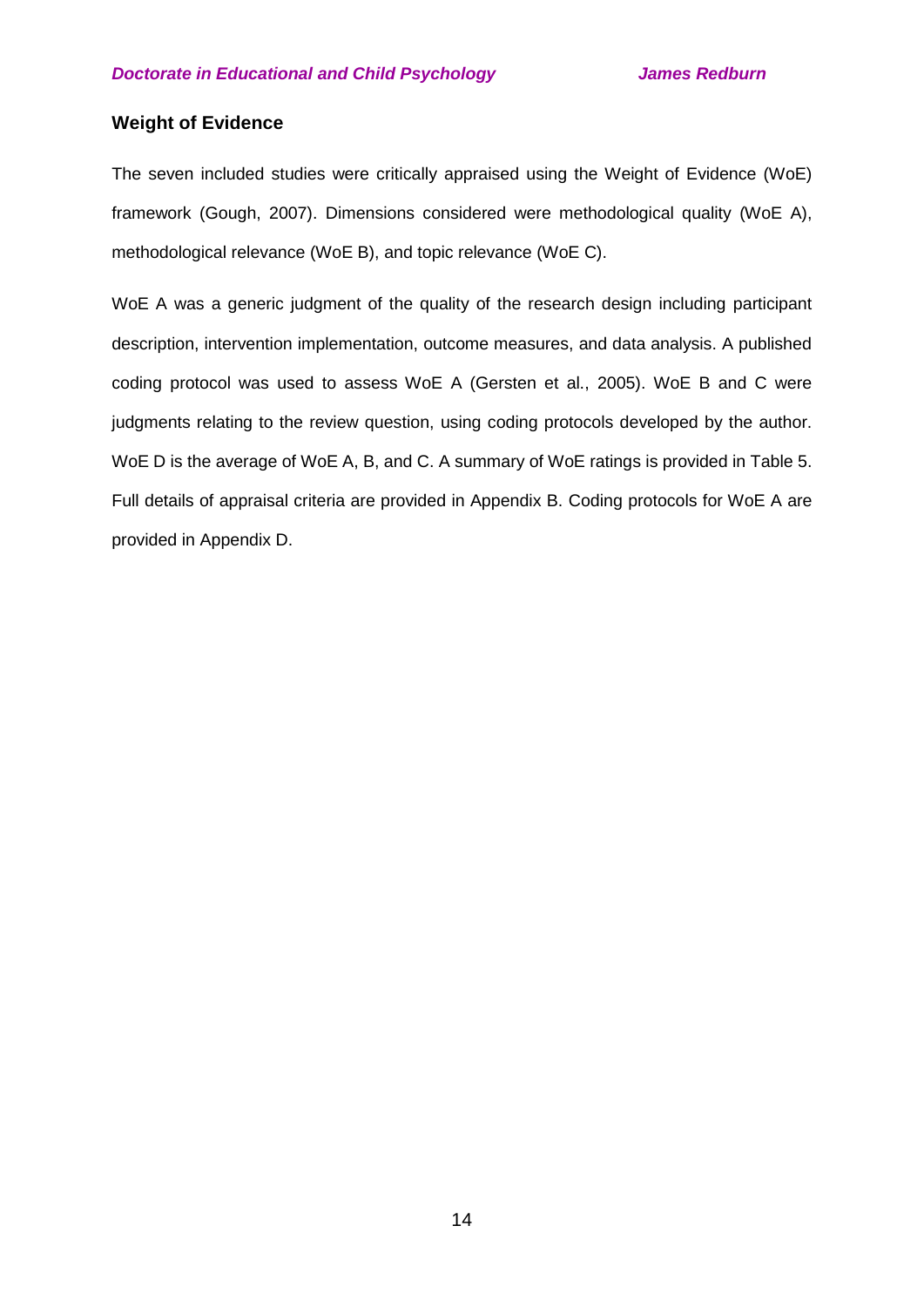## **Table 5**

| Study          | WoE A:<br>Methodological<br>quality | WoE B:<br>Methodological<br>relevance | WoE C: Topic<br>relevance | WoE D:<br>Overall rating |
|----------------|-------------------------------------|---------------------------------------|---------------------------|--------------------------|
| Chung et al.   | 1                                   | $\overline{2}$                        | 1.8                       | 1.6                      |
| (2005)         | Low                                 | Medium                                | Medium                    | Medium                   |
|                |                                     |                                       |                           |                          |
| Fuchs et al.   | 3                                   | 2.5                                   | $\overline{2}$            | 2.5                      |
| (2003)         | High                                | High                                  | Medium                    | High                     |
| Kajamies<br>et | 1                                   | 1.75                                  | 2.4                       | 1.72                     |
| al. (2010)     |                                     |                                       |                           |                          |
|                | Low                                 | Medium                                | Medium                    | Medium                   |
| Pennequin et   | $\overline{2}$                      | 2.5                                   | 1.2                       | 1.9                      |
| al. (2015)     | Medium                              | High                                  | Low                       | Medium                   |
|                |                                     |                                       |                           |                          |
| Teong          | $\mathbf 0$                         | 2.25                                  | 1.2                       | 1.15                     |
| (2003)         | Low                                 | Medium                                | Low                       | Low                      |
|                |                                     |                                       |                           |                          |
| Wang et al.    | 3                                   | 2.5                                   | 1.8                       | 2.43                     |
| (2019)         | High                                | High                                  | Medium                    | Medium-High              |
|                | 3                                   | 2.5                                   | 1.6                       |                          |
| Zhu (2015)     |                                     |                                       |                           | 2.37                     |
|                | High                                | High                                  | Medium                    | Medium-High              |

*Summary of Weight of Evidence Ratings*

*Note.* WoE ratings are described as 'High' for scores ≥ 2.5, 'Medium' for scores ≥ 1.5 and < 2.5, and 'Low' for scores < 1.5.

## **Mapping the Field**

The seven included studies used intervention vs comparison designs to explore the effect of metacognition instruction on word problem-solving of children who were low achievers in maths. Details of participants and procedures are provided in Table 6.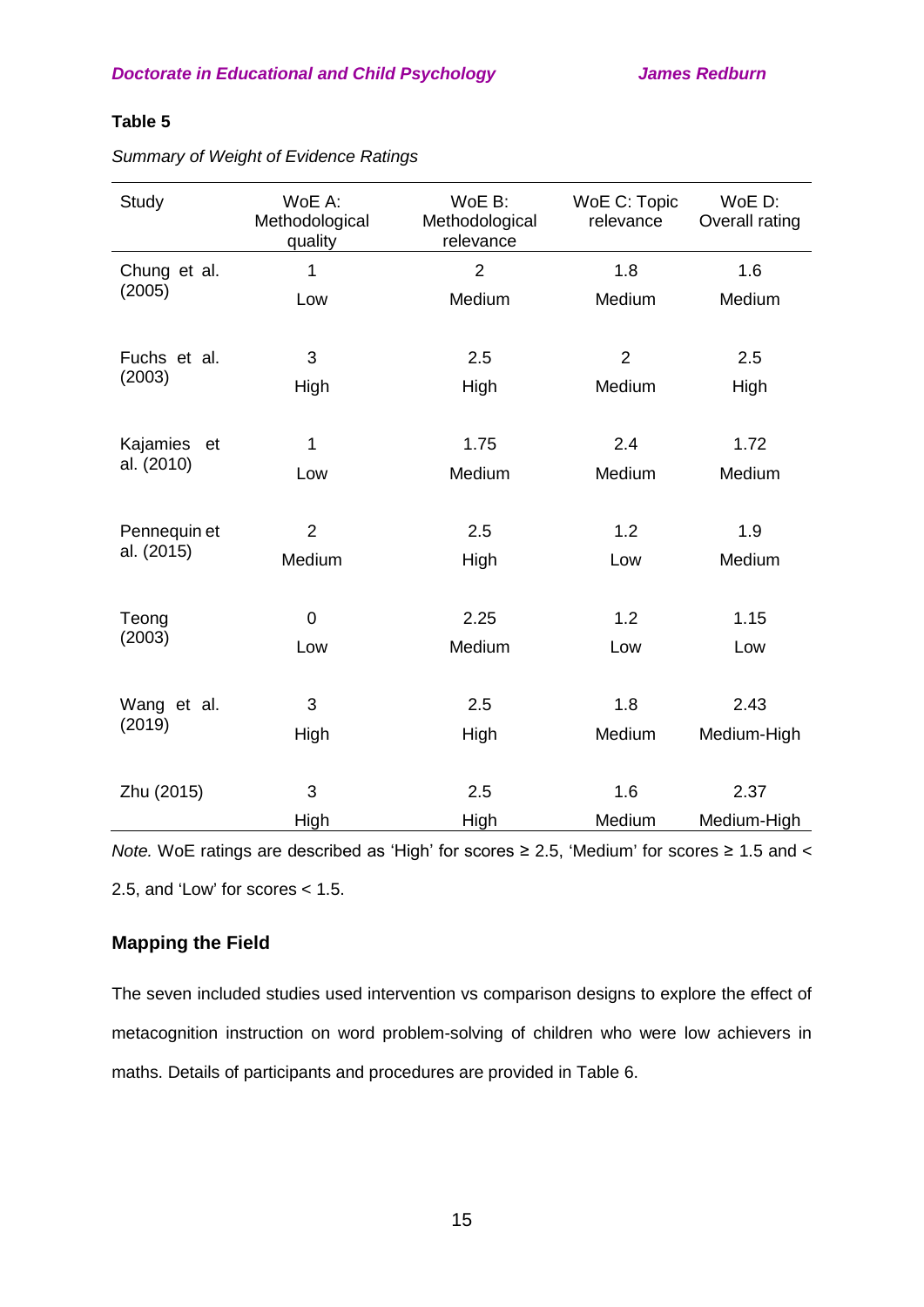# **Table 6**

*Key Information about Participants and Procedures of the Seven Included Studies*

| Study                 | Participants                                                                             | Procedure                                                                                                                                                                                                                                                     |
|-----------------------|------------------------------------------------------------------------------------------|---------------------------------------------------------------------------------------------------------------------------------------------------------------------------------------------------------------------------------------------------------------|
| Chung &<br>Tam (2005) | Country: China (Hong Kong)                                                               | Research design: Intervention, Comparison 1 [taught to visualise problems] and<br>Comparison 2 [extra regular teaching], all $n=10$                                                                                                                           |
|                       | Sample size: 30 (8 girls)                                                                |                                                                                                                                                                                                                                                               |
|                       |                                                                                          | Participant assignment: Random                                                                                                                                                                                                                                |
|                       | Age: $\bar{x}$ = 10:4 years                                                              | Intervention content: All participants were given initial general instruction to ensure they                                                                                                                                                                  |
|                       | <b>Setting: Special school</b>                                                           | understood the language used in the word problems, followed by 2 worked examples on a<br>whiteboard and 3 problems on a worksheet, followed by feedback                                                                                                       |
|                       | Learning difficulties: IQ of 55-70                                                       |                                                                                                                                                                                                                                                               |
|                       | on WISC-III, around 70% on<br>pre-test measure of word                                   | Intervention                                                                                                                                                                                                                                                  |
|                       | problem-solving, referred by<br>teacher as needing assistance<br>with word problems (all | 5-step model based on CSI: (1) Read the problem aloud, (2) Select the important<br>information, (3) Draw a representation of the problem, (4) Write down the steps, (5) Check<br>the answer                                                                   |
|                       | participants)                                                                            | Three metacognitive strategies (say, ask, check)                                                                                                                                                                                                              |
|                       |                                                                                          | Participants were taught these strategies and received a reminder worksheet                                                                                                                                                                                   |
|                       |                                                                                          | Comparison 1                                                                                                                                                                                                                                                  |
|                       |                                                                                          | Participants were taught to visualise problems through the use of circles to demonstrate the<br>concepts of addition and subtraction. Participants studied the worked solutions for three<br>minutes before visualising their own problems by drawing circles |
|                       |                                                                                          | Intervention delivery:<br>Groups of 10 with the first author during regularly scheduled resource classes                                                                                                                                                      |
|                       |                                                                                          | 4.16 hours (5 x 50 minute sessions)                                                                                                                                                                                                                           |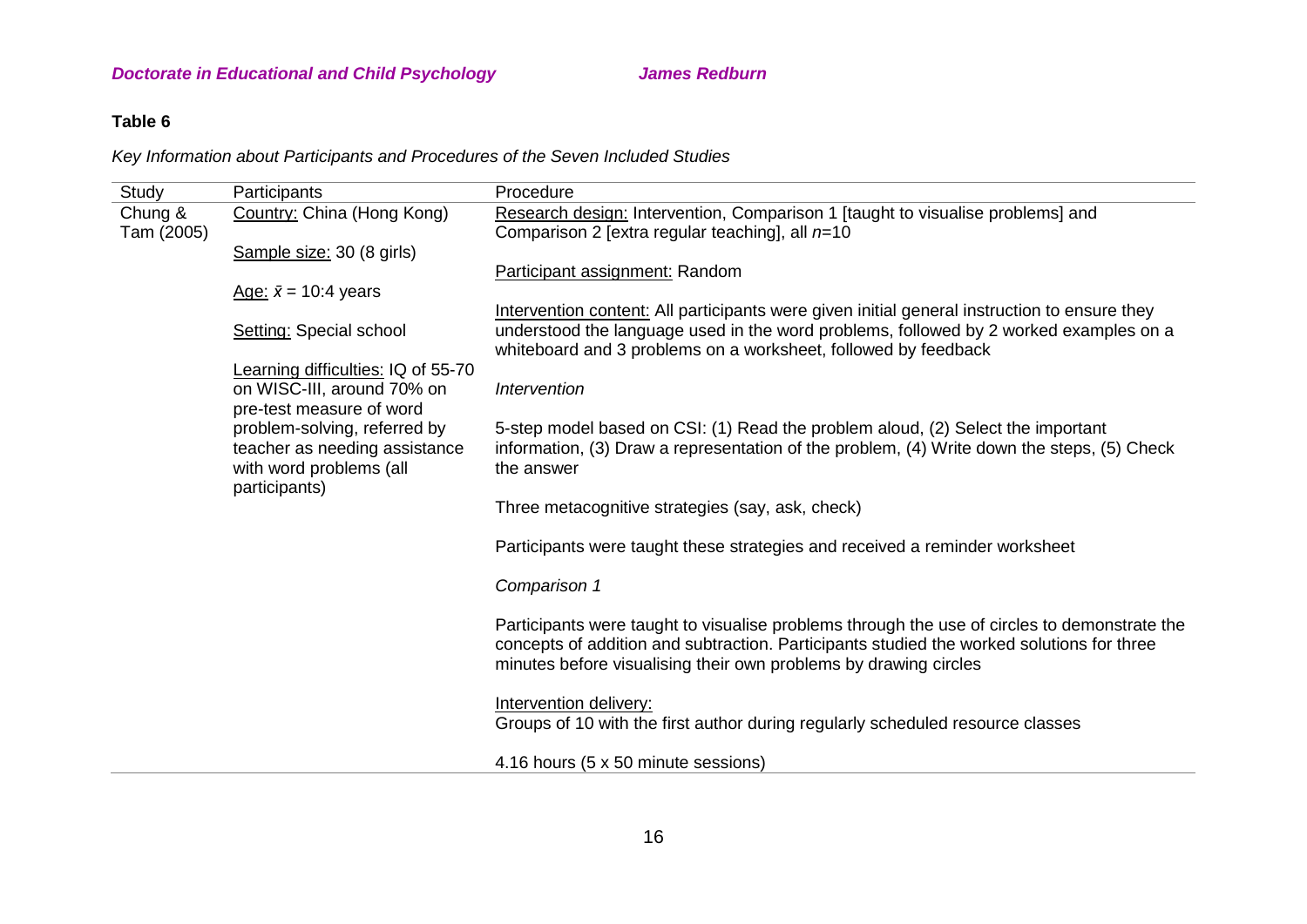| Study                                                          | Participants                                                                                        | Procedure                                                                                                                                                                                                                                                                                                                                                                                                                               |
|----------------------------------------------------------------|-----------------------------------------------------------------------------------------------------|-----------------------------------------------------------------------------------------------------------------------------------------------------------------------------------------------------------------------------------------------------------------------------------------------------------------------------------------------------------------------------------------------------------------------------------------|
| Fuchs,<br>Fuchs,                                               | Country: USA                                                                                        | Research design: Intervention ( $n=137$ ) [word problem-solving practice plus Self-regulated<br>learning], Comparison 1 ( $n=138$ ) [word problem-solving practice only], and Comparison 2                                                                                                                                                                                                                                              |
| Prentice,<br>Burch,                                            | Sample size: 395                                                                                    | $(n=120)$ [no extra teaching]                                                                                                                                                                                                                                                                                                                                                                                                           |
| Hamlett,<br>Owen, &                                            | Age: 3 <sup>rd</sup> grade                                                                          | Participant assignment: 24 teachers were randomly assigned across the three conditions<br>$(n=8$ for each condition); all pupils in the class were in the same condition; each condition                                                                                                                                                                                                                                                |
| Schroeter<br>(2003)                                            | Setting: Six mainstream schools                                                                     | was represented approximately equally across the 6 schools; teacher groups were<br>comparable on gender, age, education, and years teaching; student groups were                                                                                                                                                                                                                                                                        |
|                                                                | Learning difficulties: Participants<br>were designated as high- (HA,                                | comparable on gender, reduced or free lunch, race, SEN status, and English-as-a-second-<br>language status                                                                                                                                                                                                                                                                                                                              |
| $n=90$ , average- (AA, $n=199$ ), or<br>accountability testing | low- (LA, $n=106$ ) achieving<br>based on teacher consultation<br>and the preceding year's district | Intervention content: Intervention and Comparison 1 participants had a 3-week introductory<br>unit on basic maths problem-solving. They were taught rules for problem solution, given<br>worked examples, partner and independent work, and homework. Sessions were organised<br>into five units, with the introductory unit followed by four units on different types of<br>problems. The final two sessions were a cumulative review. |
|                                                                |                                                                                                     | In addition, Intervention participants scored their independent work using an answer key<br>that provided credit for the process and answer. They charted their daily scores, inspected<br>them in each session and set goals to beat their high scores. They scored their homework<br>using an answer key. They discussed how they had transferred the problem structures to<br>other parts of the school day or outside of school.    |
|                                                                |                                                                                                     | Intervention delivery:<br>Research assistants modelled the first two sessions of each unit while teachers observed.<br>Teachers delivered the remaining sessions.                                                                                                                                                                                                                                                                       |
|                                                                |                                                                                                     | 18 hours (32 sessions; two per week for 16 weeks; first two sessions of each unit were 40<br>minutes, remaining sessions were 30 minutes)                                                                                                                                                                                                                                                                                               |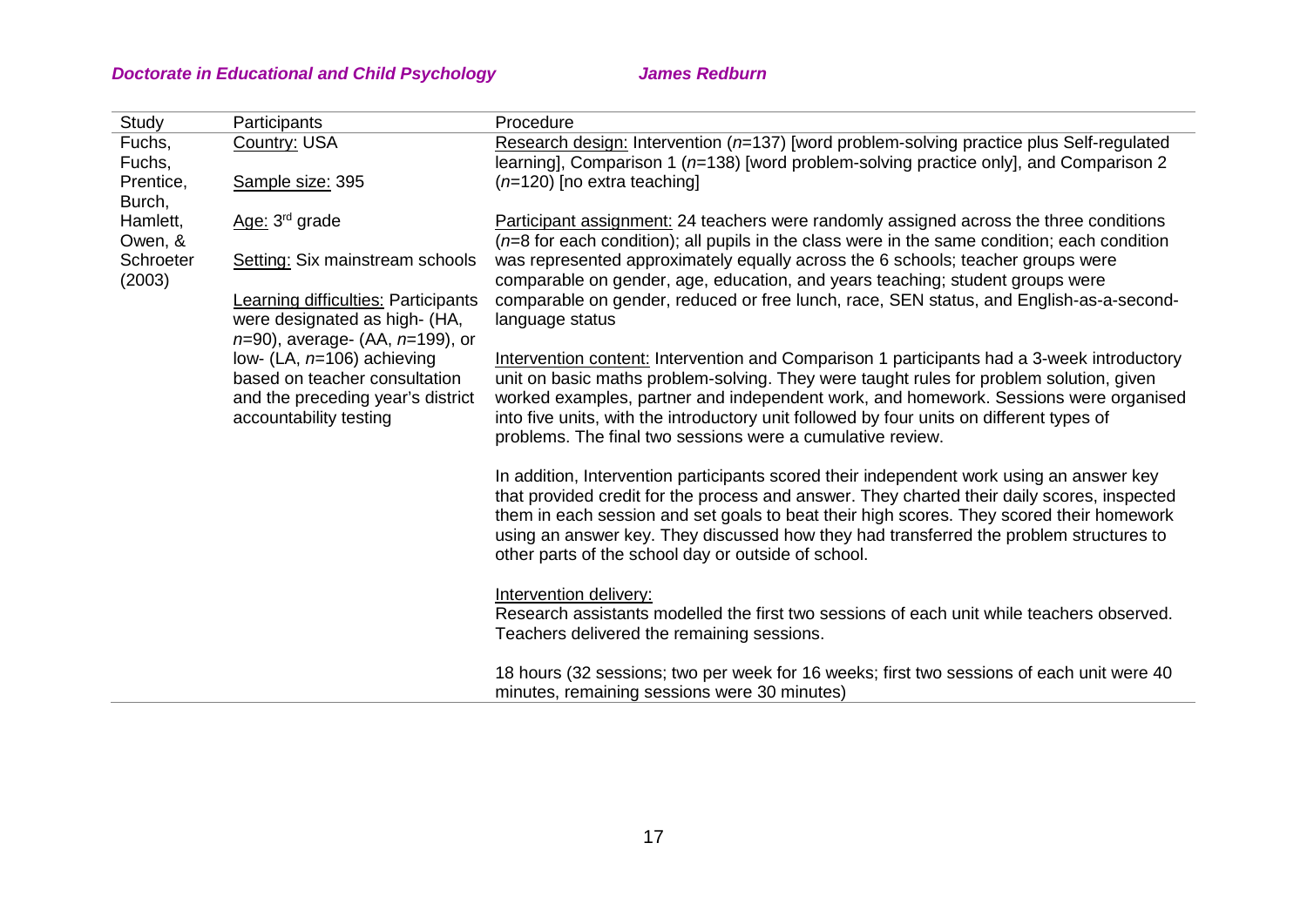| Study                  | Participants                                                                                              | Procedure                                                                                                                                                                                                                                                                                                                                                               |
|------------------------|-----------------------------------------------------------------------------------------------------------|-------------------------------------------------------------------------------------------------------------------------------------------------------------------------------------------------------------------------------------------------------------------------------------------------------------------------------------------------------------------------|
| Kajamies,<br>Vaurus, & | Country: Finland                                                                                          | Research design: Intervention ( $n=8$ ), Comparison 1 ( $n=8$ ) [no extra teaching], Comparison<br>2 ( $n=8$ ) [reading comprehension intervention], and Comparison 3 ( $n=405$ ) [no extra                                                                                                                                                                             |
| Kinnunen<br>(2010)     | Sample size: 429; there were 24<br>main participants (12 girls) and                                       | teaching but represented the range of attainment levels in the schools]                                                                                                                                                                                                                                                                                                 |
|                        | a large extra comparison group                                                                            | Participant assignment: For practical reasons, intervention participants were selected from<br>2 classes out of a total of 138 students across 12 schools who had low pre-test scores;                                                                                                                                                                                  |
|                        | Age: $4^{\text{th}}$ grade ( $\bar{x}$ = 10:4 years)                                                      | pairwise-matched, same-sex controls were selected on the basis of problem-solving scores                                                                                                                                                                                                                                                                                |
|                        | Setting: Twelve mainstream<br>schools                                                                     | Intervention content: Researcher-designed computer game, Quest of the Silver Owl<br>(Vaurus & Kinnunen, 2003), plus teacher discussion                                                                                                                                                                                                                                  |
|                        | Learning difficulties: <32% on a<br>pre-test measure of word<br>problem-solving (24 main<br>participants) | 6-step model: (1) read the problem carefully from beginning to end, (2) construct a<br>representation of the problem, (3) decide how to solve the problem, (4) execute the<br>necessary calculations, (5) interpret the outcome and formulate the answer, (6) evaluate<br>the solution                                                                                  |
|                        |                                                                                                           | Whilst participants were solving problems in the computer game, the teacher scaffolded<br>participants' engagement in and reflection on the model, questioned participants, modelled<br>the steps, gave immediate and concrete feedback, explained the rationale of the model,<br>and encouraged participants to make pictures of problems and activate prior knowledge |
|                        |                                                                                                           | Intervention delivery:<br>Groups of two with the first author in a quiet room at school; half the sessions were<br>delivered outside regular school hours                                                                                                                                                                                                               |
|                        |                                                                                                           | 10.5 hours (14 x 45 minute sessions; 2 per week for 7 weeks)                                                                                                                                                                                                                                                                                                            |
|                        |                                                                                                           | Comparison 2 participants had 20 hours of reading comprehension intervention from<br>special teachers                                                                                                                                                                                                                                                                   |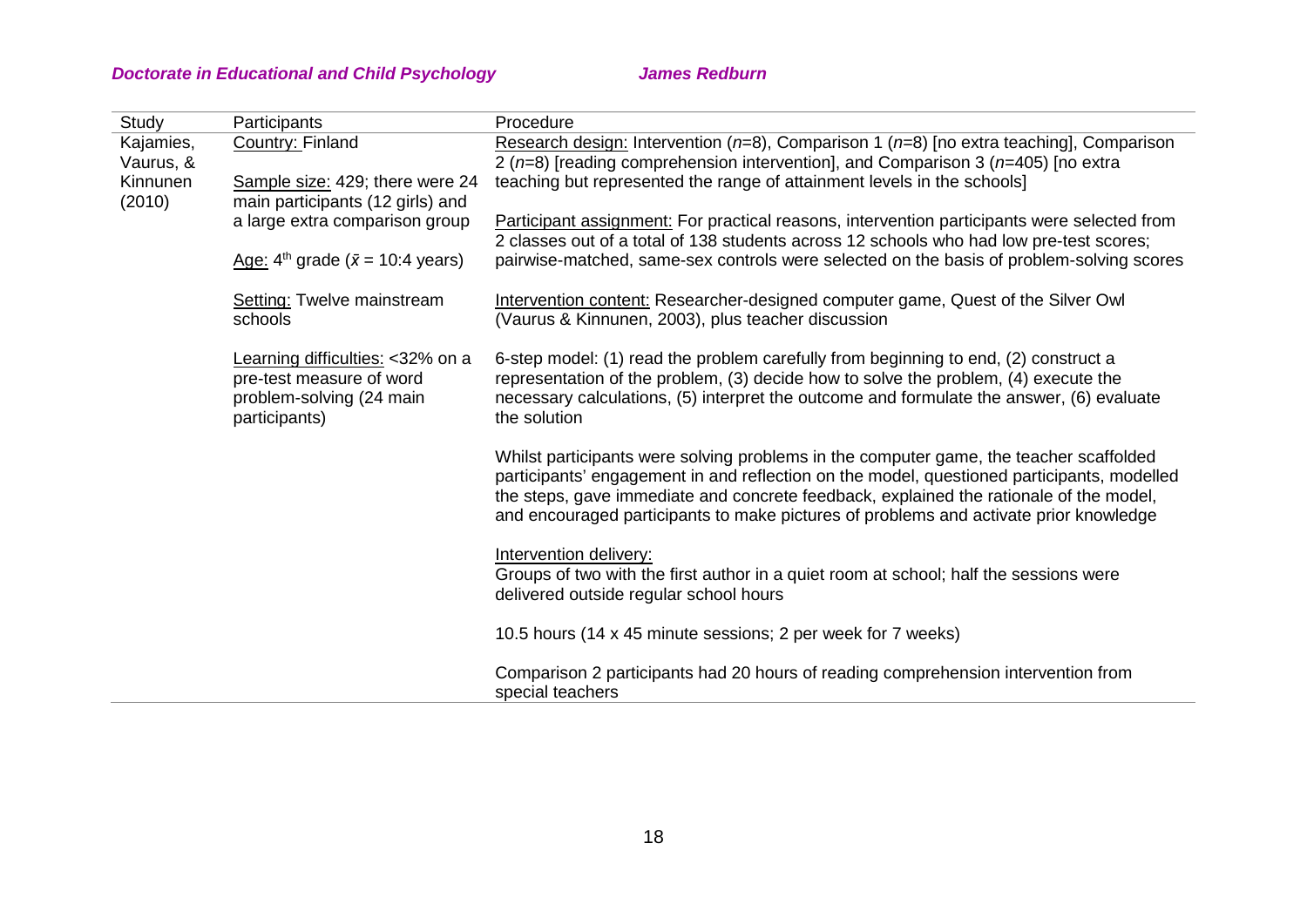| Study                | Participants                                                                                      | Procedure                                                                                                                                                                           |
|----------------------|---------------------------------------------------------------------------------------------------|-------------------------------------------------------------------------------------------------------------------------------------------------------------------------------------|
| Pennequin,<br>Sorel, | Country: France                                                                                   | Research design: Intervention and Comparison [extra regular teaching], both n=24                                                                                                    |
| Nanty, &<br>Fontaine | Sample size: 48 (25 girls)                                                                        | Participant assignment: Random                                                                                                                                                      |
| (2010)               | Age: $3^{rd}$ grade ( $\bar{x}$ = 8:10 years)                                                     | Intervention content: Based on the Strategy Evaluation Matrix (Schraw, 1998). Strategies<br>taught included skimming, slowing down, activating prior knowledge, mental integration, |
|                      | Setting: Mainstream school                                                                        | and diagrams. Instruction focussed on planning, monitoring and evaluating.                                                                                                          |
|                      | Learning difficulties: Designated<br>normal- or low-achieving (both<br>$n=24$ ) in maths based on | Comparison participants received tuition on memory, reading, writing, and mathematical<br>(arithmetic and geometry) activities                                                      |
|                      | teacher report and previous test                                                                  | Intervention delivery:                                                                                                                                                              |
|                      | scores and confirmed by pre-<br>test scores (no hard criteria)                                    | Groups of 6 children with a Research Assistant                                                                                                                                      |
|                      |                                                                                                   | 5 hours (5 x 60 minute sessions over the course of 7 weeks)                                                                                                                         |
|                      |                                                                                                   | The comparison group had the same delivery parameters                                                                                                                               |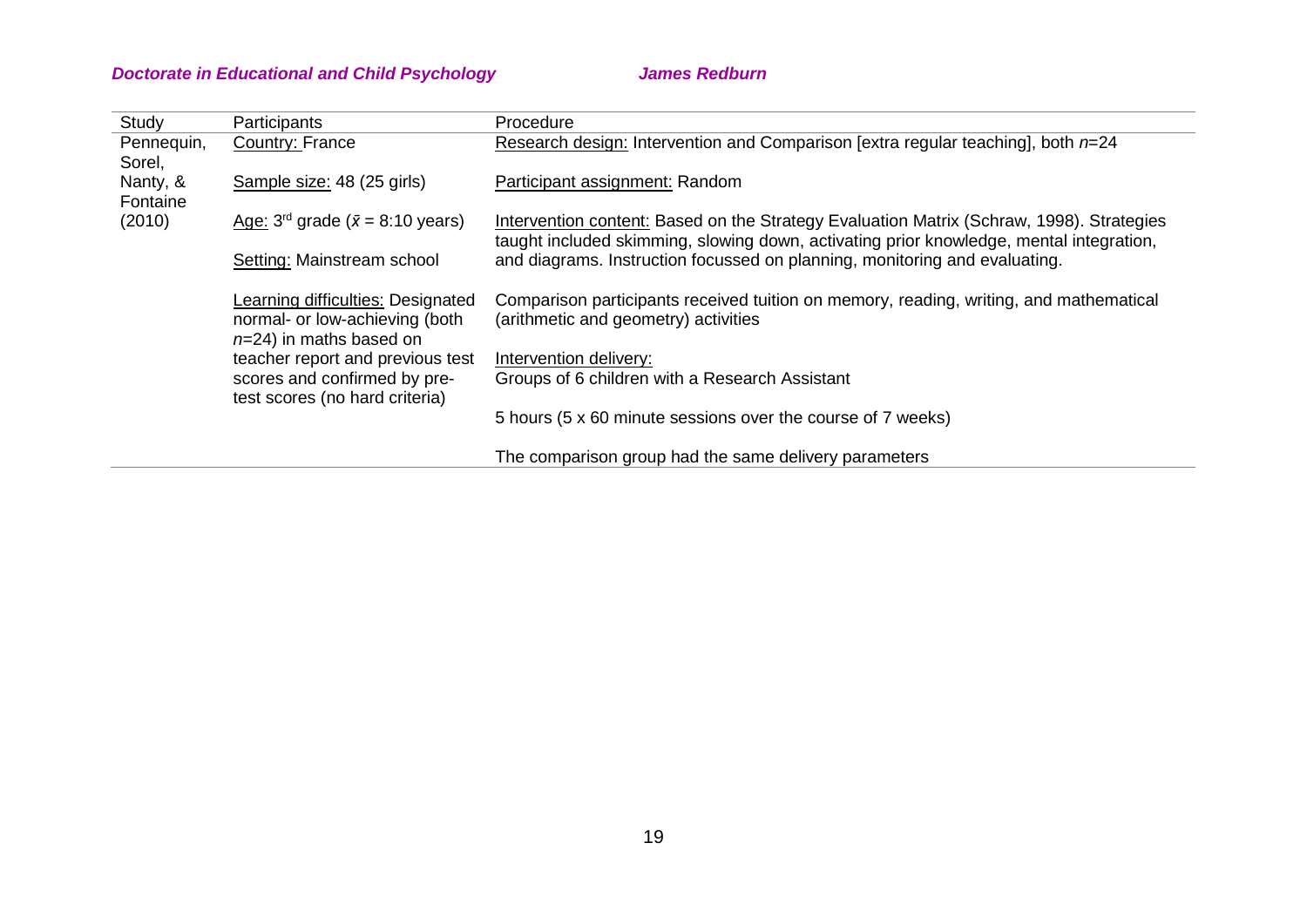| Study           | Participants                                                                                                                           | Procedure                                                                                                                                                                                        |
|-----------------|----------------------------------------------------------------------------------------------------------------------------------------|--------------------------------------------------------------------------------------------------------------------------------------------------------------------------------------------------|
| Teong<br>(2003) | Country: Singapore                                                                                                                     | Research design: Intervention and Comparison [word problem-solving practice only]                                                                                                                |
|                 | Sample size: 40                                                                                                                        | Participant assignment: Not stated                                                                                                                                                               |
|                 | Age: 11-12 years                                                                                                                       | Intervention content: All participants worked collaboratively in pairs on word problems using<br>WordMath computer software (Looi & Tan, 1998)                                                   |
|                 | Setting: Mainstream school                                                                                                             |                                                                                                                                                                                                  |
|                 |                                                                                                                                        | Intervention students were given direct explanation, explicit                                                                                                                                    |
|                 | Learning difficulties: Designated<br>low achieving in maths based<br>on scores between 50-70% in a<br>national test (all participants) | demonstration, and scaffolded practice in using a 5-step model, 'CRIME', (1) careful<br>reading, (2) recall possible strategies, (3) implement possible strategies, (4) monitor, (5)<br>evaluate |
|                 |                                                                                                                                        | They had a reminder card with the acronym                                                                                                                                                        |
|                 |                                                                                                                                        | Intervention delivery:                                                                                                                                                                           |
|                 |                                                                                                                                        | Not stated who delivered the teaching                                                                                                                                                            |
|                 |                                                                                                                                        | 4 hours (4 x 60 minute sessions over the course of 2 weeks)                                                                                                                                      |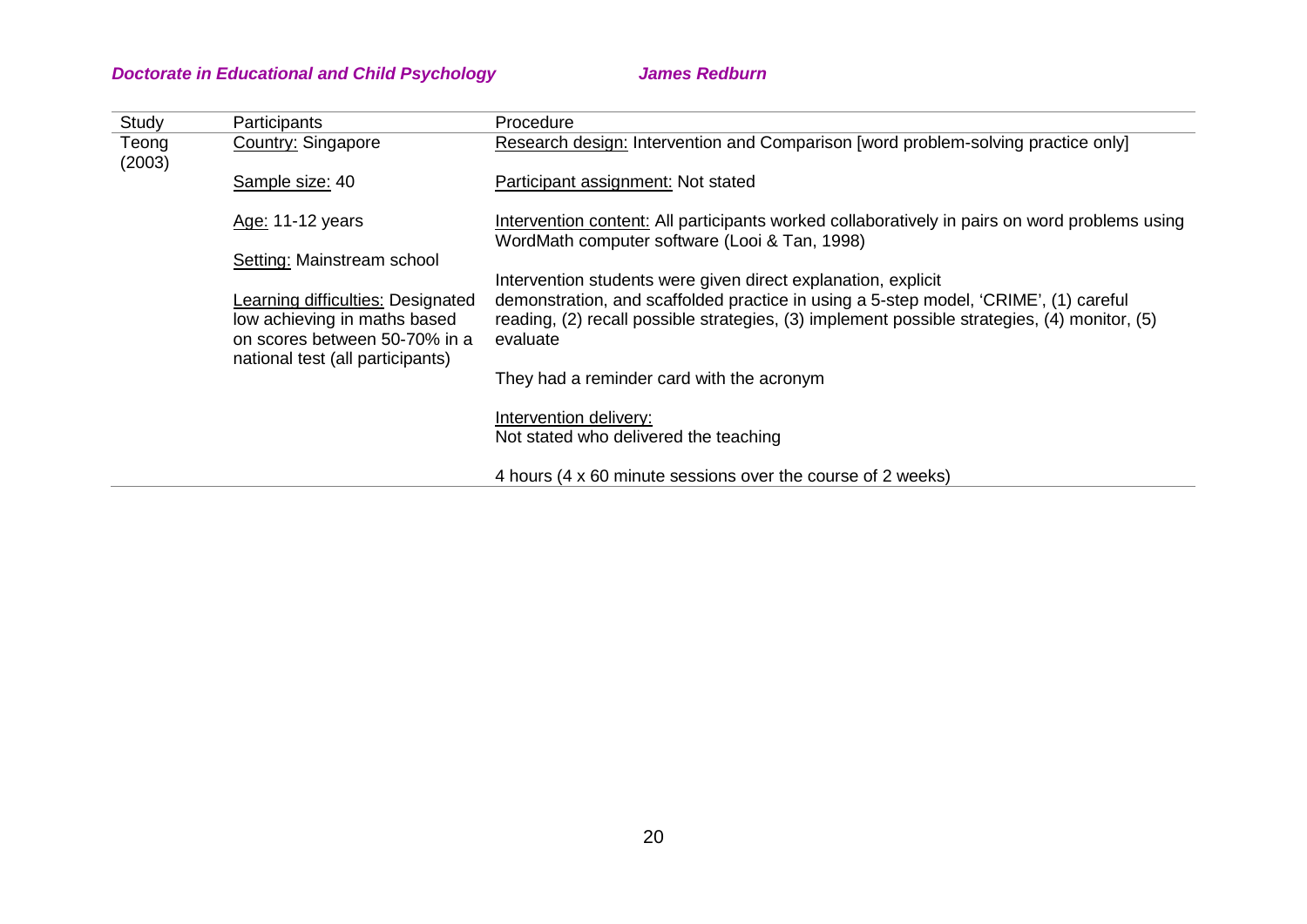| Study     | Participants                           | Procedure                                                                                        |
|-----------|----------------------------------------|--------------------------------------------------------------------------------------------------|
| Wang,     | Country: USA                           | Research design: Intervention ( $n=23$ ) [fractions and self-regulation teaching], Comparison 1  |
| Fuchs,    |                                        | $(n=24)$ [fractions teaching only], and Comparison 2 ( $n=26$ ) [no extra teaching]              |
| Fuchs,    | Sample size: 69 (36 girls)             |                                                                                                  |
| Gilbert,  |                                        | Participant assignment: Random                                                                   |
| Krowka, & | Age: $3rd$ grade                       |                                                                                                  |
| Abramson  |                                        | Intervention content: Intervention and Comparison 1 participants were taught using a             |
| (2019)    | Setting: Six Mainstream schools        | teaching programme called Third-Grade Super Solvers. This included worked examples,              |
|           |                                        | thinking out loud, practice and feedback.                                                        |
|           | Learning difficulties: Either (a)      |                                                                                                  |
|           | performance below the 22 <sup>nd</sup> | Intervention participants received instruction and discussion of self-regulation topics such     |
|           | percentile on the Wide                 | as self-sufficiency, partner support, goal setting, taking responsibility for planning learning, |
|           | Range Achievement Test-4               | identifying strengths and weaknesses, and tracking progress. Teaching of self-regulation         |
|           | [WRAT-4] (Wilkinson &                  | topics took 4-7 minutes per session.                                                             |
|           | Robertson, 2006) or (b) WRAT-          |                                                                                                  |
|           | 4 performance below the 31st           | Intervention delivery:                                                                           |
|           | percentile and a score less than       | Small groups with trained tutors (research grant employees, not trained teachers)                |
|           | three on the Second-Grade              |                                                                                                  |
|           | Calculations Battery-Minuends          | 22.75 hours (39 x 35 minute sessions; 3 per week for 13 weeks)                                   |
|           | to 18 (Fuchs, Hamlett, et al.,         |                                                                                                  |
|           | 2003) (all participants)               |                                                                                                  |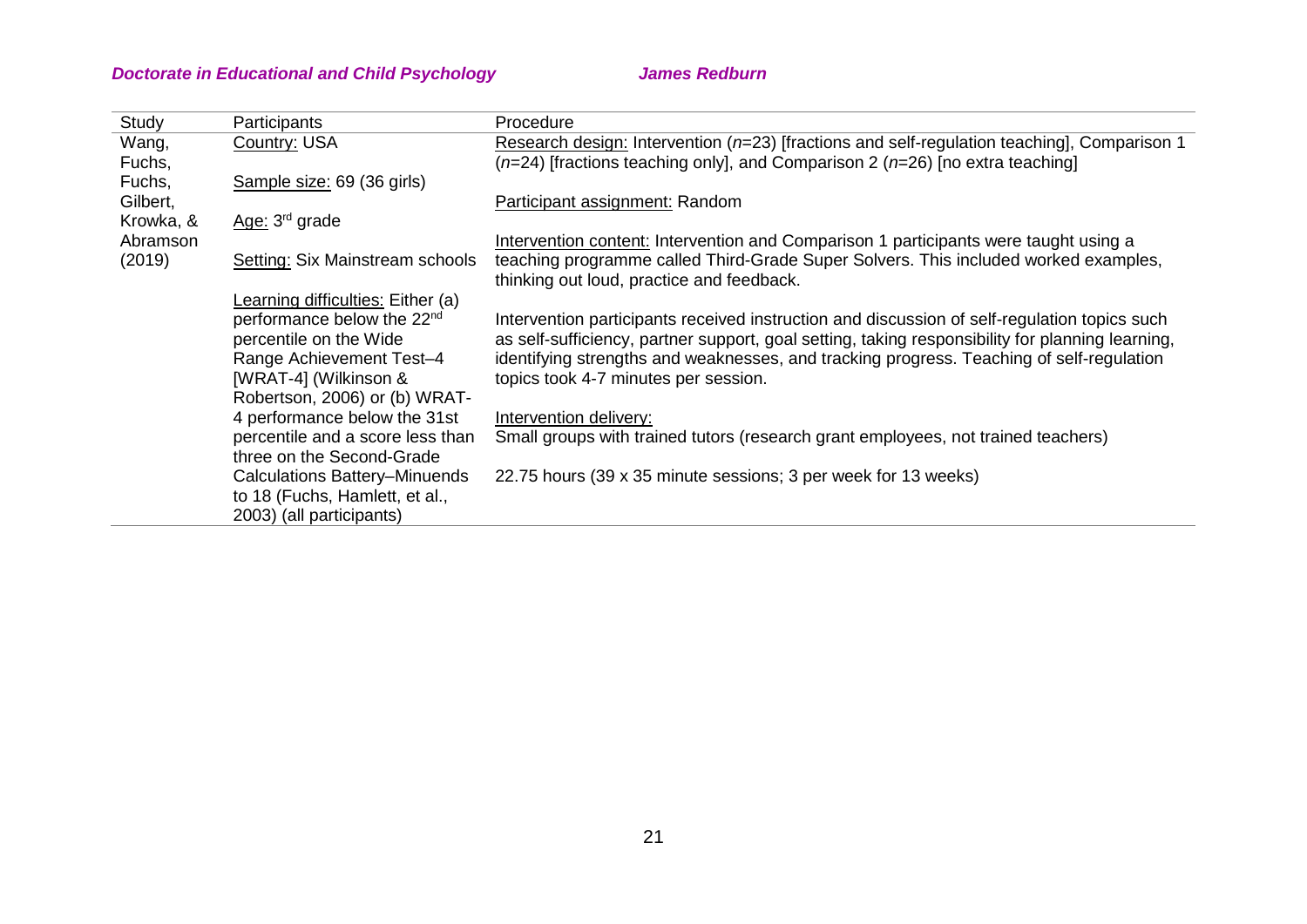| Study      | Participants                                                                                                                                           | Procedure                                                                                                                                                                                                 |
|------------|--------------------------------------------------------------------------------------------------------------------------------------------------------|-----------------------------------------------------------------------------------------------------------------------------------------------------------------------------------------------------------|
| Zhu (2015) | Country: China                                                                                                                                         | Research design: Intervention and Comparison [extra regular teaching], both n=75                                                                                                                          |
|            | Sample size: 150 (63 girls)                                                                                                                            | Participant assignment: four classes in one school were randomly divided into two<br>intervention and two comparison classes                                                                              |
|            | Age: 4 <sup>th</sup> grade                                                                                                                             |                                                                                                                                                                                                           |
|            | Setting: Mainstream school<br>Learning difficulties:<br>Group 1: <25% on a<br>municipality-level maths test but<br>>25% on the reading test ( $n=16$ ) | Intervention content:<br>7-step model (based on CSI): (1) reading the problem for understanding, (2) paraphrasing<br>by putting the problem into one's own words, (3) visualising by drawing a schematic  |
|            |                                                                                                                                                        | representation, (4) hypothesising or setting up a plan, (5) estimating or predicting the<br>answer, (6) computing, and (7) checking that the plan and the answer are correct                              |
|            |                                                                                                                                                        | 3 metacognitive strategies (say, ask, check)                                                                                                                                                              |
|            | Group 2: <25% on municipality-<br>level maths and reading tests                                                                                        | All participants received word problem-solving classes additional to their regular classes                                                                                                                |
|            | $(n=19)$                                                                                                                                               | In the comparison group teachers proceeded with 'business-as-usual'                                                                                                                                       |
|            | Group 3: 45-70% on<br>municipality-level maths and<br>reading tests $(n=74)$                                                                           | In the intervention group, word problems were modelled by the teachers, participants<br>completed exercises with teacher scaffolding, the 7-step model and three strategies were<br>displayed on the wall |
|            | Group 4: >70% on municipality-<br>level maths and reading tests<br>$(n=41)$                                                                            | Intervention delivery:<br>Trained teachers in four classrooms (Intervention teachers received two days' training from<br>researchers, three mock lessons, and a set of CSI materials)                     |
|            |                                                                                                                                                        | Sessions delivered outside of regular classes                                                                                                                                                             |
|            |                                                                                                                                                        | 10.66 hours (16 x 40 minute sessions; two per week for eight weeks)                                                                                                                                       |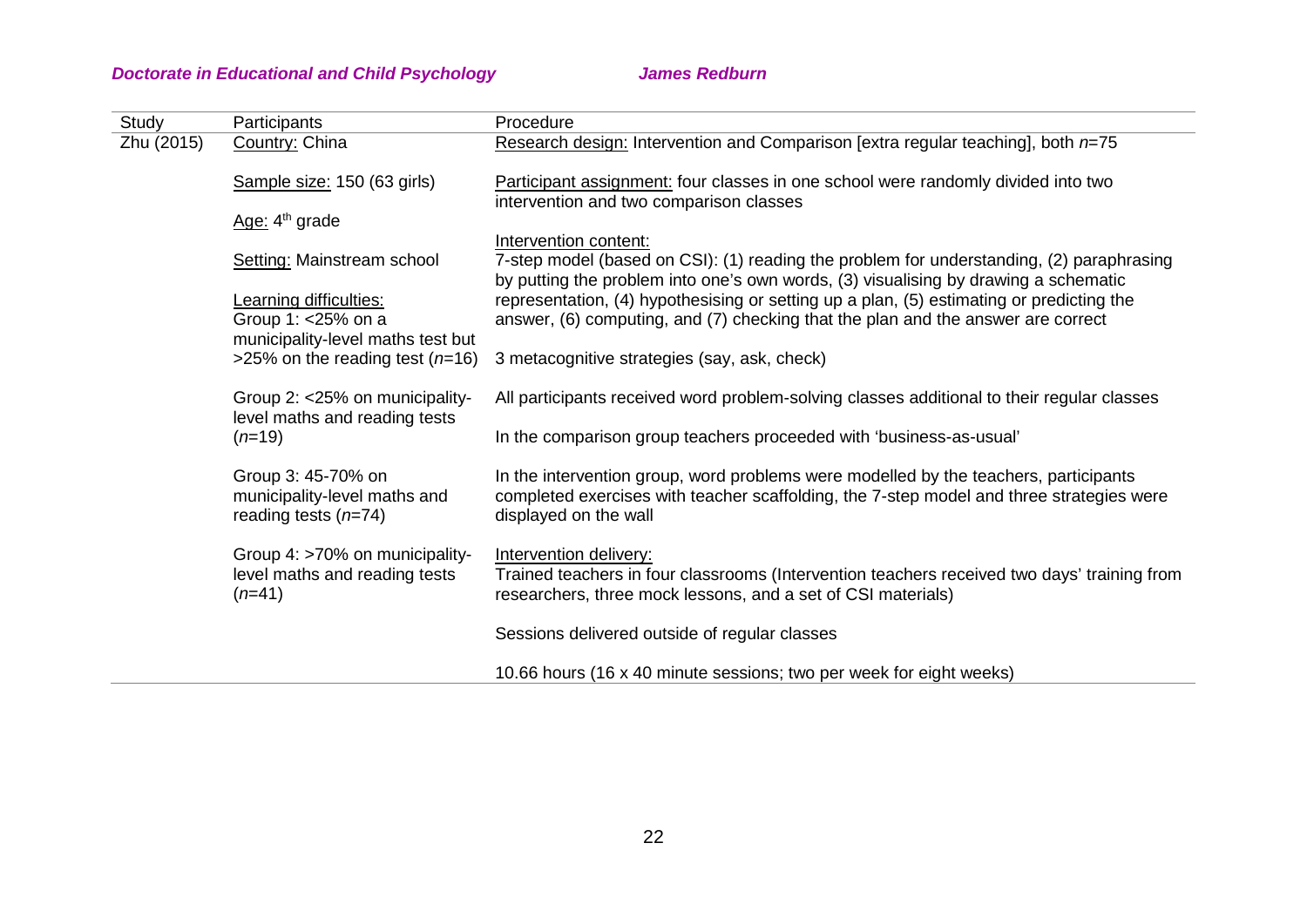## **Participants**

In total, 1161 participants took part in the reviewed studies, ranging from age 8 to twelve years. There was substantial variation in sample size, from 30 to 429. From available data, gender representation was roughly equal with 45% female participants (144/321). Fuchs et al. (2003) and Teong (2003) provided no data on gender, resulting in WoE C penalties. Wang et al. (2019) had attrition (7.25%) but this was low and balanced across conditions so was not penalised in WoE A.

Studies which used screening measures to identify low-achievers in maths were deemed more effective than those which used teacher report (due to issues of subjectivity and difficulty of replication) or national tests (because these did not necessarily provide up-to-date information) and were rated higher in WoE C. While it is difficult to compare participants' maths ability across studies because of study-specific means of testing, variation is likely. Some (Chung & Tam, 2005) required relatively high pre-test scores (70%), reasoning that children needed some maths knowledge to access the intervention. Others (Kajamies et al., 2010; Zhu, 2015) required low scores (<30%), reasoning that the lowest-achievers needed most help. Three studies (Fuchs et al., 2003; Pennequin et al., 2010; Zhu, 2015) had an additional independent variable of maths attainment, allowing for analysis of high-, normal-, and low-achievers.

Studies took place in China, Finland, France, Singapore, and USA. There was thus substantial heterogeneity in cultural background and educational systems among participants. This information was not appraised by the WoE framework because judgments could not be made by the author of the merits of different countries' education systems. However, it has positive implications for the generalisation of findings and potentially allows for cross-cultural analysis. A potential drawback for EPs working in the UK is the absence of UK-based evidence.

All studies sampled participants from mainstream schools except Chung and Tam (2005), who sampled from a special school. Studies which sampled from multiple schools (Fuchs et al.,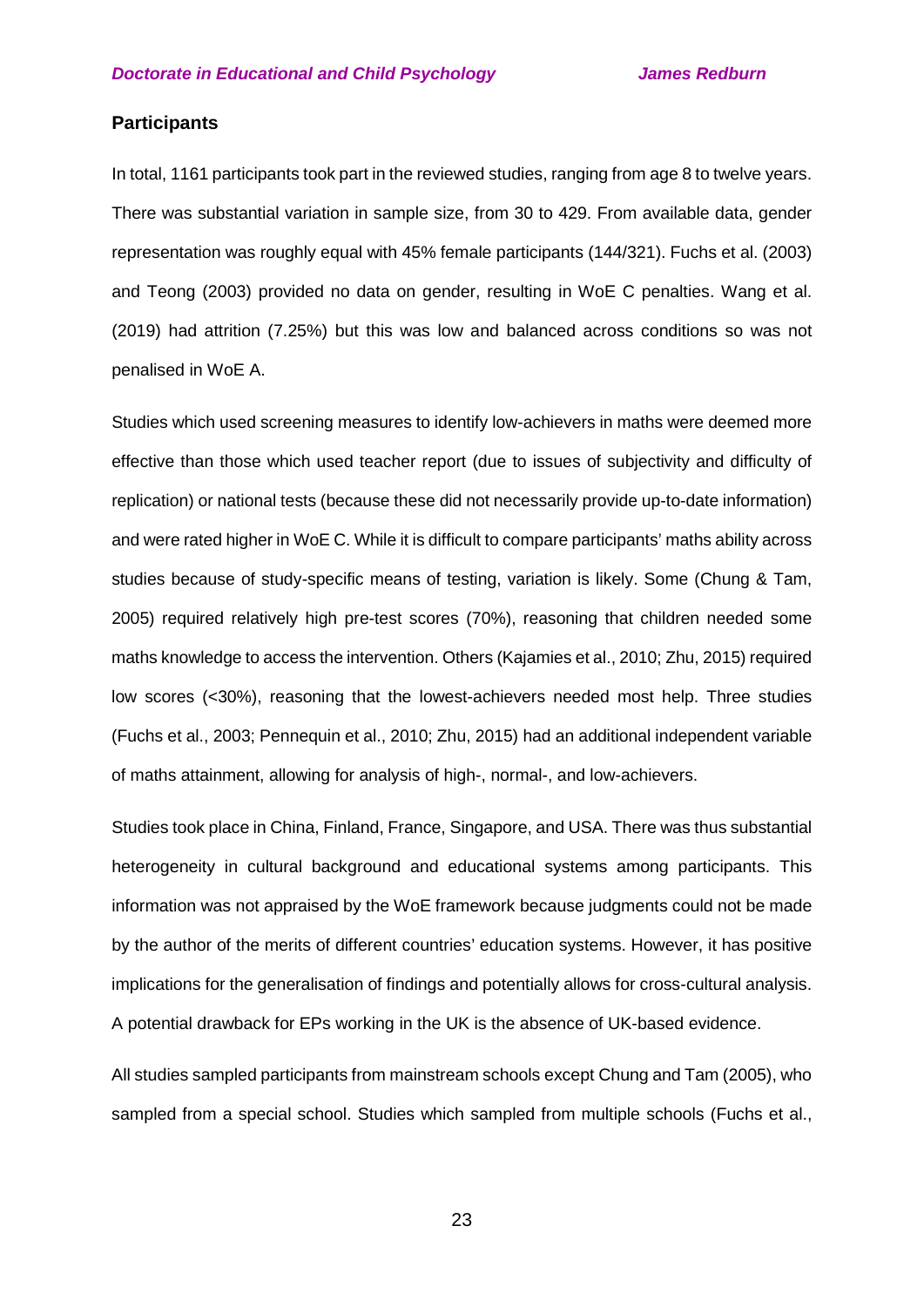2003; Kajamies et al., 2010; Wang et al., 2019) received higher WoE C ratings because their findings generalised across institutions.

Studies which randomly assigned individual participants to groups received the highest WoE B ratings (Chung & Tam, 2005; Pennequin et al., 2010; Wang et al., 2019) because this minimises the chance of irrelevant, systematic between-groups differences (Barker et al., 2005). Small penalties were given to studies which randomly assigned classes of participants (Fuchs et al., 2003; Zhu, 2015) because of potential effects from previous shared learning experiences. Harsh penalties were given to Teong (2003), who did not state the sampling procedure, and Kajamies et al. (2010) for use of convenience sampling, which is open to selection bias and cannot be replicated. Furthermore, the latter study had unequal group sizes (three small groups (*n*=8) and an extra group (*n*=405)), which had ramifications for statistical analysis and led to penalties for WoE B, 'Power analysis'.

#### **Research Design**

All studies used an experimental design with pre-post testing and intervention/comparison groups. A variety of comparison groups were used. Fuchs et al. (2003), Teong (2003), and Wang et al. (2019) isolated the effect of metacognition instruction by including a comparison group which received equivalent teaching with equivalent delivery parameters minus the metacognitive components, leading to high WoE B ratings. Chung and Tam (2005), Pennequin et al. (2010), and Zhu (2015) had groups receiving additional regular maths teaching, while alternative interventions were provided by Chung and Tam (2005) (taught to visualise problems) and Kajamies et al. (2010) (reading comprehension instruction). These all controlled for attention effects (McCarney et al., 2007) but were less able to isolate the effect of metacognitive instruction, leading to lower WoE B ratings. Fuchs et al. (2003), Kajamies et al. (2010), and Wang et al. (2019) had groups receiving no additional teaching, representing the starkest contrast with participants receiving metacognitive instruction. Three studies included a second comparison group receiving regular teaching (Chung & Tam, 2005; Fuchs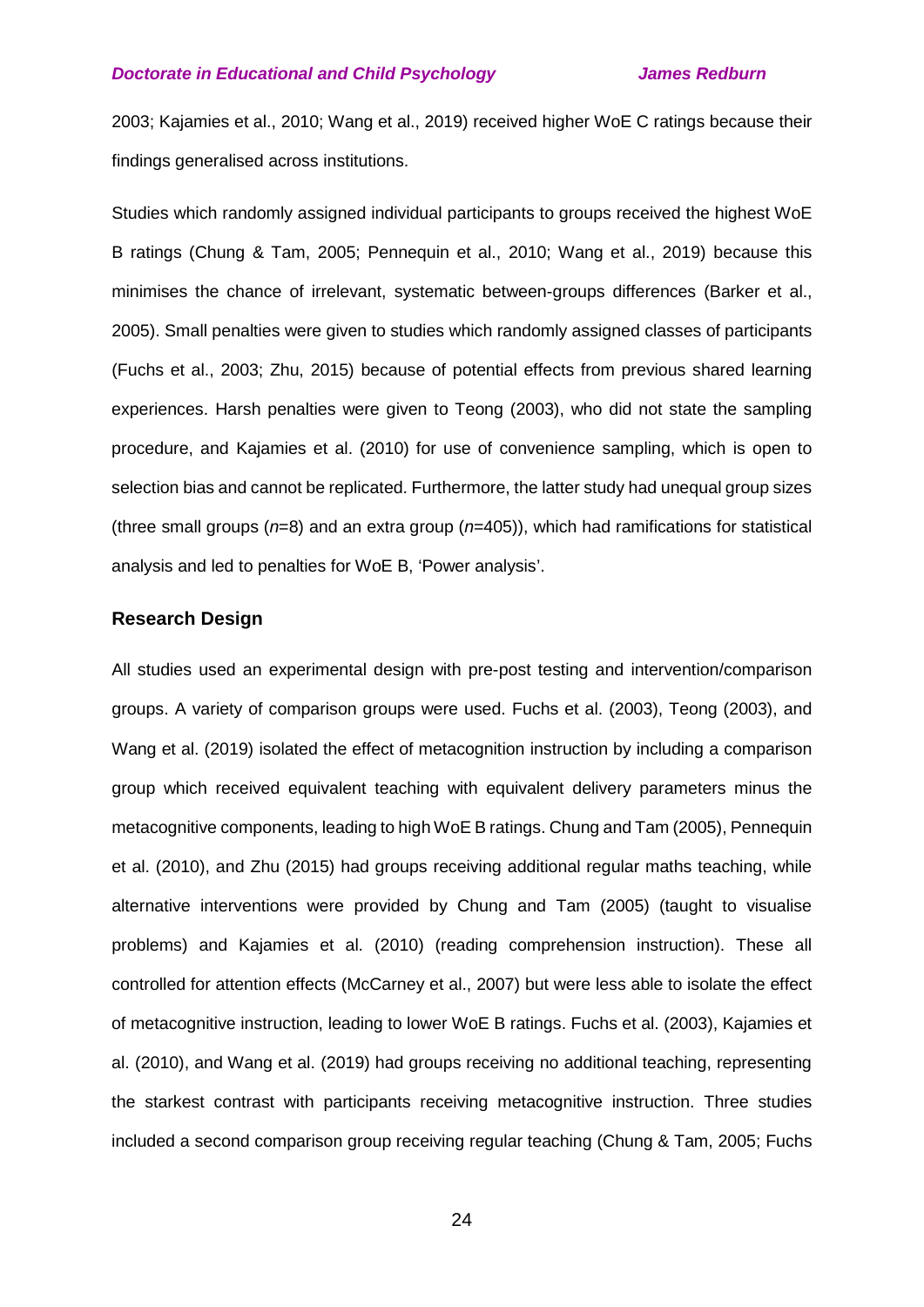et al., 2003; Wang et al., 2019), facilitating comparison of the metacognition intervention with both an alternative intervention and regular teaching.

Chung and Tam (2005) used pre-/post-measures of different levels of difficulty and did not analyse pre-/post-differences, resulting in a low score for WoE B, 'Outcome measures'. The pre-measure was used to establish between-groups similarity on problem-solving.

Studies which took follow-up measures (Chung & Tam, 2005; Kajamies et al., 2010; Teong, 2003) were rated higher in WoE C because this illustrated whether intervention benefits were maintained. Studies which measured other attributes of metacognition in addition to problemsolving scores (Fuchs et al., 2003; Kajamies et al., 2010; Pennequin et al., 2010; Teong, 2003) were rated higher in WoE C because this provided a more holistic picture and indicated whether participants could generalise learning. Studies which took 'far-transfer' measures (word-problems structured differently to those practised during intervention) were also rated higher in WoE C (Chung & Tam, 2005; Fuchs et al., 2003) because this indicated whether participants could apply learning in a novel mathematical context.

### **Intervention**

Interventions ranged from four to 22.75 hours of total delivery time ( $\bar{x}$  = 10.72, *SD* = 7.29) in four to 39 sessions lasting between 30 and 60 minutes between one and three times per week, indicating substantial heterogeneity. Interventions were delivered by researchers or researchassistants apart from Fuchs et al. (2003) and Zhu (2015), who trained teachers. This led to higher WoE C scores because it contributed to external validity, showing teachers with two days' training could deliver interventions. Teong (2003) did not state who delivered the intervention, hindering replicability.

Content and procedures of metacognition instruction differed. The protocol operationalising metacognition (see Table B9) revealed different focus points in terms of person, task, and strategy knowledge (Flavell, 1979). No study taught all areas of metacognitive knowledge. All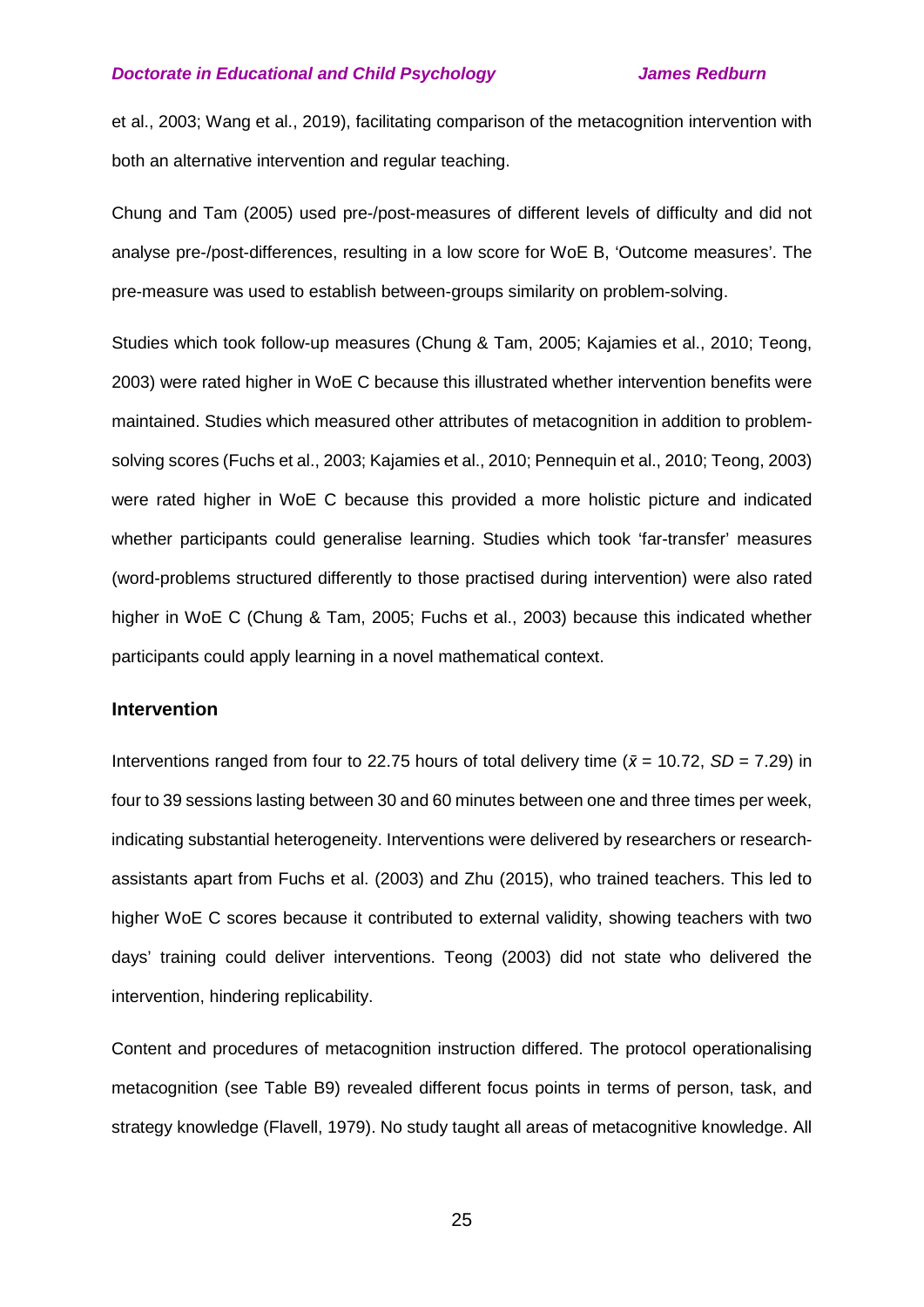studies combined teacher instruction with independent practice. Kajamies et al. (2010) and Teong (2003) had participants practising on computers while others practised on paper.

Four studies provided participants with sequential problem-solving models; three (Chung & Tam, 2005; Kajamies et al., 2010; Zhu, 2015) were derived from CSI and one (Teong, 2003) was researcher-developed but similar. These studies focused on strategy knowledge, particularly the plan-monitor-evaluate sequence. Only Kajamies et al. (2010) addressed person knowledge – engaging participants in peer discussion – and task knowledge – deciding which strategy was appropriate for each task (also addressed by Teong, 2003). Pennequin et al. (2010) adopted a similar strategic focus without provision of a problem-solving model. Person and task knowledge were addressed as by Kajamies et al. (2010) but participants were not given mathematical problem-solving teaching.

Fuchs et al. (2003) and Wang et al. (2019) adopted person-focused teaching, labelling their interventions 'self-regulated learning'. There was a focus on analysing participants' strengths and weaknesses through goal-setting, marking and evaluating work, and tracking progress. Fuchs et al. (2003) were the only researchers to discuss with participants how they had transferred learning to other subjects or areas outside of school. Since metacognitive skills are potentially domain-general (Schraw, 1998), applying skills beyond the intervention context is likely a helpful learning process. Whereas Fuchs et al. (2003) embedded their procedures throughout the teaching sessions, Wang et al. (2019) had 4-7-minute self-regulation 'sections' in each session.

Fuchs et al. (2003), Wang et al. (2019), and Zhu (2015) assessed fidelity of intervention implementation, contributing to WoE A. This is important for replicability and generalisation because it shows whether the intervention described in the article was carried out accurately. Fuchs et al. (2003) reviewed audiotapes against a checklist of key information points, averaging 96% (*SD* = 6.91) in the intervention and 96.9% (*SD* = 9.56) in the comparison group. Wang et al. (2019) also reviewed audiotapes, averaging 95% (*SD* = 12.86) of self-regulation learning points covered. Zhu (2015) observed teachers in lessons, averaging 90% of lesson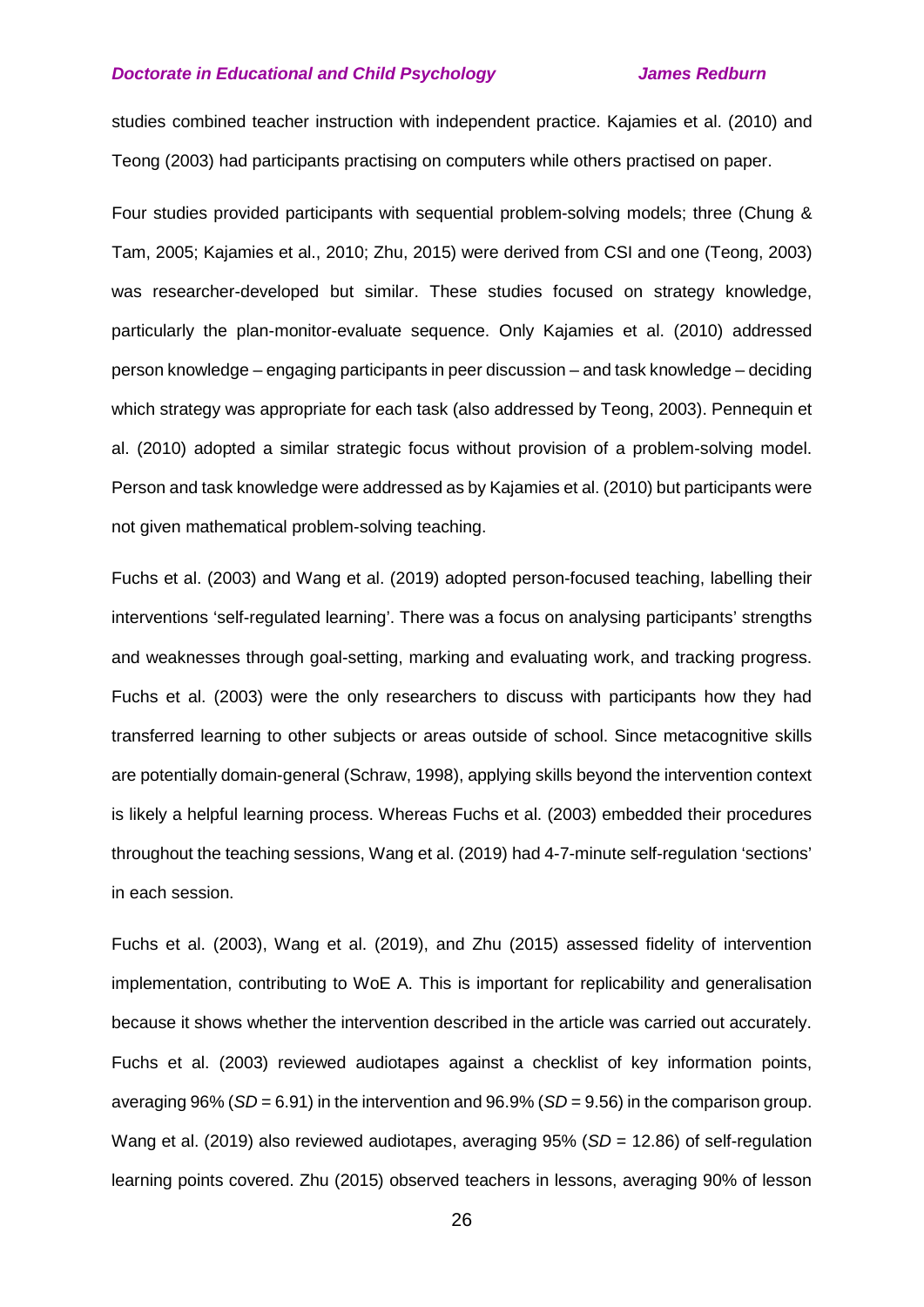components in the intervention and 93% in the comparison group. While it is laudable for these studies to have assessed fidelity, their methods for doing so were limited to procedural checklists of teaching points. Other factors to consider include the instructors' understanding of the intervention, behavioural aspects of the instructors' delivery (e.g. clarity of expression), and student engagement with instructors (Stains & Vickrey, 2017).

#### **Findings**

Table 8 presents a summary of primary and secondary outcome measures, descriptions of findings, and effect sizes. The primary measure was score on a word problem-solving test. Secondary measures varied across studies.

The effect size calculated for all studies was the standardised mean difference (Cohen's *d*). Where possible, this was calculated by the author as the difference between intervention and comparison improvement (post-test minus pre-test) means divided by the pooled standard deviation of pre-test means (Morris, 2008). If there were insufficient data, only post-test means were used. Pennequin et al. (2010) provided no descriptive statistics so effect sizes were calculated using the *F-*statistic of the interaction between pre-/post-scores and intervention/comparison with the Campbell Collaboration online calculator (Wilson, n.d.). Effect size descriptors are provided in Table 7.

A meta-analysis was conducted to assess the overall effect of metacognition instruction on problem-solving. The comparison groups in the meta-analysis were those which provided the biggest experimental contrast from each study (a group receiving no additional teaching or extra regular teaching). While this does not allow consideration of the most effective way to deliver metacognition instruction, it gives an average baseline figure against which future meta-analyses could compare (Law et al., 2004). The meta-analysis was conducted with a random-effects model using *Meta-Essentials* software (Suurmond et al., 2017). A randomeffects model was preferred over a fixed-effects model because of the substantial heterogeneity between studies in terms of participants and intervention, meaning there are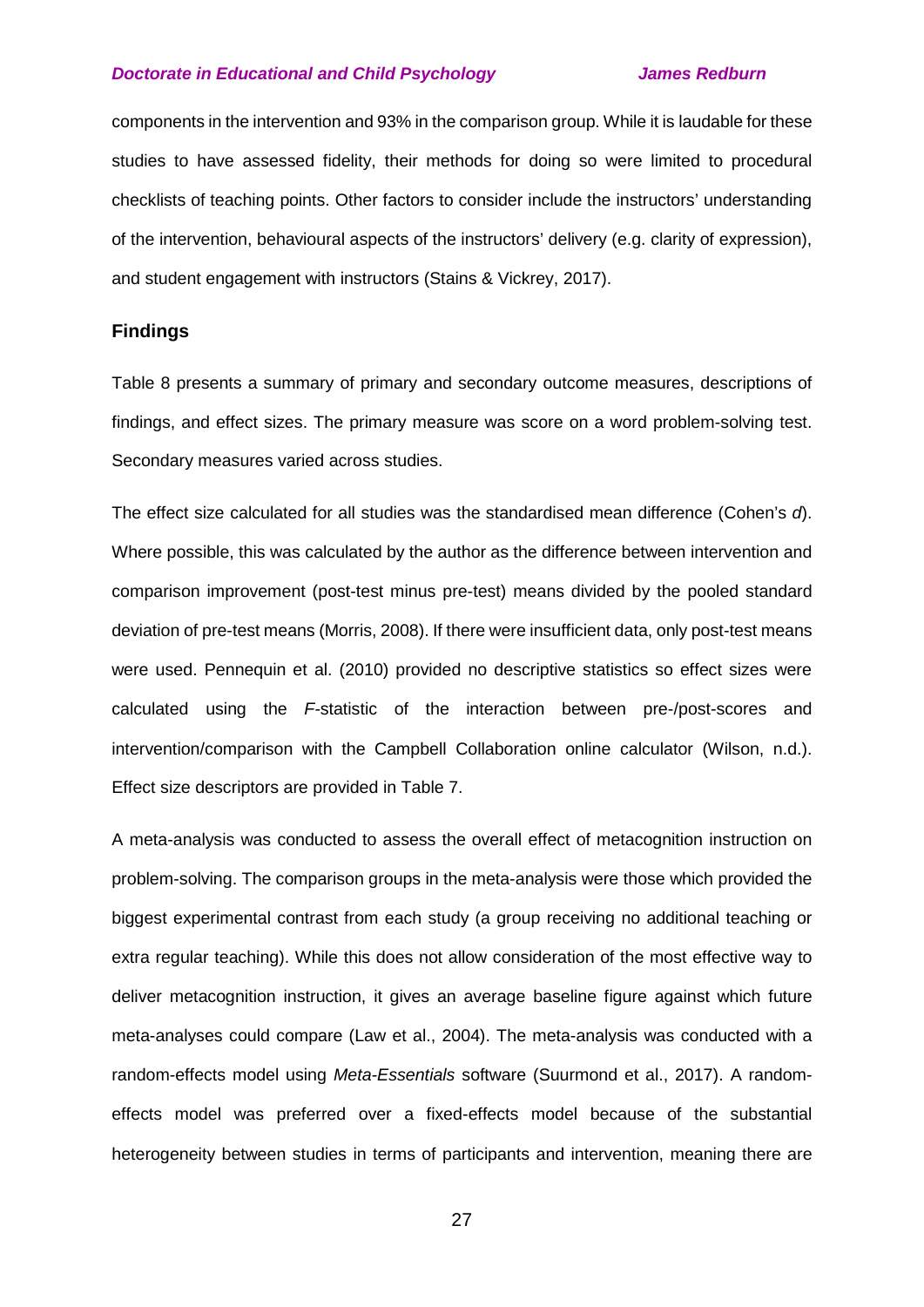likely to be a range of 'true' effect-sizes (Borenstein et al., 2010). The software converted Cohen's *d* to Hedge's *g*. A summary of effect sizes and meta-analysis parameters is provided in Table 9. A Forest plot is provided in Figure 4.

The combined effect size across seven studies was *g*=1.39 (95% confidence intervals (CIs) [0.73, 2.04]). This can be described as large, with a medium-large lower confidence interval. This statistical evidence is supported by WoE D ratings. Fuchs et al. (2003) were rated High and had the largest effect size, while Wang et al. (2019) and Zhu (2015) were rated Medium-High and had large effect sizes. These studies were all adequately powered. Only Teong (2003) got a Low rating. The average WoE D rating across studies was 1.95 (*SD* = .5). It was hypothesised that effect size may be related to length of intervention, but this correlation was weak-moderate, *r*=.361.

Visual analysis of a funnel plot (see Figure 5) shows a cluster of small-*n* studies with lower effect sizes and one very large effect size (Fuchs et al., 2003), which lays outside the funnel. With so few studies, it is hard to draw conclusions from the forest plot. However, when the meta-analysis was re-run omitting the apparent outlier, the combined effect size (1.19, 95% CIs [0.75, 1.62]) did not substantially change so there were no considerations of practical significance.

A second meta-analysis was conducted using comparison groups that received the same instruction as intervention groups minus the metacognitive components. This attempted to isolate the effect of metacognition instruction from all other effects of intervention including increased attention from teachers, problem-solving practice, and the novel experience of taking part in research. A summary is provided in Table 10. A more conservative picture emerged with a combined effect size of *g*=0.36 (95% CIs [-0.65, 1.37]), which is small. Since the lower CI crosses 0, there is only poor statistical evidence that metacognition instruction provided benefit above and beyond the other components of intervention.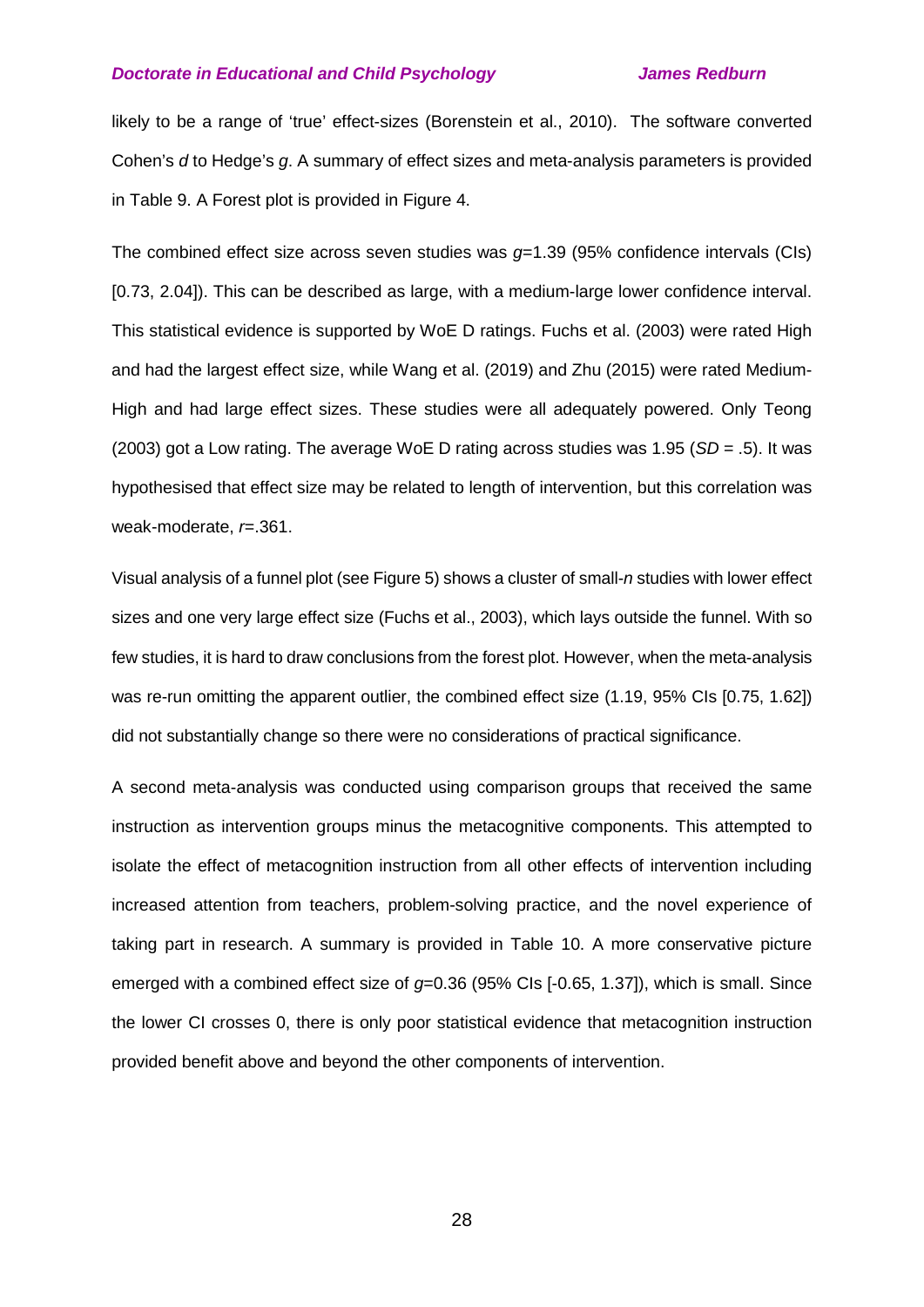# **Table 7**

*Descriptors for Cohen's* d *and Hedge's* g (Cohen, 1992)

| <b>Effect size</b> | Descriptor |
|--------------------|------------|
| .8                 | Large      |
| .5                 | Medium     |
| ົ<br>. Z           | Small      |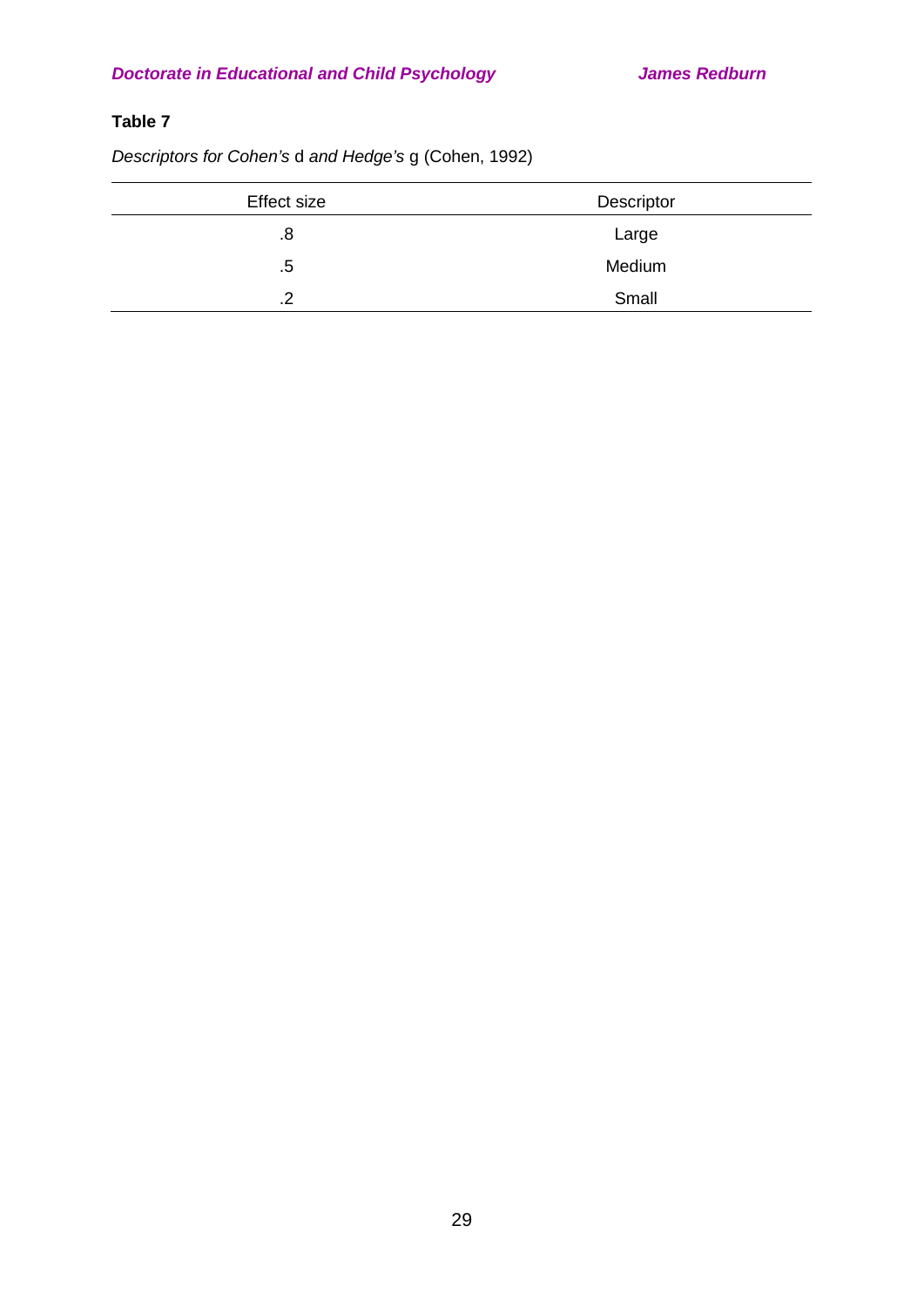## **Table 8**

*Outcomes, Main Findings, and Selected Effect Sizes (ES; Cohen's* d*; 2 Decimal Places) from the Seven Included Studies*

| Study      | Outcomes                                                   | Main findings                                                                                                                                          | <b>ES Description</b>                             | ES                 | WoE D  |
|------------|------------------------------------------------------------|--------------------------------------------------------------------------------------------------------------------------------------------------------|---------------------------------------------------|--------------------|--------|
| Chung &    | Content: Eight 2-step                                      | Pre-test scores were not included in statistical                                                                                                       | Calculation: Post-test,                           |                    | 1.6    |
| Tam (2005) | addition and<br>subtraction word<br>problems modified      | analysis so no results were reported for pre-to<br>post-test differences for any groups (the three<br>groups received similar pre-test scores, ranging | comparison vs intervention,<br>M & SD             |                    | Medium |
|            | according to<br>participants' prior                        | from 66.2% to 67.8%)                                                                                                                                   | I vs C1 (active, taught to<br>visualise problems) | $-0.09$<br>(small) |        |
|            | knowledge from                                             | Intervention (I) and Comparison 1 (C1) scored                                                                                                          |                                                   |                    |        |
|            | textbooks; five<br>problems were similar<br>to previously- | significantly higher at post-test and follow-up<br>than Comparison 2 (C2) but did not differ from<br>each other                                        | I vs C2 (active, extra<br>regular teaching)       | 1.17<br>(large)    |        |
|            | encountered                                                |                                                                                                                                                        | C <sub>1</sub> vs C <sub>2</sub>                  | 1.40               |        |
|            | examples, three were<br>presented in a novel<br>format     | Post-test scores were maintained at follow-up by<br>both I and C1 but not by C2                                                                        |                                                   | (large)            |        |
|            | Collection: pre-test,                                      |                                                                                                                                                        |                                                   |                    |        |
|            | post-test, follow-up 14                                    |                                                                                                                                                        |                                                   |                    |        |
|            | days post-intervention                                     |                                                                                                                                                        |                                                   |                    |        |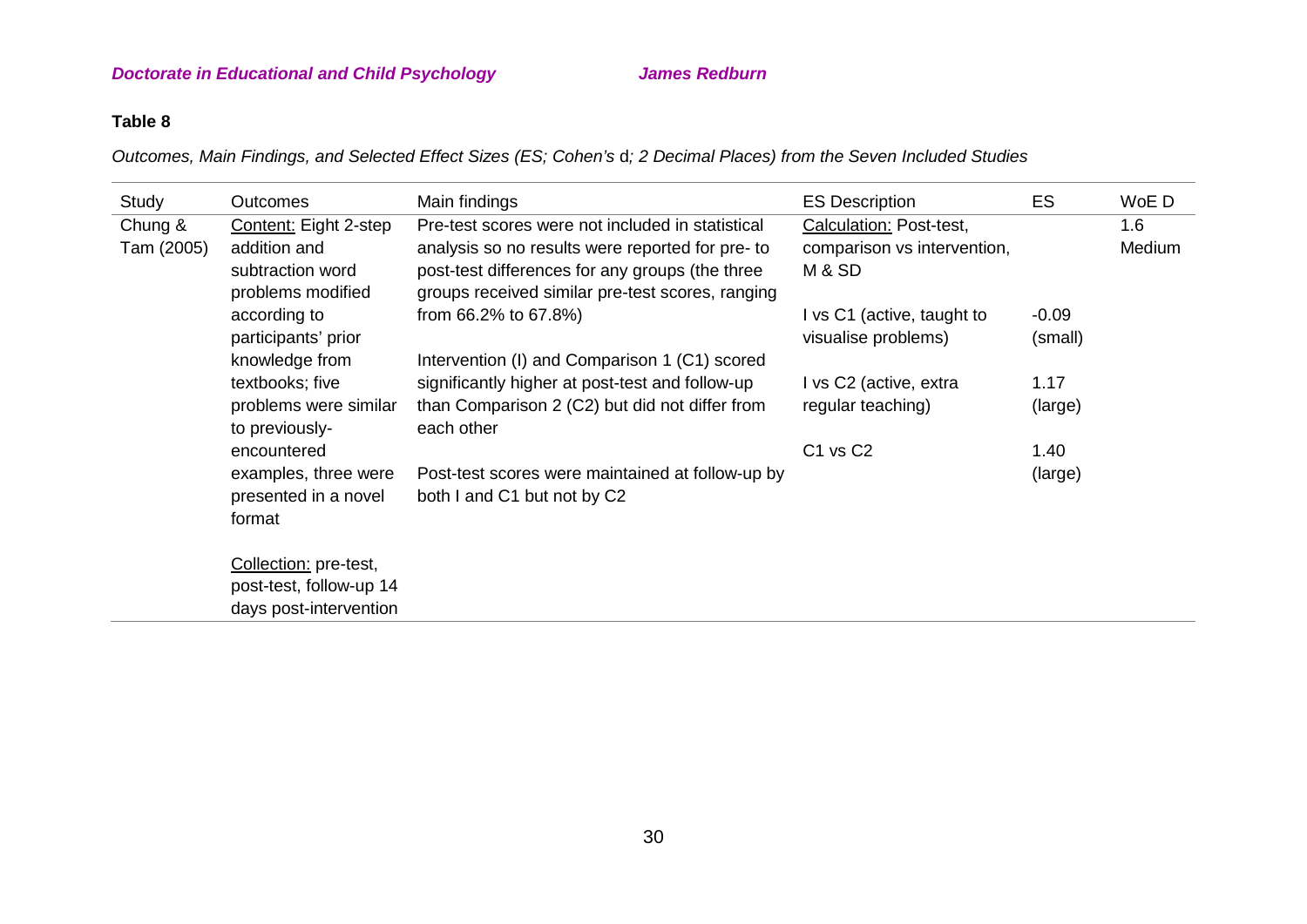| Study     | <b>Outcomes</b>          | Main findings                                     | <b>ES Description</b>      | ES       | WoE D       |
|-----------|--------------------------|---------------------------------------------------|----------------------------|----------|-------------|
| Fuchs,    | Content: 10 immediate    | Pre-test scores did not differ between treatment  | Calculation: Pre- vs post- |          | 2.5         |
| Fuchs,    | transfer word problems   | groups other than the differences between ability | test, comparison vs        |          | <b>High</b> |
| Prentice, | (four problem structures | groupings                                         | intervention, M & SD (low- |          |             |
| Burch,    | with novel cover         |                                                   | achievers only)            |          |             |
| Hamlett,  | stories), seven near     | Immediate transfer - C2 improvement was less      |                            |          |             |
| Owen, &   | transfer problems (four  | than C1, which in turn was less than I; this was  | Immediate transfer         |          |             |
| Schroeter | problem structures,      | found across low, average and high achieving      | I vs C1 (active, word      | 0.33     |             |
| (2003)    | novel cover stories, one | participants                                      | problem-solving practice   | (small)  |             |
|           | superficial problem      |                                                   | only)                      |          |             |
|           | feature varied), one far | Near transfer – average and low achieving         | I vs C2 (passive)          | 2.68     |             |
|           | transfer problem (all    | participants in C1 and I improved more than C 2   |                            | (large)  |             |
|           | structures embedded      | but did not differ from each other                | C1 vs C2                   | 1.83     |             |
|           | in a real-life context,  |                                                   |                            | (large)  |             |
|           | with all superficial     | Far transfer $-$ C2 improvement was less than     | Near transfer              |          |             |
|           | features varied and      | C1, which in turn was less than I; this was found | I vs C1                    | 0.35     |             |
|           | elements of novelty)     | across low, average and high achieving            |                            | (small)  |             |
|           |                          | participants                                      | I vs C <sub>2</sub>        | 2.18     |             |
|           | Collection: pre-test,    |                                                   |                            | (large)  |             |
|           | post-test                |                                                   | C1 vs C2                   | 1.24     |             |
|           |                          |                                                   |                            | (large)  |             |
|           | Secondary outcomes:      |                                                   | Far transfer               |          |             |
|           | participant              |                                                   | I vs C1                    | 0.21     |             |
|           | questionnaire of self-   |                                                   |                            | (small)  |             |
|           | regulation processes     |                                                   | I vs C <sub>2</sub>        | 1.17     |             |
|           |                          |                                                   |                            | (large)  |             |
|           |                          |                                                   | C1 vs C2                   | 0.69     |             |
|           |                          |                                                   |                            | (medium) |             |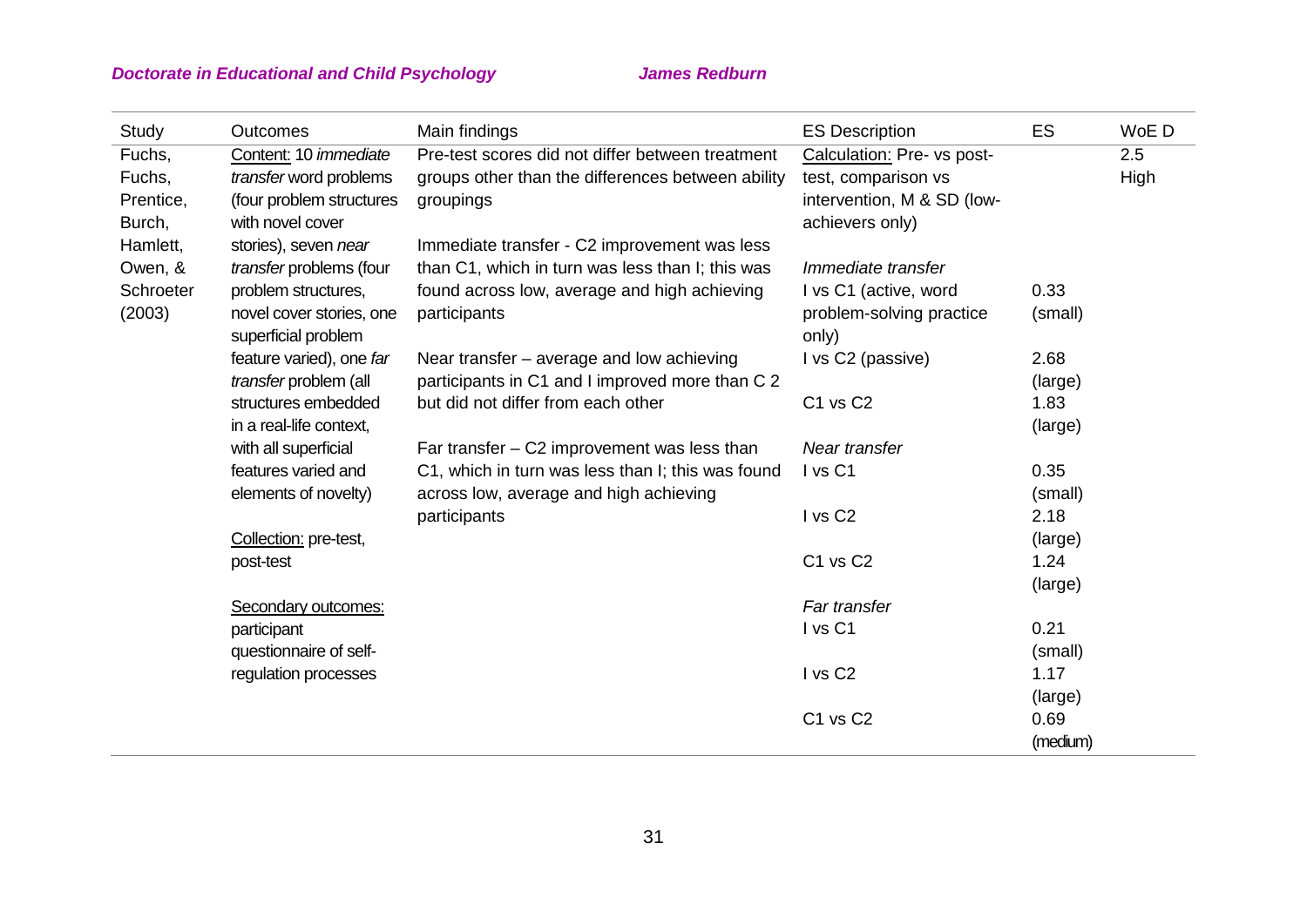| Study                  | Outcomes                                     | Main findings                                                                                      | <b>ES Description</b>                       | ES               | WoE D          |
|------------------------|----------------------------------------------|----------------------------------------------------------------------------------------------------|---------------------------------------------|------------------|----------------|
| Kajamies,<br>Vaurus, & | Content: Fifteen one-<br>step and multi-step | All four groups increased their scores at both<br>post-test and follow-up                          | Calculation: Pre- vs post-                  |                  | 1.72<br>Medium |
| Kinnunen               | word problems;                               |                                                                                                    | test, comparison vs<br>intervention, M & SD |                  |                |
| (2010)                 | maximum score 86                             | I participants' scores increased from pre-to                                                       |                                             |                  |                |
|                        |                                              | post-test significantly more than C3 participants'                                                 | I vs C1 (passive)                           | 0.74             |                |
|                        | Collection: pre-test,                        | scores                                                                                             |                                             | (medium          |                |
|                        | post-test, follow-up 6                       |                                                                                                    |                                             | -large)          |                |
|                        | months post-                                 | At follow-up, Intervention participants' scores no                                                 |                                             |                  |                |
|                        | intervention                                 | longer significantly differed from C3 participants'<br>scores (but C1 and C2 were still lower than | I vs C2 (active, reading<br>comprehension)  | 0.67<br>(medium) |                |
|                        | Secondary outcomes:                          | both)                                                                                              |                                             |                  |                |
|                        | teacher ratings of task                      |                                                                                                    |                                             |                  |                |
|                        | orientation,                                 | C1 and C2 participants' scores did not increase                                                    |                                             |                  |                |
|                        | researcher-designed                          | at a differential rate                                                                             |                                             |                  |                |
|                        | measure of                                   |                                                                                                    |                                             |                  |                |
|                        | arithmetical skills,                         | Individual analysis of I participants showed that                                                  |                                             |                  |                |
|                        | standardised test of                         | 3/8 had large improvements from pre- to post-                                                      |                                             |                  |                |
|                        | non-verbal                                   | test, 2/8 had no improvement, and 3/8 had lower                                                    |                                             |                  |                |
|                        | intelligence (Raven et                       | post-test scores                                                                                   |                                             |                  |                |
|                        | al., 2000), national                         |                                                                                                    |                                             |                  |                |
|                        | test of reading                              |                                                                                                    |                                             |                  |                |
|                        | comprehension                                |                                                                                                    |                                             |                  |                |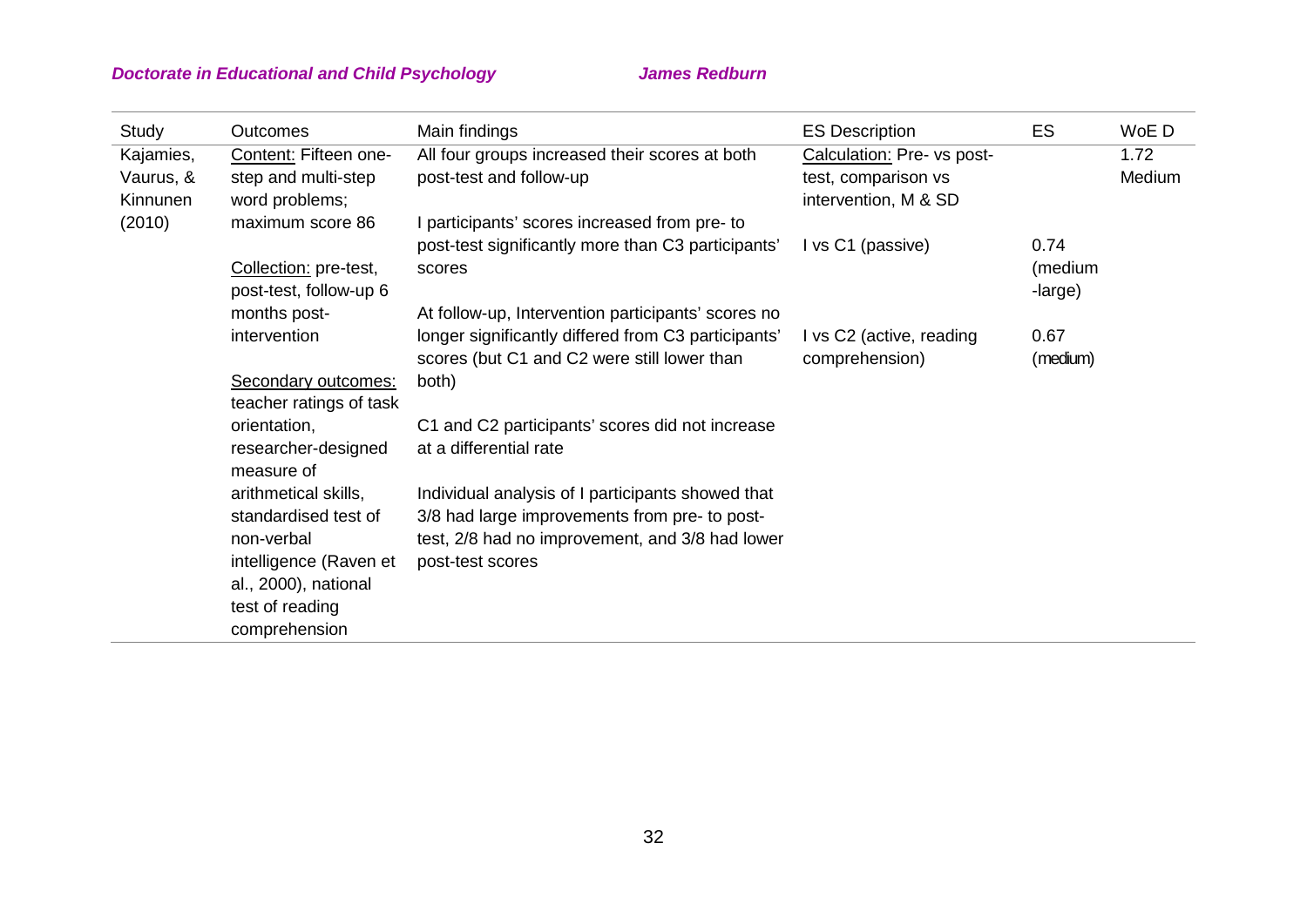| Study                | <b>Outcomes</b>                                                    | Main findings                                           | <b>ES Description</b>                             | ES      | WoE D         |
|----------------------|--------------------------------------------------------------------|---------------------------------------------------------|---------------------------------------------------|---------|---------------|
| Pennequin,<br>Sorel, | Content: 12 word<br>problems of varying                            | Pre-test scores did not differ between groups           | Calculation: Pre- vs post-<br>test, comparison vs |         | 1.9<br>Medium |
| Nanty, &             | difficulty                                                         | Both normal- and low-achievers in the                   | intervention, F value of                          |         |               |
| Fontaine             |                                                                    | Intervention had higher post-test scores but            | Pre/post x Group                                  |         |               |
| (2010)               | Collection: pre-test,<br>post-test                                 | neither Comparison group had higher post-test<br>scores | interaction <sup>a</sup>                          |         |               |
|                      |                                                                    |                                                         | I vs C (active, extra regular                     | 1.21    |               |
|                      | Secondary outcomes:<br>participant ratings of<br>the importance of | I low-achievers improved more than normal-<br>achievers | teaching)                                         | (large) |               |
|                      | metacognitive                                                      | At post-test there was no longer a difference in        |                                                   |         |               |
|                      | knowledge<br>propositions;                                         | scores between I low- and normal-achievers              |                                                   |         |               |
|                      | participant predictions                                            | On a measure of metacognitive knowledge, only           |                                                   |         |               |
|                      | of problem-solving<br>test performance                             | low-achievers had increased post-test scores            |                                                   |         |               |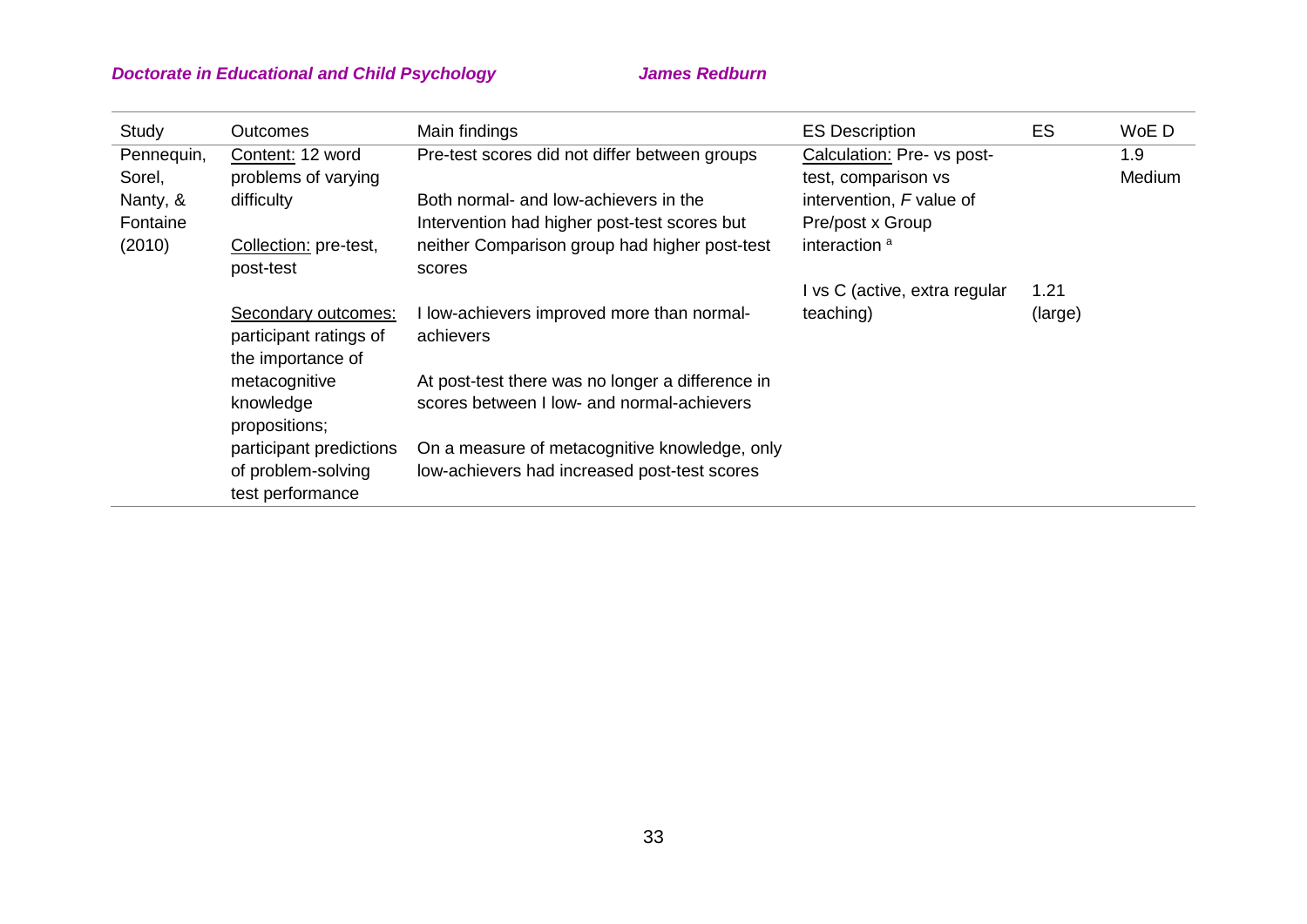| Study  | <b>Outcomes</b>          | Main findings                                    | <b>ES Description</b>      | ES      | WoE D |
|--------|--------------------------|--------------------------------------------------|----------------------------|---------|-------|
| Teong  | Content: Ten multi-      | Pre-test scores differed between groups so post- | Calculation: Pre- vs post- |         | 1.15  |
| (2003) | step word problems       | test and follow-up scores were adjusted with the | test, comparison vs        |         | Low   |
|        |                          | pre-test scores used as a covariate              | intervention, M & SD       |         |       |
|        | Collection: pre-test,    |                                                  |                            |         |       |
|        | post-test, follow-up six | Intervention scores increased from pre- to post- | I vs C (post-adjustment)   | 0.91    |       |
|        | weeks post-              | test and increased further at follow-up          | (active, word problem-     | (large) |       |
|        | intervention             |                                                  | solving practice only)     |         |       |
|        |                          | Post-test Intervention scores were significantly |                            |         |       |
|        | Secondary outcomes:      | higher than Comparison scores                    |                            |         |       |
|        | observations of          |                                                  |                            |         |       |
|        | cognitive and            |                                                  |                            |         |       |
|        | metacognitive            |                                                  |                            |         |       |
|        | behaviours from video    |                                                  |                            |         |       |
|        | recordings of            |                                                  |                            |         |       |
|        | participants thinking    |                                                  |                            |         |       |
|        | aloud                    |                                                  |                            |         |       |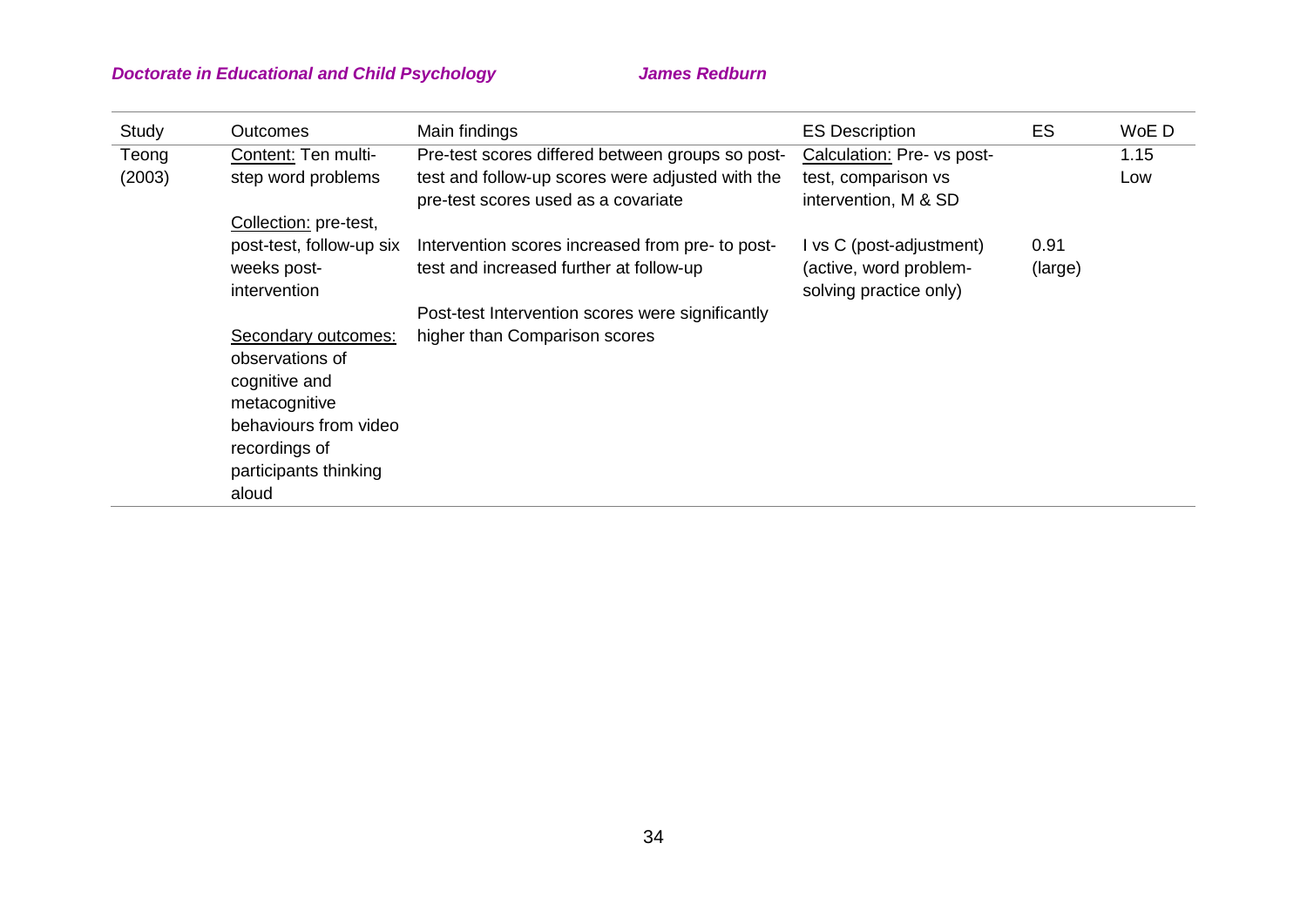| Study              | <b>Outcomes</b>                       | Main findings                                                                           | <b>ES Description</b>       | ES      | WoE D   |
|--------------------|---------------------------------------|-----------------------------------------------------------------------------------------|-----------------------------|---------|---------|
| Wang,              | Content: 16 fraction                  | Intervention post-test scores were higher than                                          | Calculation: Post-test,     |         | 2.43    |
| Fuchs,             | word problems from                    | C <sub>2</sub>                                                                          | comparison vs intervention, |         | Medium- |
| Fuchs,             | the Fraction Battery-                 |                                                                                         | M & SD                      |         | High    |
| Gilbert,           | <b>Revised-Fraction</b>               | C1 post-test scores were also higher than C2                                            |                             |         |         |
| Krowka, &          | <b>Word Problems</b>                  | but there was a moderation effect of pre-test                                           | I vs C1 (active, fractions  | $-0.04$ |         |
| Abramson<br>(2019) | (Schumacher et al.,<br>2015); maximum | scores; C1 participants with higher pre-test<br>scores responded more adequately to the | teaching only)              | (small) |         |
|                    | score 36                              | fractions teaching than those with lower pre-test                                       | I vs C2 (passive)           | 1.00    |         |
|                    |                                       | scores                                                                                  |                             | (large) |         |
|                    | Collection: pre-test,                 |                                                                                         |                             |         |         |
|                    | post-test                             | This moderation effect was not apparent for                                             | C1 vs C2                    | 0.91    |         |
|                    |                                       | Intervention                                                                            |                             | (large) |         |
|                    | Secondary outcomes:                   |                                                                                         |                             |         |         |
|                    | other sub-tests from                  |                                                                                         |                             |         |         |
|                    | the Fraction Battery $-$              |                                                                                         |                             |         |         |
|                    | Revised: single-digit                 |                                                                                         |                             |         |         |
|                    | multiplication,                       |                                                                                         |                             |         |         |
|                    | comparing fractions,                  |                                                                                         |                             |         |         |
|                    | ordering fractions,                   |                                                                                         |                             |         |         |
|                    | and number line 0-1;                  |                                                                                         |                             |         |         |
|                    | broad fraction                        |                                                                                         |                             |         |         |
|                    | understanding from a                  |                                                                                         |                             |         |         |
|                    | national measure                      |                                                                                         |                             |         |         |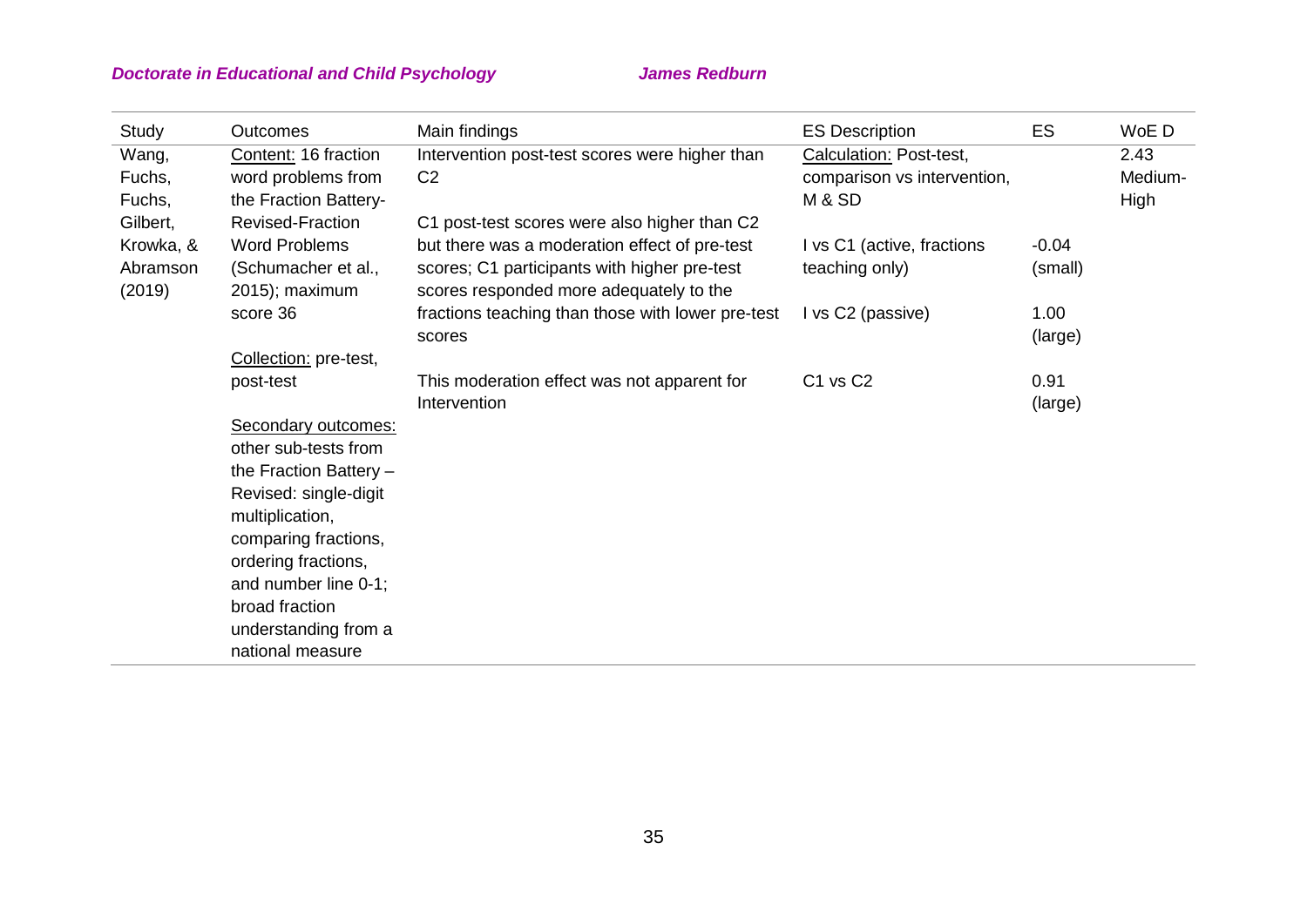| Study      | Outcomes                                 | Main findings                                                                                     | <b>ES Description</b>                             | ES              | WoE D           |
|------------|------------------------------------------|---------------------------------------------------------------------------------------------------|---------------------------------------------------|-----------------|-----------------|
| Zhu (2015) | Content: 12 word<br>problems of four     | Pre-test, there were no significant differences<br>between respective intervention and comparison | Calculation: Pre- vs post-<br>test, comparison vs |                 | 2.37<br>Medium- |
|            | different types<br>selected from         | groups                                                                                            | intervention, M & SD                              |                 | High            |
|            | textbooks; scores                        | All four intervention groups outperformed their                                                   | I vs C (Maths Difficulties                        | 1.82            |                 |
|            | from 0-3 possible;<br>scored by research | respective comparison groups                                                                      | only) (active, extra regular<br>teaching)         | (large)         |                 |
|            | assistants                               | Intervention groups all had significant                                                           |                                                   |                 |                 |
|            |                                          | improvement from pre- to post-test                                                                | I vs C (MD & Reading                              | 0.99            |                 |
|            | Collection: one week                     |                                                                                                   | Difficulties)                                     | (large)         |                 |
|            | pre-test, one week                       | Comparison low-achievers showed no or little                                                      |                                                   |                 |                 |
|            | post-test                                | response to regular teaching                                                                      | I vs C (Average Achieving)                        | 1.48<br>(large) |                 |
|            |                                          | Intervention low-achievers did not have                                                           | I vs C (High Achieving)                           |                 |                 |
|            |                                          | significantly different pre-test scores but group 1                                               |                                                   | 0.72            |                 |
|            |                                          | significantly out-performed group 2 on the post-                                                  |                                                   | (medium         |                 |
|            |                                          | test. Participants with only low maths scores                                                     |                                                   | -large)         |                 |
|            |                                          | benefitted more from the intervention than those<br>with low maths and reading scores             |                                                   |                 |                 |
|            |                                          |                                                                                                   |                                                   |                 |                 |
|            |                                          | Group 4 (high-achievers) benefitted less from                                                     |                                                   |                 |                 |
|            |                                          | the intervention than the other three groups                                                      |                                                   |                 |                 |

<sup>a</sup> Due to Pennequin et al. (2010) not reporting descriptive statistics, the F value of the interaction between pre-/post-score and experimental group provided the best effect size estimate. However, this meant conflating the 'normal' and 'low' achievers' scores. Thus, the reported effect size is an underestimate of the improvement of the low-achievers in the intervention group.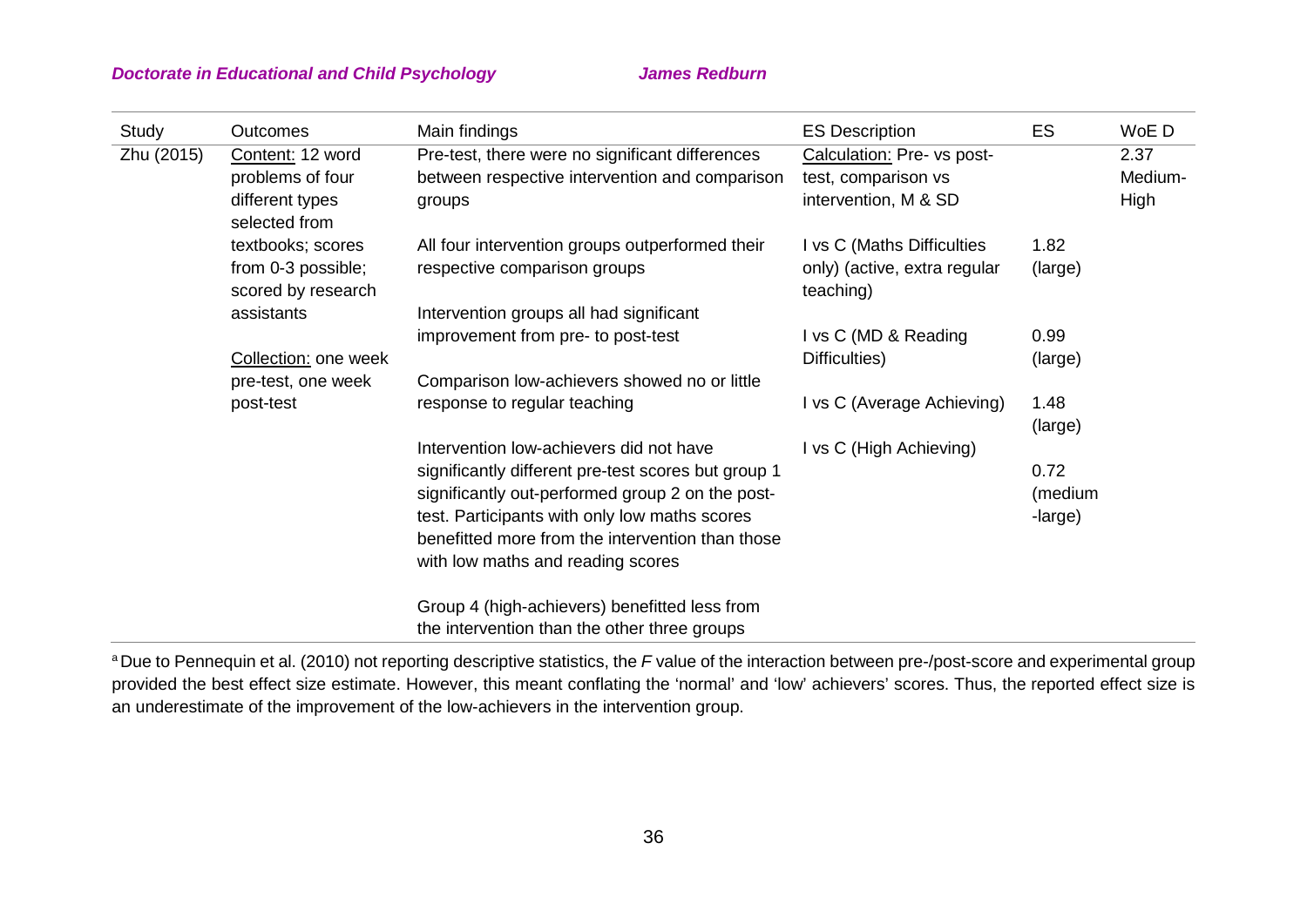## **Table 9**

Sample Sizes of Intervention (n<sub>1</sub>) and Comparison (n<sub>2</sub>) Groups, Converted Effect Sizes (ES; *Hedges' g (Standard Error (SE))), 95% Confidence Intervals (95% CIs), Weight, and the Combined ES of the Seven Studies Included in the First Meta-Analysis*

| Study                      | n <sub>1</sub> | n <sub>2</sub> | ES (SE)    | 95% Cls       | Weight |
|----------------------------|----------------|----------------|------------|---------------|--------|
| &<br>Chung<br>Tam (2005)   | 10             | 10             | 1.12(0.46) | 0.20, 2.14    | 12.39% |
| Fuchs et al.<br>(2003)     | 137            | 120            | 2.67(0.17) | 2.34, 3.02    | 16.10% |
| Kajamies et<br>al. (2010)  | 8              | 8              | 0.70(0.49) | $-0.31, 1.78$ | 12.04% |
| Pennequin et<br>al. (2010) | 24             | 24             | 1.19(0.31) | 0.59, 1.83    | 14.55% |
| Teong<br>(2003)            | 20             | 20             | 0.89(0.33) | 0.25, 1.56    | 14.33% |
| Wang et al.<br>(2019)      | 23             | 26             | 0.98(0.30) | 0.40, 1.60    | 14.68% |
| Zhu (2015)                 | 75             | 75             | 1.81(0.19) | 1.44, 2.20    | 15.90% |
| Combined                   | 580            |                | 1.39(0.27) | 0.73, 2.04    |        |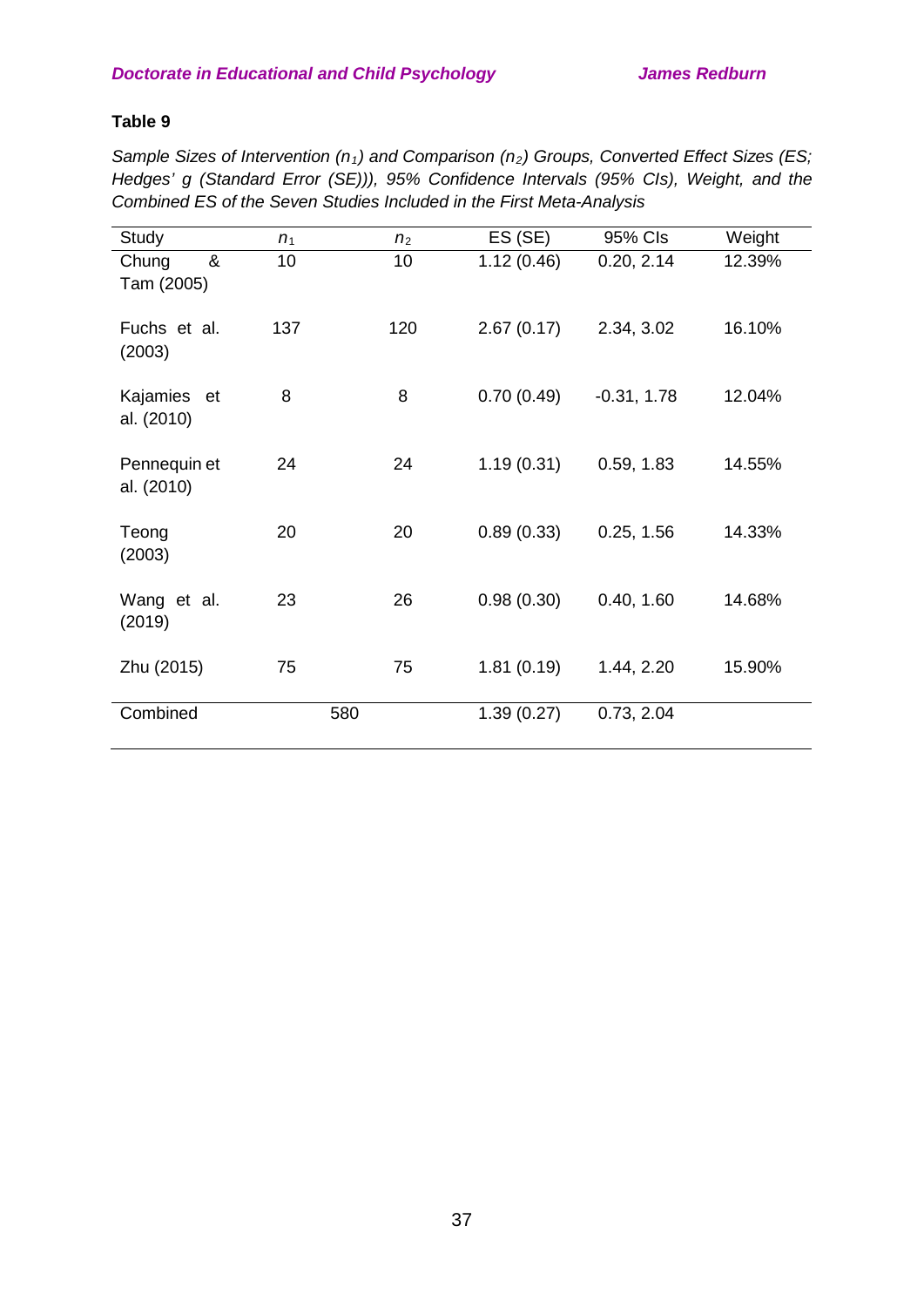### **Figure 4**

*Forest Plot of Effect Sizes (95% Confidence Intervals) of the Seven Included Studies and the Combined Effect Size from the First Meta-Analysis*

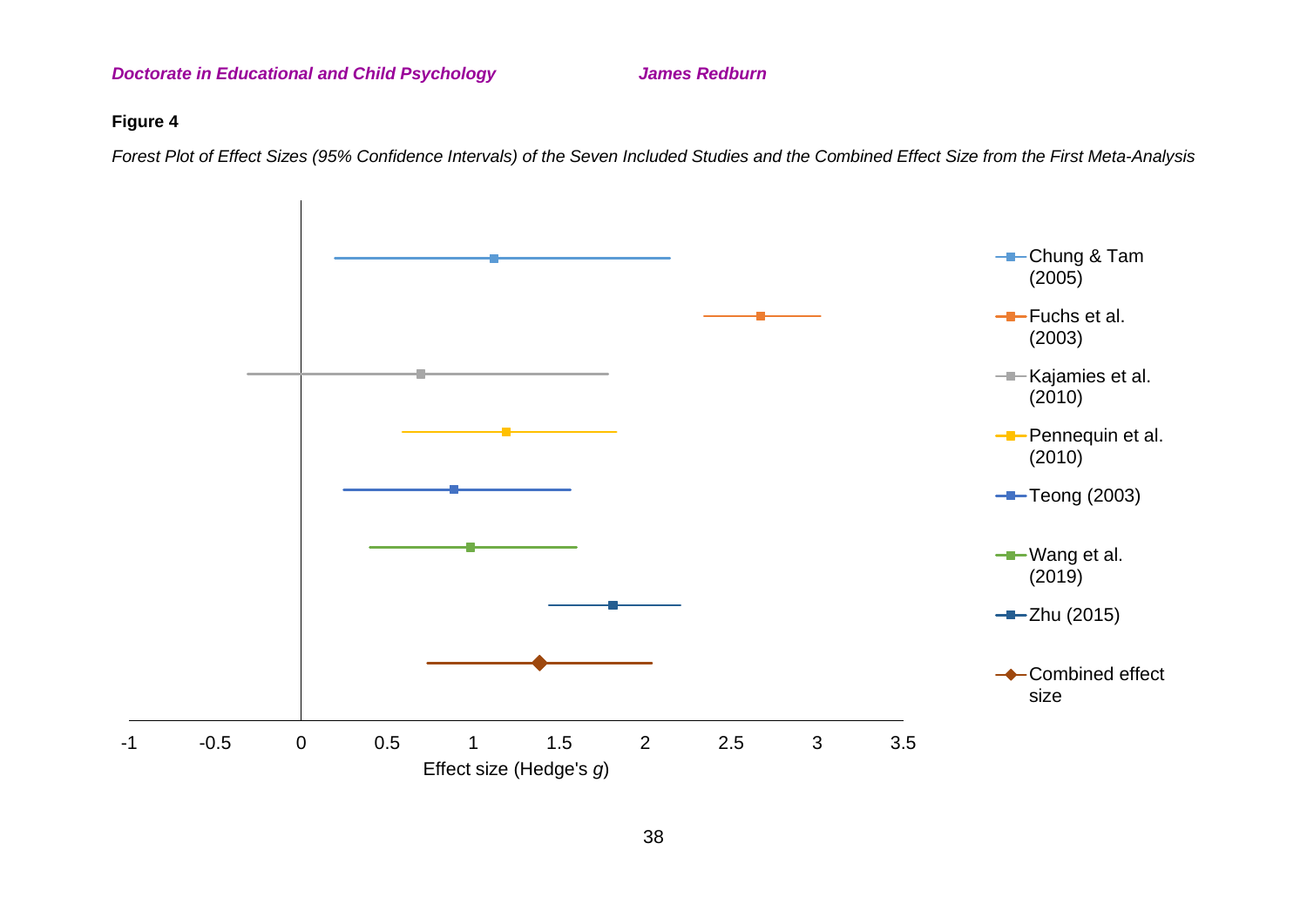## **Figure 5**

*Funnel Plot of Effect Sizes from Individual Studies and the Combined Effect Size (95% Confidence Intervals) Against Standard Error from the First Meta-Analysis*



## **Table 10**

*Sample Sizes of Intervention (n1) and Comparison (n2) Groups, ES (Hedges' g (Standard Error (SE))), 95% Confidence Intervals (95% CIs), Weight, and the Combined ES of the Three Studies Included in the Second Meta-Analysis*

| Study                  | n <sub>1</sub> | n <sub>2</sub> | ES (SE)       | 95% Cls       | Weight |
|------------------------|----------------|----------------|---------------|---------------|--------|
| Fuchs et al.<br>(2003) | 137            | 138            | 0.33(0.12)    | 0.09, 0.57    | 48.74% |
| Teong<br>(2003)        | 20             | 20             | 0.89(0.33)    | 0.25, 1.56    | 23.82% |
| Wang et al.<br>(2019)  | 23             | 24             | $-0.04(0.29)$ | $-0.61, 0.54$ | 27.44% |
| Combined               |                | 362            | 0.36(0.23)    | $-0.65, 1.37$ |        |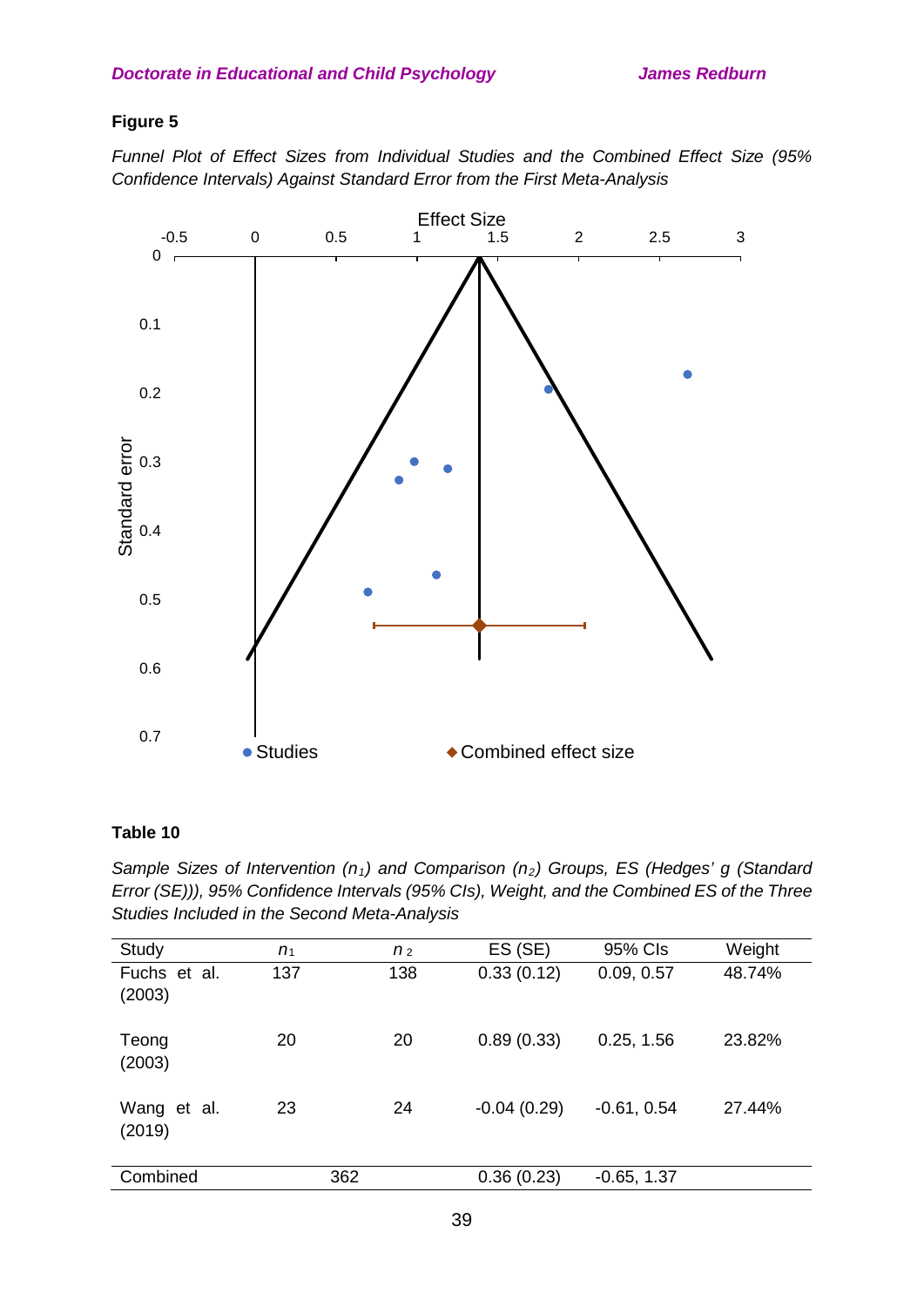## **Conclusions and Recommendations**

## **Discussion of Findings**

This review evaluated whether metacognition instruction improved word problem-solving of children who were low-achievers in maths. Seven studies met the inclusion criteria, with one receiving a High WoE D rating, two Medium-High, three Medium, and one Low.

Given the combined evidence of statistical effect, methodological quality, and methodological and topical relevance, it can be concluded that interventions incorporating metacognition instruction had a considerable effect on problem-solving. Gersten et al. (2005) suggested, for an intervention to be 'evidence-based practice', there should be two studies with High WoE A (three were found in this review) and a combined effect size significantly greater than zero. This review supports the claim for interventions incorporating metacognition instruction as evidence-based practice.

Evidence for the unique contribution of metacognition instruction above other intervention components is equivocal. Based on the second meta-analysis, it cannot be confidently concluded that there was an effect on problem-solving. However, studies with follow-up measures (Chung & Tam, 2005; Kajamies et al., 2010; Teong, 2003) found intervention participants maintained gains to a greater degree than comparison participants. Metacognition instruction may promote longer-term learning but it is difficult to assess given the lack of studies with follow-up measures and strong methodologies. Information from secondary outcomes is potentially enlightening. Fuchs et al. (2003) found through a questionnaire that intervention participants self-rated as having higher self-efficacy  $(d = 0.92)$ , goal orientation and self-monitoring  $(d = 1.2)$  than comparison participants who had the same intervention minus metacognitive components. Wang et al. (2019) found through a distal measure of general fraction tasks that intervention participants scored higher (*d* = 0.44) than comparison participants who had the same intervention minus metacognitive components. These findings tentatively support the theoretical claim that metacognitive knowledge and skills generalise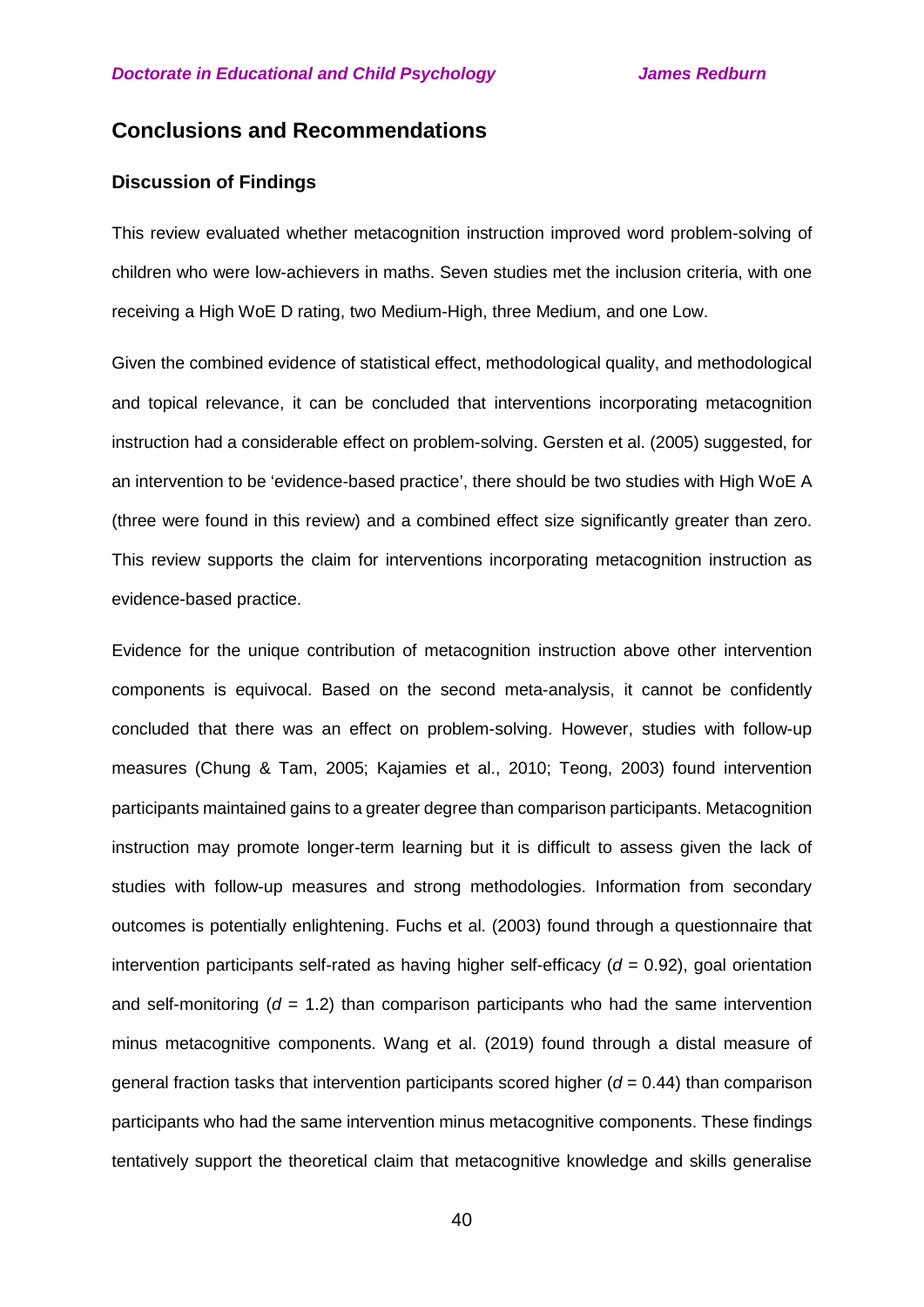beyond domains (Schraw, 1998), which may be a unique, additional contribution to conventional interventions.

#### **Recommendations for Practice**

When considering the appropriateness of an intervention for educational psychology practice, evaluation of generalisability is key. The two studies which trained teachers to implement interventions (Fuchs et al., 2003; Zhu, 2015) had High or Medium-High WoE D ratings and large effect sizes, suggesting teacher delivery is feasible. Furthermore, three studies (including the aforementioned) sampled from multiple mainstream or special schools, suggesting results generalised across settings. In the absence of a commercial intervention package, the only cost of metacognition instruction is teacher training, either in CSI or general metacognitive principles. This is likely to have significant returns because teachers could utilise knowledge in classrooms and interventions.

In terms of participant characteristics, generalisability is less clear. Results did replicate across culturally disparate populations with different school structures. However, no studies took place in the UK. It may be inferred from evidence of cross-cultural replication that similar results would be found with a UK sample but this cannot be assumed.

Overall, however, given the substantial benefits of metacognition instruction for children who are low-achievers in maths, and the simplicity and low cost of its implementation, it should be recommended by educational psychologists.

#### **Limitations of the Review**

It could be argued this review's inclusion criteria permitted studies which taught cognitive as well as metacognitive strategies. However, given the domain-specific origins of metacognition (Schraw, 1998) it would seem conceptually and developmentally inconsistent to teach metacognition in isolation without any relevance to a particular subject, particularly for young learners who are struggling. Therefore, a review of studies which only taught metacognition would have had weaker external validity for educational psychology practice even if it provided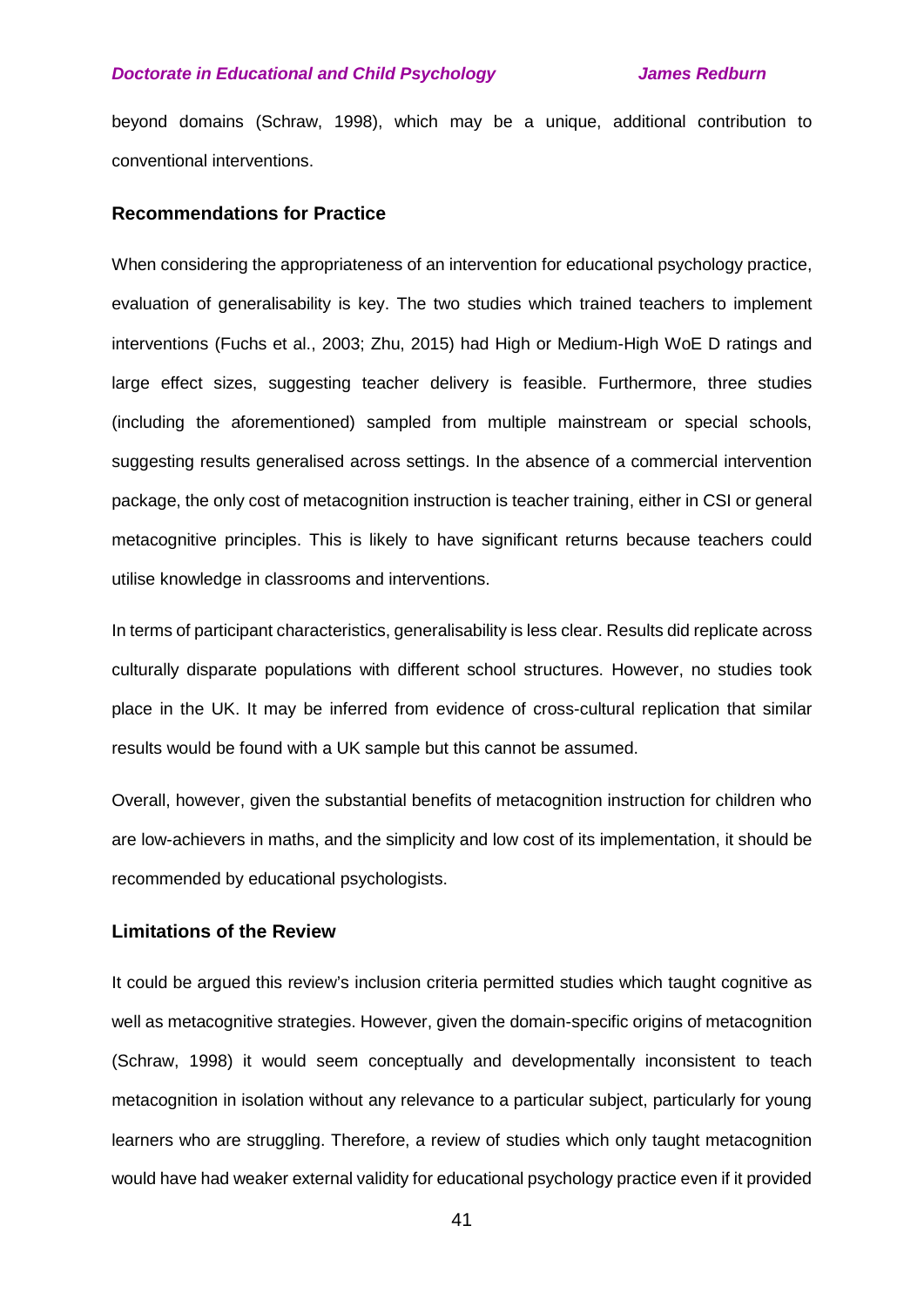stronger theoretical evidence. Furthermore, an attempt was made to isolate the effect of metacognition through a secondary meta-analysis.

This review's development of a protocol to operationalise metacognition for WoE C may be questioned. Its current form privileges comprehensiveness over quality (although quality is assessed elsewhere) and has not been tested for construct or inter-rater reliability. However, given the finding that metacognitive knowledge and regulation contributed separately to test performance (Schraw & Dennison, 1994), there is evidence that teaching multiple metacognitive components leads to better outcomes. Furthermore, protocol development was necessary given the lack of an existing protocol in the field.

#### **Recommendations for Future Research**

Previous authors have noted the need to identify which components of metacognition are important in facilitating change (Dowker, 2017). While this review did not address this question it did illustrate a dual focus in the literature on either strategy knowledge or self-regulation. Future research could explore the differential effect of these focus points and whether effects are additive.

Future studies should include follow-up measures and secondary outcomes to evaluate maintenance and generalisability. This is important given the domain-general nature of metacognition (Schraw, 1998) and its potential cross-curricular impact.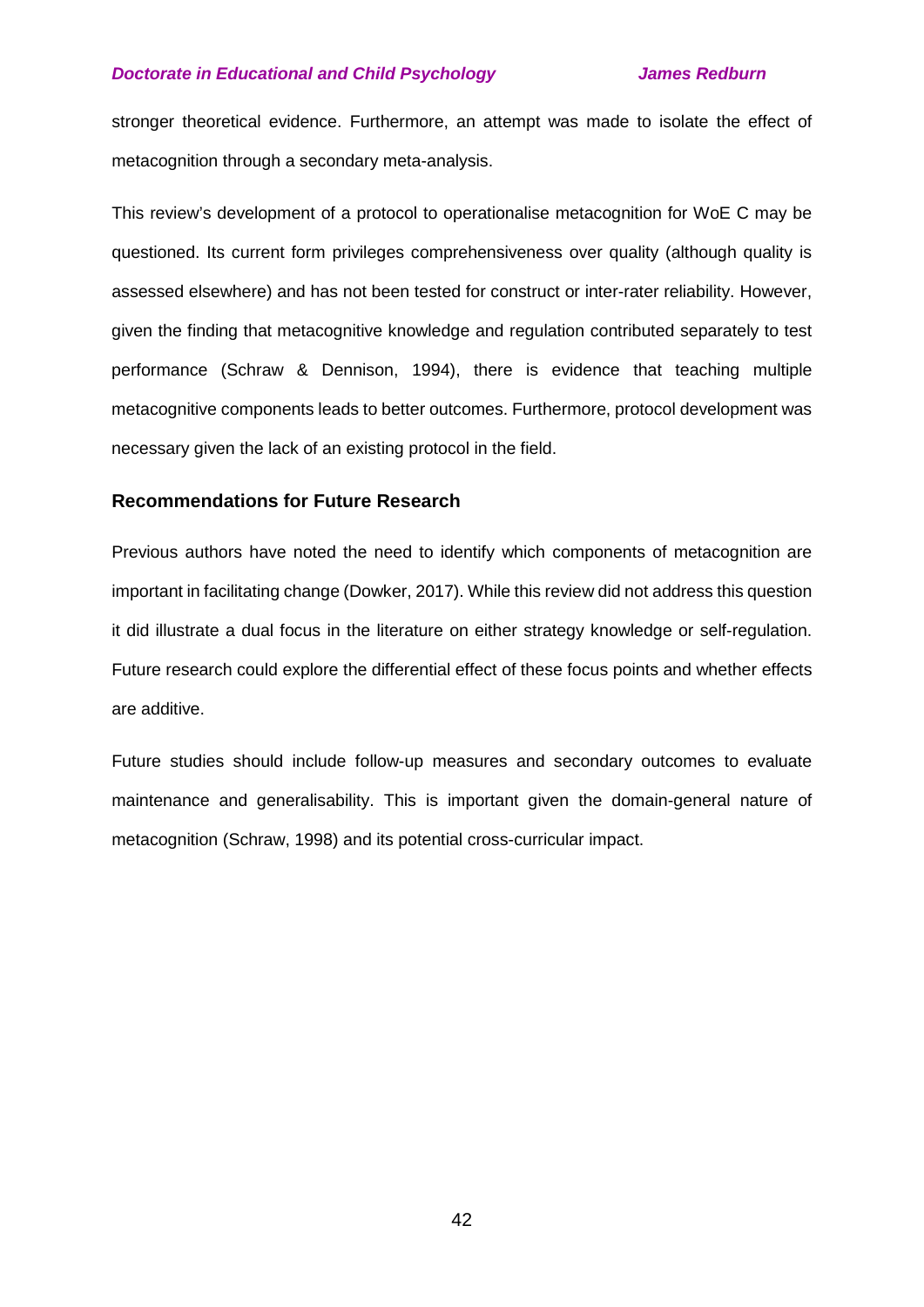# **References**

- Barker, C., Pistrang, N., & Elliott, R. R. (2005). *Research methods in clinical psychology: An introduction for students and practitioners* (2nd ed.). Wiley-Blackwell.
- Borenstein, M., Hedges, L. V., Higgins, J. P. T., & Rothstein, H. R. (2010). A basic introduction to fixed-effect and random-effects models for meta-analysis. *Research Synthesis Methods*, *1*(2), 97–111. https://doi.org/10.1002/jrsm.12
- Chung, K. K. H., & Tam, Y. H. (2005). Effects of cognitive-based instruction on mathematical problem solving by learners with mild intellectual disabilities. *Journal of Intellectual and Developmental Disability*, *30*(4), 207–216. https://doi.org/10.1080/13668250500349409
- Cohen, J. (1992). A power primer. *Psychological Bulletin*, *112*(1), 155–159. https://doi.org/10.1037/0033-2909.112.1.155
- De Corte, E., Verschaffel, L., & Eynde, P. O. (2000). Self-regulation: A characteristic and a goal of mathematics education. In M. Boekaerts, P. R. Pintrich, & M. Zeidner (Eds.), *Handbook of self-regulation* (pp. 687–726). Academic Press. https://doi.org/http://dx.doi.org/10.1016/B978-012109890-2/50050-0
- Dowker, A. (2017). Interventions for primary school children with difficulties in mathematics. In J. Sarama, D. H. Clements, C. Germeroth, & C. DayHess (Eds.), *Development of early childhood mathematics education* (Vol. 53, pp. 255–287). https://doi.org/10.1016/bs.acdb.2017.04.004
- Faul, F., Erdfelder, E., Lang, A. G., & Buchner, A. (2007). G\*Power 3: A flexible statistical power analysis program for the social, behavioral, and biomedical sciences. *Behavior Research Methods*, *39*, 175–191. https://doi.org/10.3758/BF03193146
- Flavell, J. H. (1979). Metacognition and cognitive monitoring: A new area of cognitivedevelopmental inquiry. *American Psychologist*, *34*(10), 906–911. https://doi.org/10.1002/bit.23191
- Fuchs, L. S., Fuchs, D., Prentice, K., Burch, M., Hamlett, C. L., Owen, R., & Schroeter, K. (2003). Enhancing third-grade students' mathematical problem solving with selfregulated learning strategies. *Journal of Educational Psychology*, *95*(2), 306–315. https://doi.org/10.1037/0022-0663.95.2.306
- Fuchs, L. S., Hamlett, C. L., & Powell, S. R. (2003). *Second-grade calculations battery*.
- Garner, R. (1987). *Metacognition and reading comprehension*. Ablex Publishing.
- Gersten, R., Fuchs, L. S., Compton, D., Coyne, M., Greenwood, C., & Innocenti, M. S. (2005). Quality indicators for group experimental and quasi-experimental research in special education. *Exceptional Children*, *71*(2), 149–164. https://doi.org/10.1177/001440290507100202
- Gleitman, L. R., Gleitman, H., & Shipley, E. F. (1972). The emergence of the child as grammarian. *Cognition*, *1*(2–3), 137–164. https://doi.org/10.1016/0010-0277(72)90016-9
- Gough, D. (2007). Weight of evidence: A framework for the appraisal of the quality and relevance of evidence. *Research Papers in Education*, *22*(2), 213–228. https://doi.org/10.1080/02671520701296189
- Kajamies, A., Vauras, M., & Kinnunen, R. (2010). Instructing low-achievers in mathematical word problem solving. *Scandinavian Journal Of Educational Research*, *54*(4), 335–355. https://doi.org/10.1080/00313831.2010.493341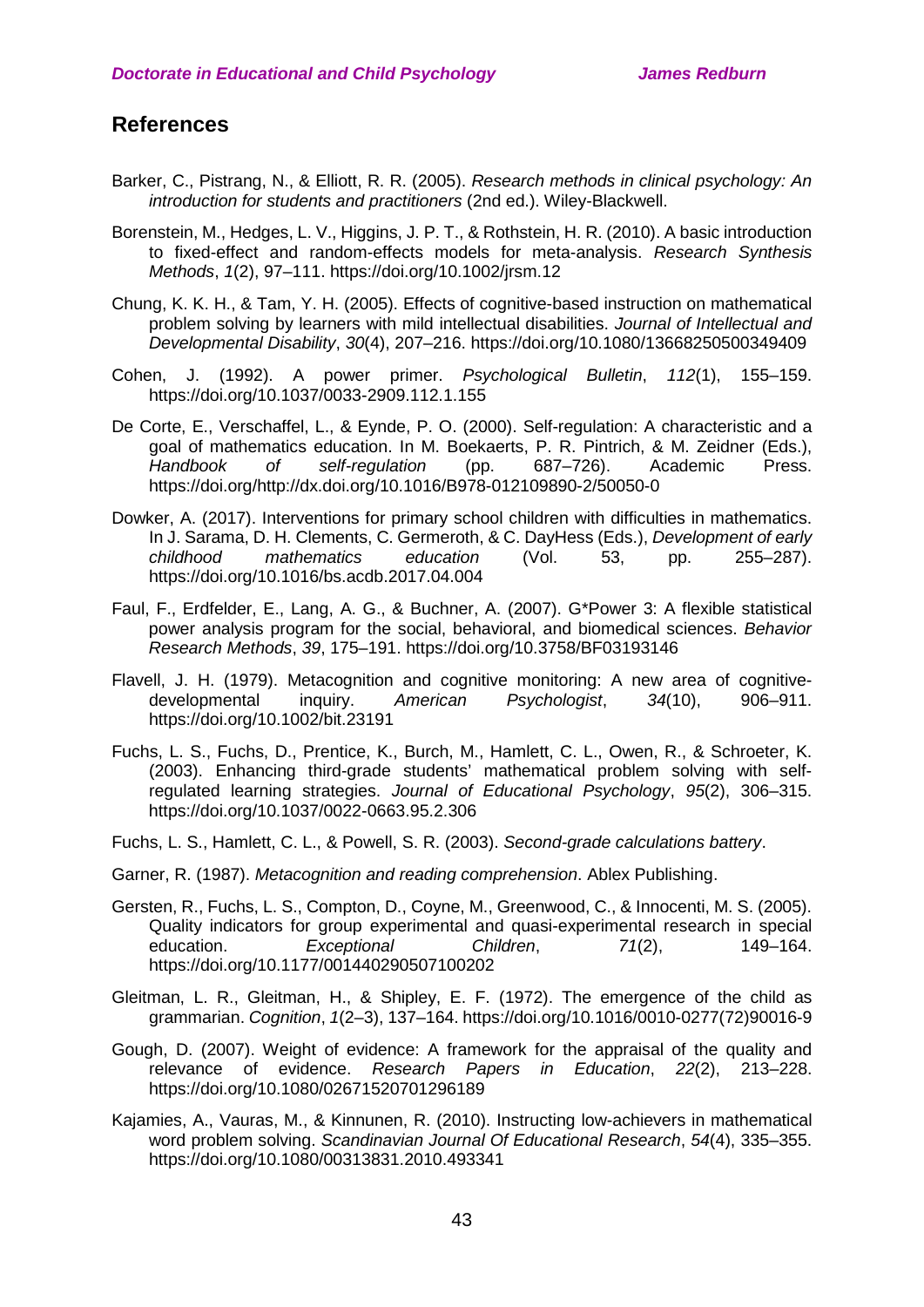- Krathwohl, D. R. (2002). A taxonomy for learning, teaching, and assessing: A revision of Bloom's taxonomy of educational objectives. *Theory into Practice*, *41*(4), 212–218.
- Law, J., Garrett, Z., & Nye, C. (2004). The efficacy of treatment for children with developmental speech and language delay/disorder: A meta-analysis. *Journal of Speech, Language, and Hearing Research*, *47*(4), 924–943. https://doi.org/10.1044/1092-4388(2004/069)
- Livingston, J. A. (1996). *Effects of metacognitive instruction on strategy use of college students [Unpublished manuscript]*. State University of New York at Buffalo.
- Looi, C. K., & Tan, B. T. (1998). A cognitive-apprenticeship-based environment for learning word problem solving. *Journal of Computers in Mathematics and Science Teaching*, *17*(9), 339–354.
- McCarney, R., Warner, J., Iliffe, S., Van Haselen, R., Griffin, M., & Fisher, P. (2007). The Hawthorne Effect: A randomised, controlled trial. *BMC Medical Research Methodology*, *7*. https://doi.org/10.1186/1471-2288-7-30
- Miller, S. P., & Mercer, C. D. (1997). Educational aspects of mathematics disabilities. *Journal of Learning Disabilities*, *30*(1), 47–56.
- Montague, M. (1997). Cognitive strategy instruction in mathematics for students with learning disabilities. *Journal of Learning Disabilities*, *30*(2), 164–177. https://doi.org/10.1177/002221949703000204
- Montague, M., & Dietz, S. (2009). Evaluating the evidence base for cognitive strategy instruction and mathematical problem solving. *Exceptional Children*, *75*(3), 285–302. https://doi.org/10.1177/001440290907500302
- Montague, M., Enders, C., & Dietz, S. (2011). Effects of Cognitive Strategy Instruction on Math Problem Solving of Middle School Students With Learning Disabilities. *Learning Disability Quarterly*, *34*(4), 262–272. https://doi.org/10.1177/0731948711421762
- Morris, S. B. (2008). Estimating effect sizes from pretest-posttest-control group designs.<br>Organizational Research Methods. 11(2), 364–386. **Organizational Research Methods, 11(2),** https://doi.org/10.1177/1094428106291059
- Pennequin, V., Sorel, O., Nanty, I., & Fontaine, R. (2010). Metacognition and low achievement in mathematics: The effect of training in the use of metacognitive skills to solve mathematical word problems. *Thinking & Reasoning*, *16*(3), 198–220. https://doi.org/10.1080/13546783.2010.509052
- Petticrew, M., & Roberts, H. (2003). Evidence, hierarchies, and typologies: Horses for courses. *Journal of Epidemiology and Community Health*, *57*, 527–529.
- Pintrich, P. R. (2002). The role of metacognitive knowledge in learning, teaching, and assessing. *Theory into Practice*, *41*(4), 219–225. https://doi.org/10.1207/s15430421tip4104\_3
- Quigley, A., Muijs, D., & Stringer, E. (2018). Metacognition and Self-regulated Learning: Guidance Report. In *The Sutton Trust-Education Endowment Foundation Teaching and Learning Toolkit*.
- Raven, J., Raven, J. C., & Court, J. H. (2000). *Standard progressive matrices*. Psychologist Press.
- Schraw, G. (1998). Promoting general metacognitive awareness. *Instructional Science*, *26*(1– 2), 113–125. https://doi.org/10.1007/978-94-017-2243-8\_1
- Schraw, G., & Dennison, R. S. (1994). Assessing Metacognitive Awareness. *Contemporary Educational Psychology*, *19*(4), 460–475. https://doi.org/10.1006/ceps.1994.1033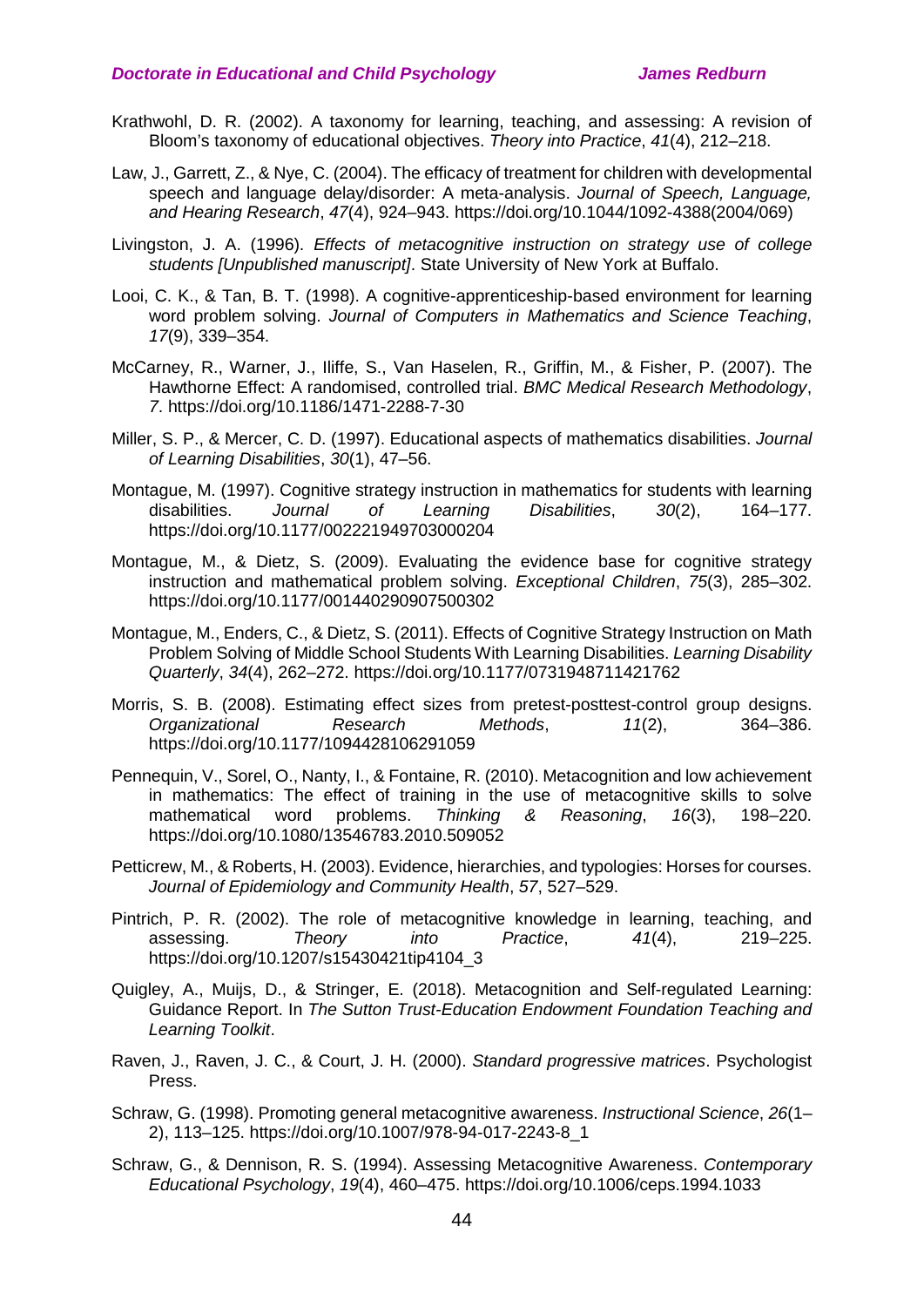- Schumacher, R. F., Namkung, J., Malone, A., Wang, A., Abramson, R., & Fuchs, L. (2015). *Fraction Battery - Revised*.
- Stains, M., & Vickrey, T. (2017). Fidelity of implementation: An overlooked yet critical construct to establish effectiveness of evidence-based instructional practices. *CBE: Life Sciences Education*, *16*(1), 1–11. https://doi.org/10.1187/cbe.16-03-0113
- Suurmond, R., van Rhee, H., & Hak, T. (2017). Introduction, comparison, and validation of Meta-Essentials: A free and simple tool for meta-analysis. *Research Synthesis Methods*, *8*(4), 537–553. https://doi.org/10.1002/jrsm.1260
- Teong, S. K. (2003). The effect of metacognitive training on mathematical word-problem solving. *Journal of Computer Assisted Learning*, *19*(1), 46–55. https://doi.org/10.1046/j.0266-4909.2003.00005.x
- Vaurus, M., & Kinnunen, R. (2003). *Quest of the silver owl, teaching game for improving arithmetic and mathematical problem solving skills*. University of Turku, Centre for Learning Research.
- Veenman, M. V. J. (2015). Metacognition. In P. Afflerbach (Ed.), *Handbook of Individual Differences in Reading: Reader, Text, and Context*. Routledge. https://doi.org/10.4324/9780203075562.ch3
- Veenman, M. V. J., & Spaans, M. A. (2005). Relation between intellectual and metacognitive skills: Age and task differences. *Learning and Individual Differences*, *15*(2), 159–176. https://doi.org/10.1016/j.lindif.2004.12.001
- Wang, A. Y., Fuchs, L. S., Fuchs, D., Gilbert, J. K., Krowka, S., & Abramson, R. (2019). Embedding Self-Regulation Instruction Within Fractions Intervention for Third Graders With Mathematics Difficulties. *Journal of Learning Disabilities*, *52*(4), 337–348. https://doi.org/10.1177/0022219419851750
- Wang, M. C., Haertel, G. D., & Walberg, H. J. (1990). What Influences Learning? A Content Analysis of Review Literature. *Journal of Educational Research*, *84*(1), 30–43. https://doi.org/10.1080/00220671.1990.10885988
- Wilkinson, G. S., & Robertson, G. J. (2006). *Wide range achievement test* (4th ed.). Wide Range.
- Wilson, D. B. (n.d.). *Campbell Collaboration Effect Size Calculator*. Retrieved January 17, 2020, from http://www.campbellcollaboration.org/escalc/html/EffectSizeCalculator-SMD3.php
- Zhu, N. (2015). Cognitive strategy instruction for mathematical word problem-solving of students with mathematics disabilities in China. *International Journal of Disability, Development and Education*, *62*(6), 608–627. https://doi.org/10.1080/1034912X.2015.1077935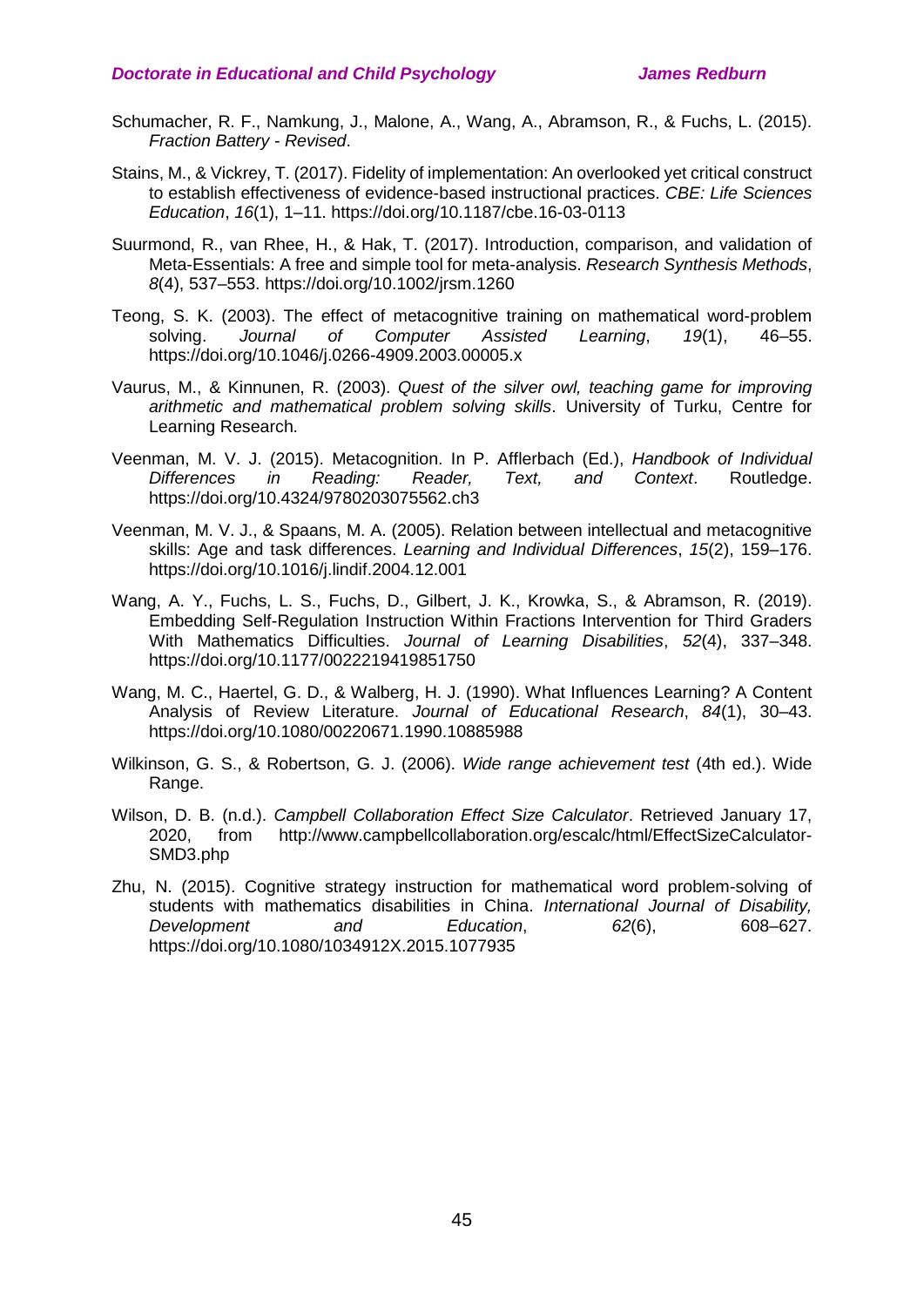# **Appendix A**

## **Excluded articles**

A list of references of studies excluded at full text screening is provided in Table A1. References are not provided for studies excluded at title and abstract screening but the total number of studies excluded under each criterion is shown in Figure 3.

## **Table A1**

*Articles Excluded at Full Text Screening with Reference to Exclusion Criteria*

| Excluded study                                                                                                                                                                                                                                             | Exclusion |
|------------------------------------------------------------------------------------------------------------------------------------------------------------------------------------------------------------------------------------------------------------|-----------|
|                                                                                                                                                                                                                                                            | criterion |
| Bishara, S. (2016). Self-regulated math instructions for pupils with learning<br>disabilities. Cogent Education, 3(1).                                                                                                                                     | 12        |
| Björn, P. M., Äikäs, A., Hakkarainen, A., Kyttälä, M., & Fuchs, L. S. (2019).<br>Accelerating mathematics word problem-solving performance and<br>efficacy with think-aloud strategies. South African Journal of<br>Childhood Education, 9(1), 1-10.       | 5         |
| Carcoba Falomir, G. A. (2019). Diagramming and algebraic word problem<br>solving for secondary students with learning disabilities. Intervention<br>in School and Clinic, 54(4), 212-218.                                                                  | 6         |
| Cardelle-Elawar, M. (1992). Effects of teaching metacognitive skills to<br>students with low mathematics ability. Teaching and teacher<br>education, 8(2), 109-121.                                                                                        | 12        |
| Cardelle-Elawar, M. (1995). Effects of metacognitive instruction on low<br>achievers in mathematics problems. Teaching and Teacher<br>Education, 11(1), 81-95.                                                                                             | 12        |
| Case, L. P., Harris, K. R., & Graham, S. (1992). Improving the mathematical<br>problem-solving skills of students with learning disabilities: Self-<br>regulated strategy development. The Journal of Special Education,<br>$26(1)$ , 1-19.                | 6         |
| Cassel, J., & Reid, R. (1996). Use of a self-regulated strategy intervention to<br>improve word problem-solving skills of students with mild disabilities.<br>Journal of Behavioral Education, 6(2), 153-172.                                              | 6         |
| Cleary, T. J., Velardi, B., & Schnaidman, B. (2017). Effects of the Self-<br>Regulation Empowerment Program (SREP) on middle school<br>students' strategic skills, self-efficacy, and mathematics achievement.<br>Journal of School Psychology, 64, 28-42. | 8         |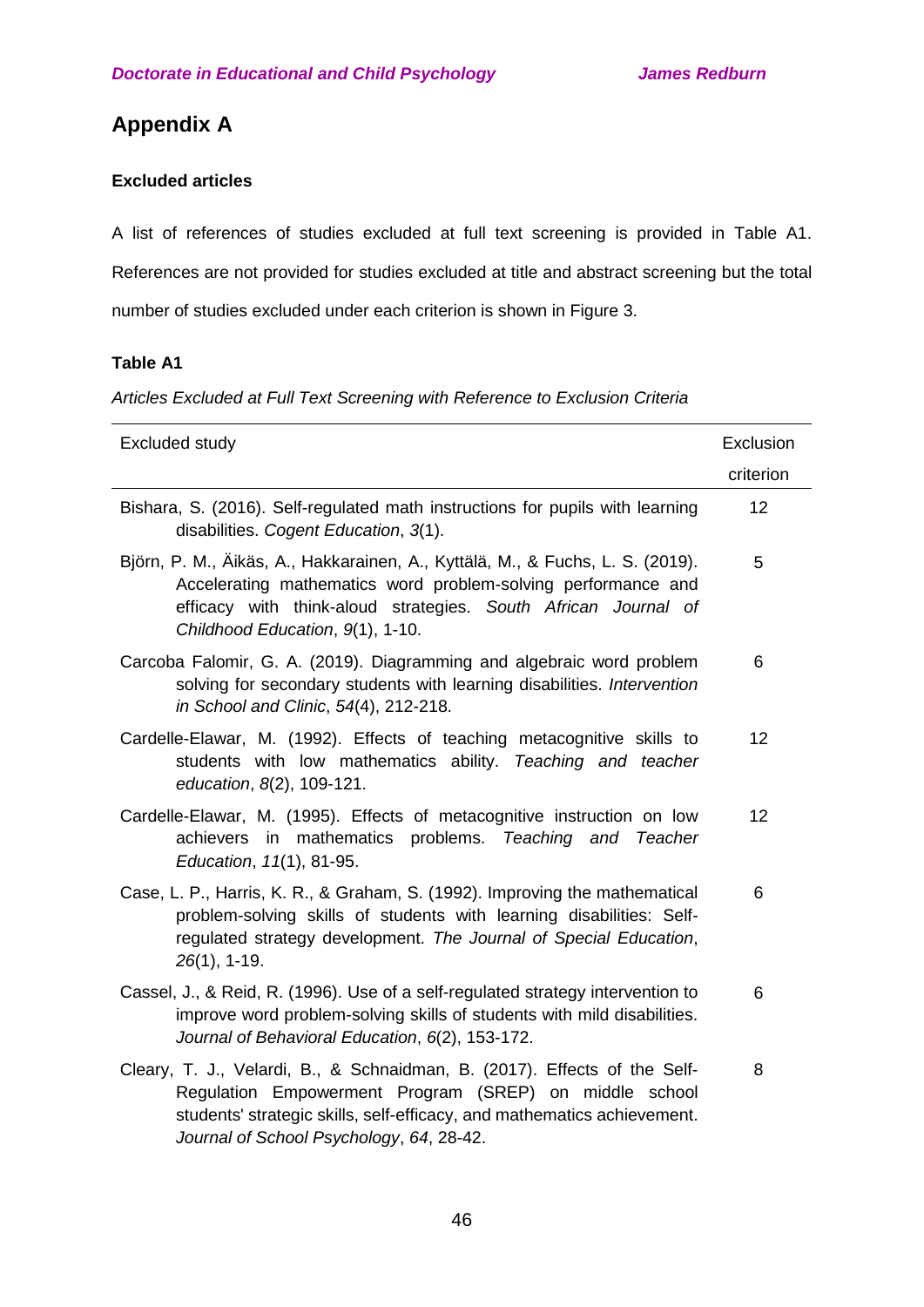| Excluded study                                                                                                                                                                                                                                                                                                     | Exclusion      |
|--------------------------------------------------------------------------------------------------------------------------------------------------------------------------------------------------------------------------------------------------------------------------------------------------------------------|----------------|
|                                                                                                                                                                                                                                                                                                                    | criterion      |
| Coughlin, J., & Montague, M. (2011). The effects of cognitive strategy<br>instruction on the mathematical problem solving of adolescents with<br>spina bifida. The Journal of Special Education, 45(3), 171-183.                                                                                                   | 6              |
| Crawford, L., Higgins, K. N., & Freeman, B. (2012). Exploring the use of active<br>electronic support tools by students with learning disabilities. Learning<br>Disabilities: A Multidisciplinary Journal, 18(3), 135-144.                                                                                         | 6              |
| Cuenca-Carlino, Y., Freeman-Green, S., Stephenson, G. W., & Hauth, C.<br>(2016). Self-regulated strategy development instruction for teaching<br>multi-step equations to middle school students struggling in math. The<br>Journal of Special Education, 50(2), 75-85.                                             | 6              |
| Desoete, A., Roeyers, H., & De Clercq, A. (2003). Can offline metacognition<br>enhance mathematical problem solving?. Journal of Educational<br>Psychology, 95(1), 188.                                                                                                                                            | 11             |
| Ennis, R. P., & Losinski, M. (2019). SRSD Fractions: Helping students at risk<br>for disabilities add/subtract fractions with unlike denominators. Journal<br>of Learning Disabilities, 52(5), 399-412.                                                                                                            | 6              |
| Fuchs, L. S., & Fuchs, D. (2005). Enhancing mathematical problem solving<br>for students with disabilities. The Journal of Special Education, 39(1),<br>45-57.                                                                                                                                                     | 4              |
| Hacker, D. J., Kiuhara, S. A., & Levin, J. R. (2019). A metacognitive<br>intervention for teaching fractions to students with or at-risk for<br>learning disabilities in mathematics. ZDM, 51(4), 601-612.                                                                                                         | 4              |
| Hua, Y., Morgan, B. S., Kaldenberg, E. R., & Goo, M. (2012). Cognitive<br>strategy instruction for functional mathematical skill: Effects for young<br>adults with intellectual disability. Education and Training in Autism and<br>Developmental Disabilities, 47(3), 345-358.                                    | $\overline{7}$ |
| Hutchinson, N. L. (1993). Effects of cognitive strategy instruction on algebra<br>problem solving of adolescents with learning disabilities. Learning<br>Disability Quarterly, 16(1), 34-63.                                                                                                                       | 6              |
| Iseman, J. S., & Naglieri, J. A. (2011). A cognitive strategy instruction to<br>improve math calculation for children with ADHD and LD: A<br>randomized controlled study. Journal of Learning Disabilities, 44(2),<br>184-195.                                                                                     | 11             |
| Jitendra, A. K., Harwell, M. R., Dupuis, D. N., Karl, S. R., Lein, A. E.,<br>Simonson, G., & Slater, S. C. (2015). Effects of a research-based<br>intervention to improve seventh-grade students' proportional problem<br>solving: A cluster randomized trial. Journal of Educational Psychology,<br>107(4), 1019. | 11             |
| Joseph, L. M., & Hunter, A. D. (2001). Differential application of a cue card<br>strategy for solving fraction problems: Exploring instructional utility of                                                                                                                                                        | 6              |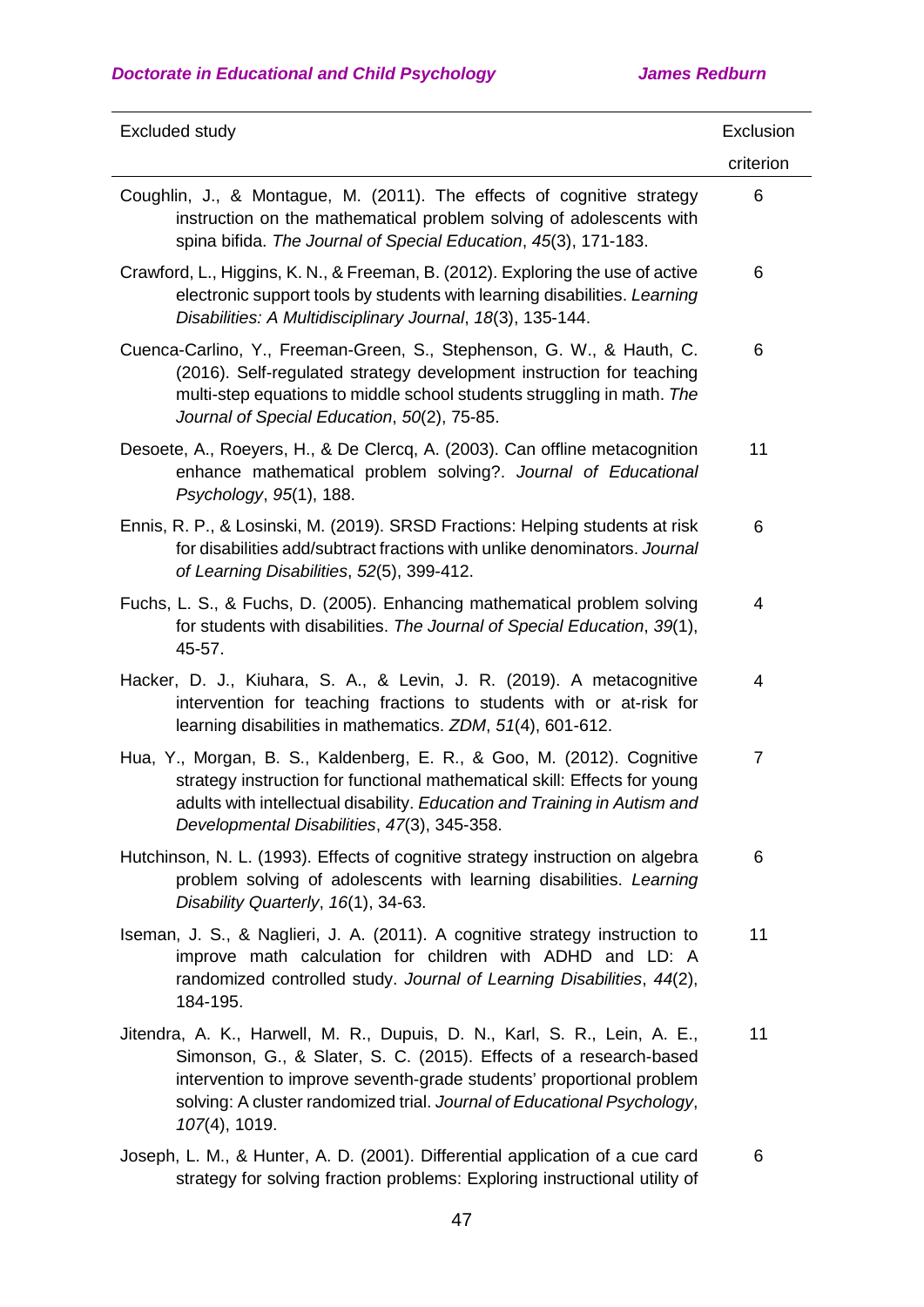| Excluded study                                                                                                                                                                                                                                                                          | Exclusion      |
|-----------------------------------------------------------------------------------------------------------------------------------------------------------------------------------------------------------------------------------------------------------------------------------------|----------------|
|                                                                                                                                                                                                                                                                                         | criterion      |
| the cognitive assessment system. Child Study Journal, 31(2), 123-<br>137.                                                                                                                                                                                                               |                |
| Karbasdehi, E. R., Abolghasemi, A., & Khanzadeh, A. A. H. (2019). The effect<br>of self-regulation empowerment program training on neurocognitive<br>and social skills in students with dyscalculia. Archives of Psychiatry<br>and Psychotherapy, 2, 71-80.                             | $\overline{7}$ |
| Kiuhara, S. A., Gillespie Rouse, A., Dai, T., Witzel, B. S., Morphy, P., & Unker,<br>B. (2019). Constructing written arguments to develop fraction<br>knowledge. Journal of Educational Psychology. Advanced online<br>publication.                                                     | $\overline{7}$ |
| Krawec, J., Huang, J., Montague, M., Kressler, B., & Melia de Alba, A. (2013).<br>The effects of cognitive strategy instruction on knowledge of math<br>problem-solving processes of middle school students with learning<br>disabilities. Learning Disability Quarterly, 36(2), 80-92. | 7              |
| Lazakidou, G., & Retalis, S. (2010). Using computer supported collaborative<br>learning strategies for helping students acquire self-regulated<br>problem-solving skills in mathematics. Computers & Education, 54(1),<br>$3 - 13.$                                                     | 11             |
| Lucangeli, D., Fastame, M. C., Pedron, M., Porru, A., Duca, V., Hitchcott, P.<br>K., & Penna, M. P. (2019). Metacognition and errors: The impact of<br>self-regulatory trainings in children with specific learning disabilities.<br>ZDM, 51(4), 577-585.                               | $\overline{7}$ |
| Maras, K., Gamble, T., & Brosnan, M. (2019). Supporting metacognitive<br>monitoring in mathematics learning for young people with autism<br>spectrum disorder: A classroom-based study. Autism, 23(1), 60-70.                                                                           | 5              |
| Montague, M. (1992). The effects of cognitive and metacognitive strategy<br>instruction on the mathematical problem solving of middle school<br>students with learning disabilities. Journal of Learning Disabilities,<br>25(4), 230-248.                                               | 6              |
| Montague, M., & Bos, C. S. (1986). The effect of cognitive strategy training<br>on verbal math problem solving performance of learning disabled<br>adolescents. Journal of Learning Disabilities, 19(1), 26-33.                                                                         | 6              |
| Montague, M., Applegate, B., & Marquard, K. (1993). Cognitive strategy<br>instruction and mathematical problem-solving performance of<br>students with learning disabilities. Learning Disabilities Research &<br>Practice, 8(4), 223-232.                                              | 6              |
| Naglieri, J. A., & Johnson, D. (2000). Effectiveness of a cognitive strategy<br>intervention in improving arithmetic computation based on the PASS<br>theory. Journal of Learning Disabilities, 33(6), 591-597.                                                                         | 6              |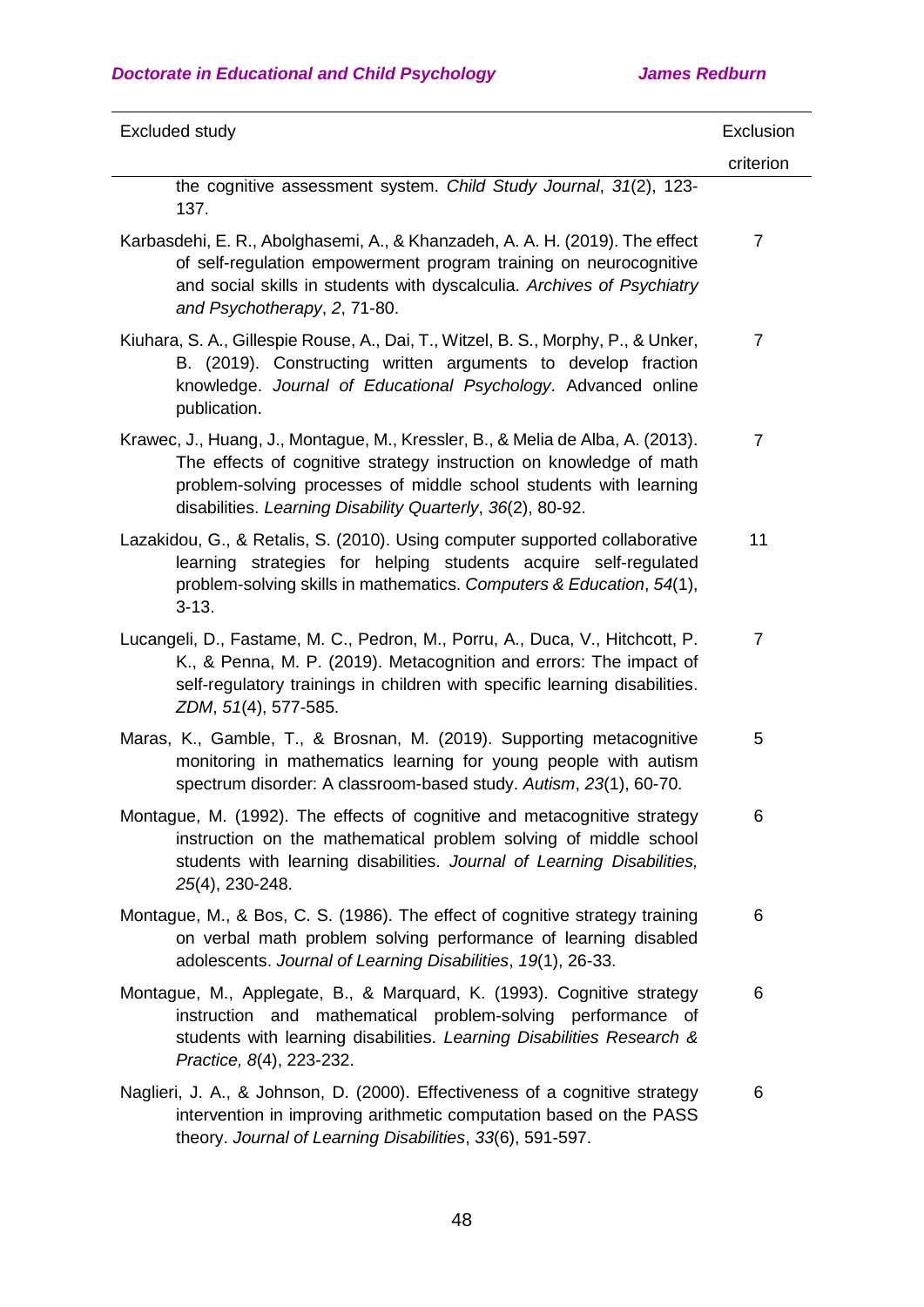| Excluded study                                                                                                                                                                                                                                                           | Exclusion      |
|--------------------------------------------------------------------------------------------------------------------------------------------------------------------------------------------------------------------------------------------------------------------------|----------------|
|                                                                                                                                                                                                                                                                          | criterion      |
| Otto, B., & Kistner, S. (2017). Is there a Matthew effect in self-regulated<br>learning and mathematical strategy application? Assessing the effects<br>of a training program with standardized learning diaries. Learning and<br>Individual Differences, 55, 75-86.     | 6              |
| Ozsoy, G. (2011). An investigation of the relationship between metacognition<br>and mathematics achievement. Asia Pacific Education Review, 12(2),<br>227-235.                                                                                                           | 5              |
| Perels, F., Dignath, C., & Schmitz, B. (2009). Is it possible to improve<br>mathematical achievement by means of self-regulation strategies?<br>Evaluation of an intervention in regular math classes. European<br>Journal of Psychology of Education, 24(1), 17-31.     | 11             |
| Pfannenstiel, K. H., Bryant, D. P., Bryant, B. R., & Porterfield, J. A. (2015).<br>Cognitive strategy instruction for teaching word problems to primary-<br>level struggling students. Intervention in school and clinic, 50(5), 291-<br>296.                            | 6              |
| Salihu, L., Aro, M., & Räsänen, P. (2017). Dynamic potential of feedback in<br>self-regulated learning and motivation of children with mathematical<br>learning difficulties. Hrvatska revija za rehabilitacijska istraživanja,<br>53(2), 111-129.                       | 5              |
| Seo, Y. J., & Bryant, D. (2012). Multimedia CAI program for students with<br>mathematics difficulties. Remedial and Special Education, 33(4), 217-<br>225.                                                                                                               | 6              |
| Sheriff, K. A., & Boon, R. T. (2014). Effects of computer-based graphic<br>organizers to solve one-step word problems for middle school<br>students with mild intellectual disability: A preliminary study. Research<br>in Developmental Disabilities, 35(8), 1828-1837. | 5              |
| Shin, M., & Bryant, D. P. (2017). Improving the fraction word problem solving<br>of students with mathematics learning disabilities: Interactive<br>computer application. Remedial and Special Education, 38(2), 76-86.                                                  | 6              |
| Tzohar-Rozen, M., & Kramarski, B. (2014). Metacognition, motivation and<br>emotions: Contribution of self-regulated learning<br>to<br>solving<br>mathematical problems. Global Education Review, 1(4).                                                                   | 11             |
| Tzohar-Rozen, M., & Kramarski, B. (2017). Meta-cognition and meta-affect in<br>young students: Does it make a difference in mathematical problem<br>solving?. Teachers College Record, 119(13).                                                                          | 11             |
| Wilburne, J. M., & Dause, E. (2017). Teaching self-regulated learning<br>strategies to low-achieving fourth-grade students to enhance their<br>perseverance in mathematical problem solving. Investigations in<br>Mathematics Learning, 9(1), 38-52.                     | $\overline{7}$ |
|                                                                                                                                                                                                                                                                          |                |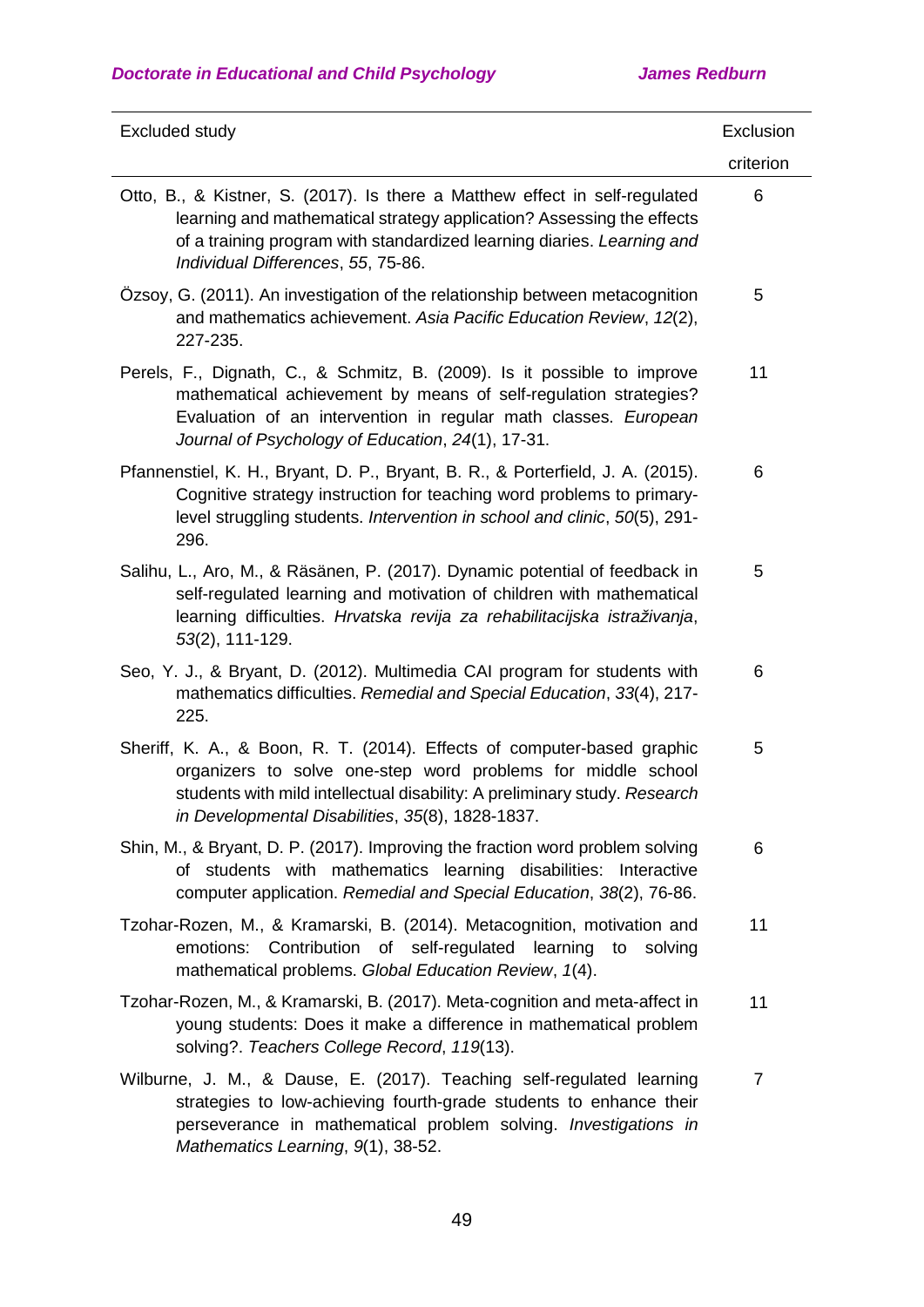| Excluded study                                                                                                                                                                                                                        | Exclusion |
|---------------------------------------------------------------------------------------------------------------------------------------------------------------------------------------------------------------------------------------|-----------|
|                                                                                                                                                                                                                                       | criterion |
| Yarmohammadian, A., & Asli-Azad, M. (2012). Effects of metacognition<br>training on the improvement of mathematical function in children with<br>mathematic learning disability. Advances in Cognitive Science, 14(1),<br>$41 - 52$ . | 2         |
| Zohar, A., & Peled, B. (2008). The effects of explicit teaching of metastrategic<br>knowledge on low- and high-achieving students. Learning and<br>Instruction, 18(4), 337-353.                                                       |           |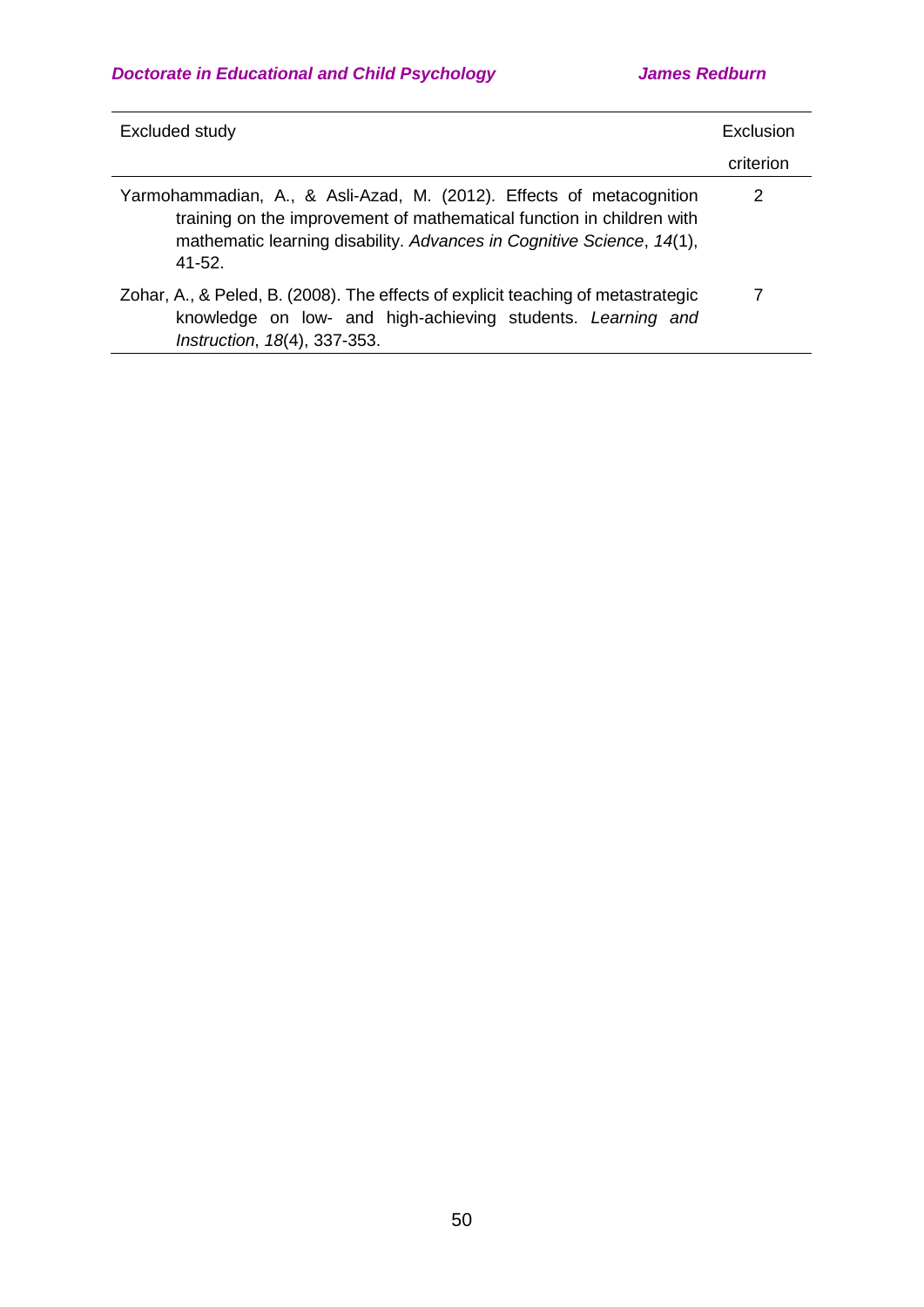# **Appendix B**

## **Criteria and rationale for Weight of Evidence (WoE) ratings**

### *WoE A: Methodological quality*

WoE A is a generic judgment of whether a study is well executed (Gough, 2007). A published coding protocol designed to evaluate group experimental designs was used to make this judgment (Gersten et al., 2005). The protocol includes essential and desirable criteria. Adjustments were made to the wording of some questions in the protocol (see Appendix C for changes and rationale). The number of criteria required for WoE A ratings is provided in Table B1. The criteria for 'high' and 'medium' ratings were taken from Gersten et al. (2005), while the criteria for 'low' and 'very low' ratings were determined by the author because they were not provided by Gersten et al. (2005) but were desirable for the purposes of this review. A summary of scores from the coding protocol for each included study is provided in Table B2. Completed coding protocols for each included study are provided in Appendix D.

### **Table B1**

| WoE A rating | Criteria                                                                    |
|--------------|-----------------------------------------------------------------------------|
| 3            | Study meets at least 9 essential criteria and at least 5 desirable criteria |
| High         |                                                                             |
| 2            | Study meets at least 9 essential criteria and at least 1 desirable criteria |
| Medium       |                                                                             |
| 1            | Study meets at least 6 but fewer than 9 essential criteria or does not meet |
| Low          | any desirable criteria                                                      |
| 0            | Study meets fewer than 6 essential criteria                                 |
| Very low     |                                                                             |

*Criteria for WoE A Ratings*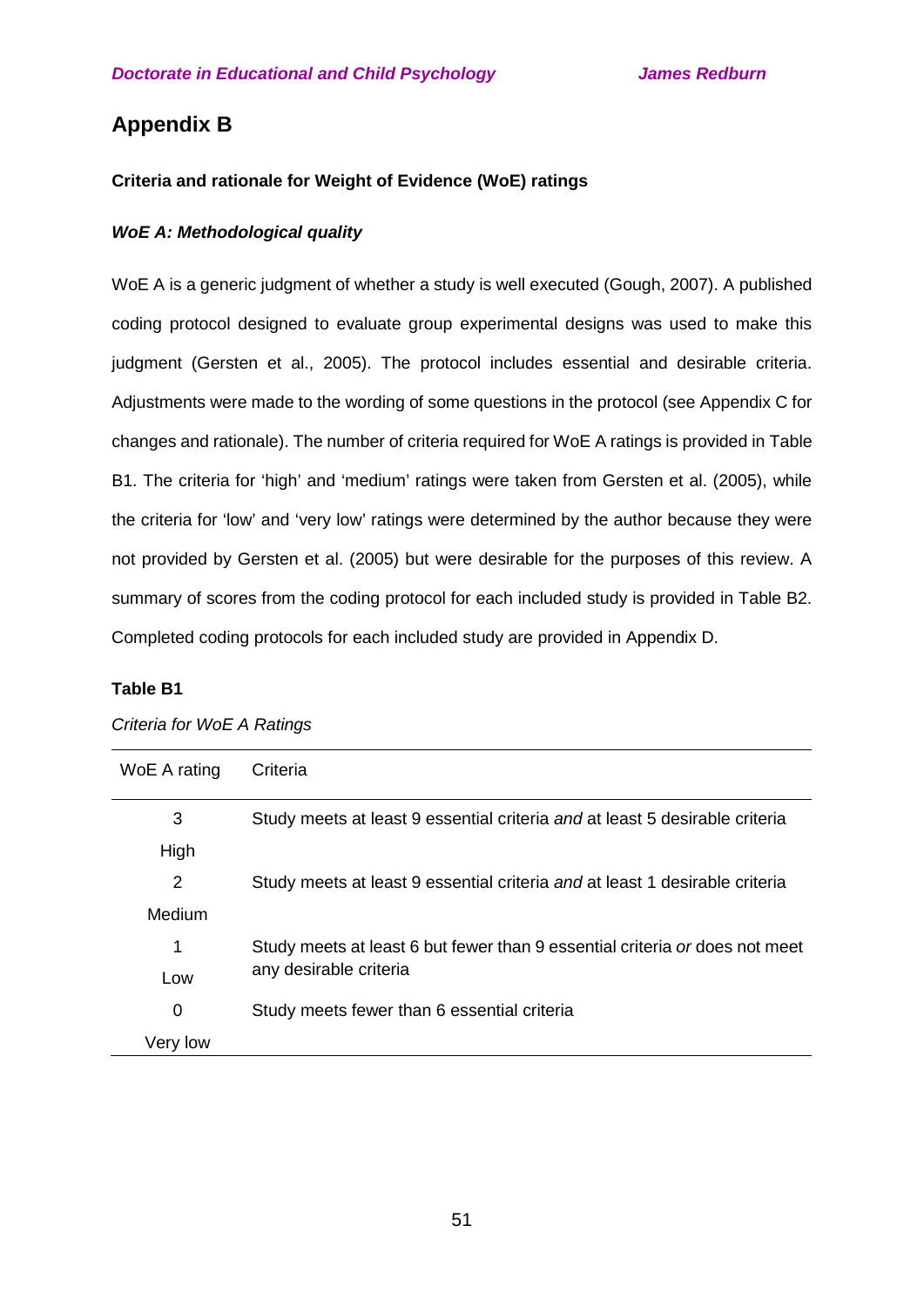### **Table B2**

*Summary of Scores from the WoE A Coding Protocol*

| Criteria category                | Chung & Tam (2005) | Fuchs et al. (2003) | et al. (2010)<br>Kajamies | Pennequin et al. (2010) | Teong (2003)   | Wang et al. (2019) | Zhu (2015)       |
|----------------------------------|--------------------|---------------------|---------------------------|-------------------------|----------------|--------------------|------------------|
| Participant description (/3)     | 3                  | 3                   | 3                         | 3                       | 1              | 3                  | 3                |
| Intervention implementation (/3) | $\overline{2}$     | 3                   | $\overline{2}$            | $\overline{2}$          | $\overline{2}$ | 3                  | 3                |
| Outcome measures (/2)            | $\overline{2}$     | $\overline{2}$      | 1                         | $\overline{2}$          | 1              | $\overline{2}$     | 1                |
| Data analysis (/2)               | $\boldsymbol{0}$   | $\overline{2}$      | $\overline{2}$            | $\overline{2}$          | 1              | $\overline{2}$     | 2                |
| Total essential (/10)            | $\overline{7}$     | 10                  | 8                         | $\boldsymbol{9}$        | 5              | 10                 | $\boldsymbol{9}$ |
| Total desirable (/10)            | $\,6$              | $\overline{7}$      | $6\phantom{1}6$           | 3                       | 5              | $\overline{7}$     | 5                |
| WoE A rating                     | 1                  | 3                   | 1                         | $\overline{2}$          | $\mathbf 0$    | 3                  | 3                |

*Note.* Criteria categories refer to essential criteria; desirable criteria were not categorised so only a total figure is reported. WoE A ratings are described as 'High' (3), 'Medium' (2), 'Low' (1), and 'Very Low' (0).

#### *WoE B: Methodological relevance*

WoE B is a judgment of the quality and relevance of the research design of a study to the review question (Gough, 2007). For this review, WoE B considered the relevance of the methodology for evaluating the effectiveness of metacognitive instruction at improving word problem-solving of children who were low-achievers in maths.

The coding protocol for WoE B was developed by the author and is provided in Table B3. There were 4 criteria which were categorised as 'participant allocation', 'comparison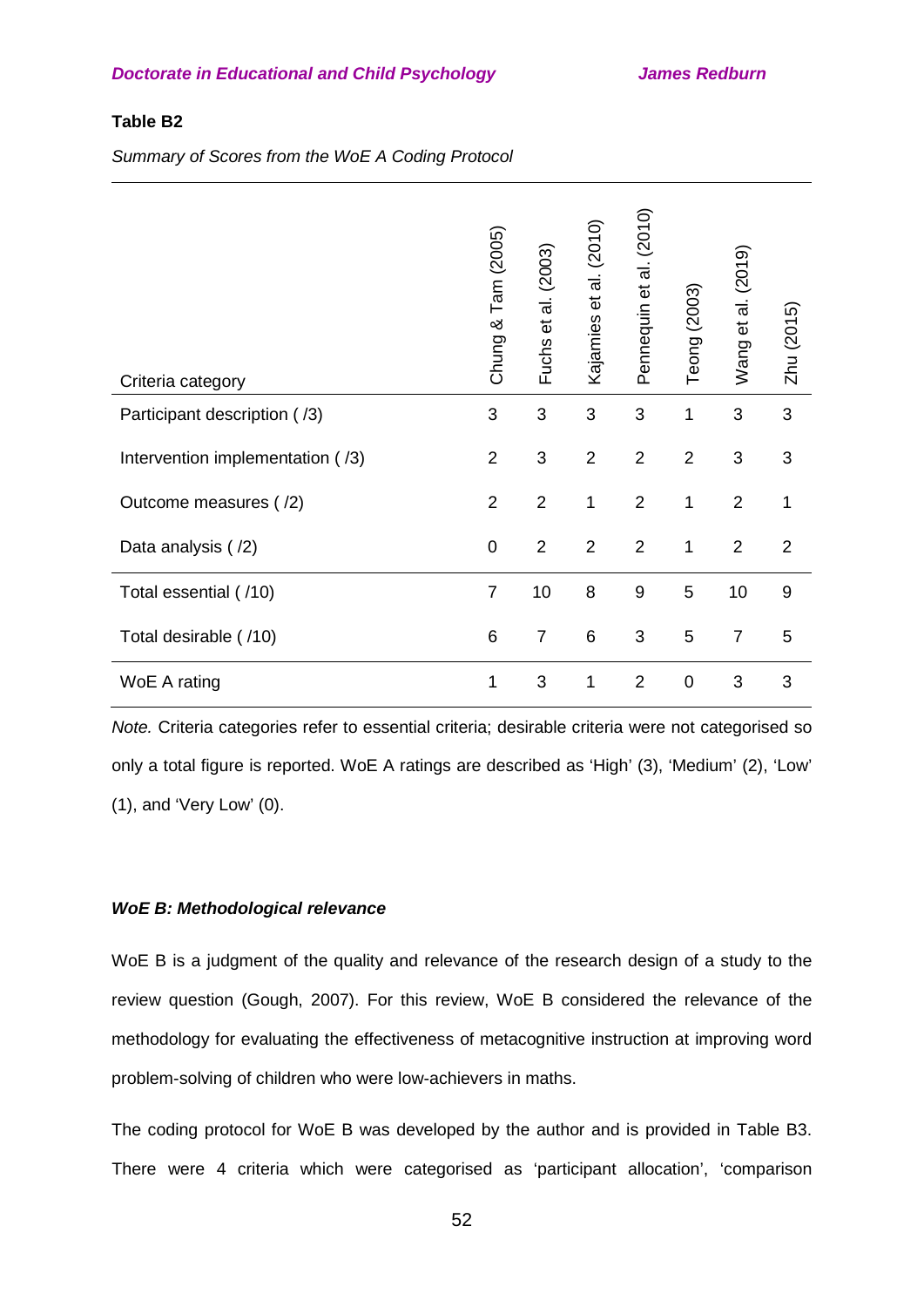intervention', 'outcome measures', and 'power analysis'. Scores were averaged across categories to produce a WoE B rating. A summary of scores from the coding protocol for each included study is provided in Table B4.

'Participant allocation' considered the extent to which participants were randomly allocated to experimental groups, whether this was at the individual level (high), classroom level (medium), or not random at all (low). Randomisation was valued because it reduces the possibility of selection bias (Barker et al., 2005).

'Comparison intervention' considered the extent to which the effect of metacognition instruction could be isolated. A no-intervention comparison group was considered weak because of potential Hawthorne effects (McCarney et al., 2007), where researcher attention was beneficial by itself regardless of intervention content. While an alternative intervention may have attenuated such effects, the ideal was judged to be a comparison group which received the same basic teaching within the same delivery parameters minus the explicit metacognitive components.

'Outcome measures' considered the extent to which pre- and post- problem-solving tests were comparable – in terms of difficulty, number of questions, number of steps – but also consisted of different questions to avoid practice effects. For a 'high' rating, the study needed to include a follow-up measure because this would provide data on whether participants could maintain any beneficial effects of intervention.

'Power analysis' considered the extent to which studies were adequately powered to detect effects. The software G\*Power was used for these calculations (Faul et al., 2007). The statistical test used was 'ANOVA: Repeated measures, within-between interaction' because the primary measure of interest was the interaction of the between-measure of intervention/comparison group and the repeated-measure of pre/post score. The input parameters are provided in Table B5.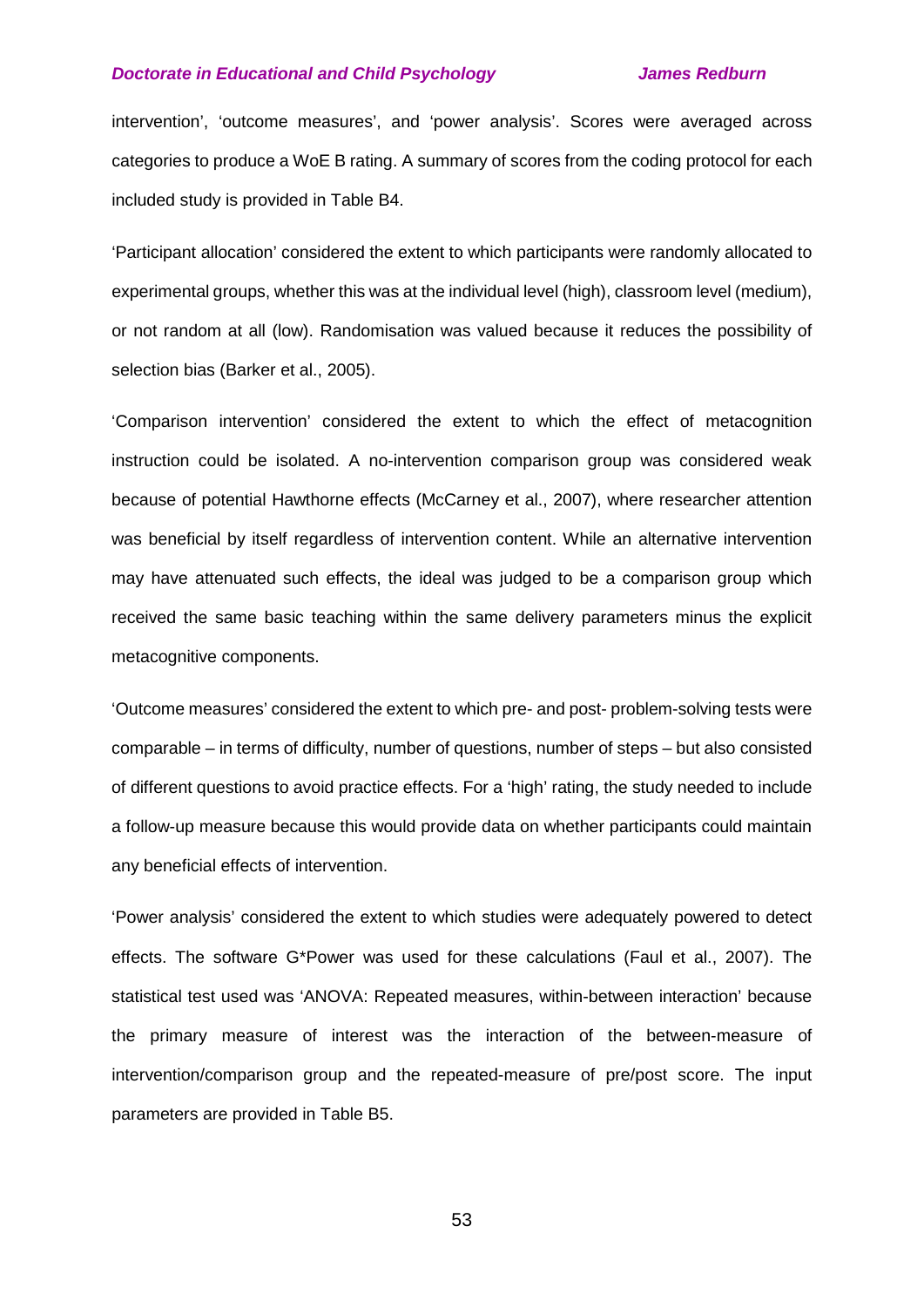# **Table B3**

*Criteria and Rationale for WoE B Ratings*

| Criteria<br>category       |                | Criteria                                                                                                                                                                                    | Rationale                                                                |
|----------------------------|----------------|---------------------------------------------------------------------------------------------------------------------------------------------------------------------------------------------|--------------------------------------------------------------------------|
| Participant                | 3              | Participants are randomly allocated to                                                                                                                                                      | Randomisation                                                            |
| allocation                 |                | intervention and comparison groups                                                                                                                                                          | reduces the                                                              |
|                            | $\overline{2}$ | Participants are randomly allocated to<br>intervention and comparison groups either at the<br>individual level or as part of a block design at the<br>classroom level                       | possibility of<br>selection bias.                                        |
|                            | 1              | Participants are not randomly allocated to<br>intervention and comparison groups or<br>information is unavailable                                                                           |                                                                          |
| Comparison<br>intervention | 3              | Comparison group receives the same teaching<br>as the intervention group minus the<br>metacognitive component with the same delivery<br>parameters                                          | The comparison<br>group should<br>isolate the effect<br>of metacognition |
|                            | $\overline{2}$ | Comparison group receives an alternative<br>intervention or receives the same teaching as the<br>intervention group minus the metacognitive<br>component with different delivery parameters | instruction as<br>comprehensively<br>as possible.                        |
|                            | 1              | Comparison group does not receive an<br>alternative intervention                                                                                                                            |                                                                          |
| Outcome<br>measures        | 3              | Parallel forms of outcome measures are taken at<br>pre-test, post-test and follow-up                                                                                                        | Pre-/post-<br>measures should                                            |
|                            | $\overline{2}$ | Parallel forms of outcomes are taken at pre- and<br>post-test but there is no follow-up                                                                                                     | be comparable but<br>avoid practice                                      |
|                            | 1              | Outcome measures are taken at pre-test and<br>post-test but they may not be parallel forms                                                                                                  | effects.                                                                 |
| Power<br>analysis          | 3              | Sample size is adequate for all statistical<br>analyses                                                                                                                                     | Studies should be<br>adequately                                          |
|                            | $\overline{2}$ | Sample size may not be adequate for all<br>statistical analyses                                                                                                                             | powered to detect<br>effects.                                            |
|                            | 1              | Sample size is inadequate for any analyses                                                                                                                                                  |                                                                          |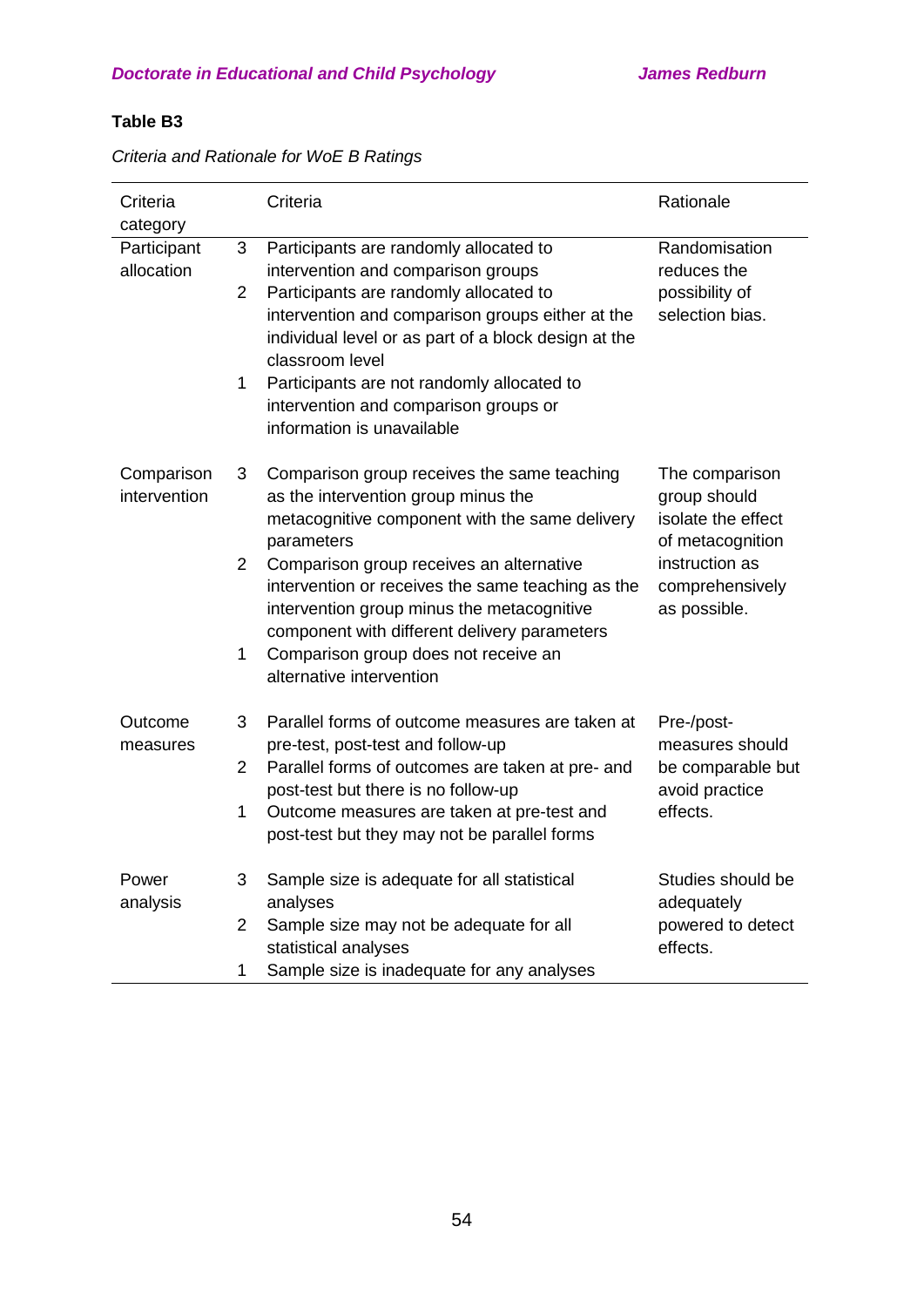## **Table B4**

*Summary of Scores from the WoE B Coding Protocol*

| Criteria category       | Chung & Tam (2005) | (2003)<br>$\vec{a}$<br>$\vec{e}$<br>Fuchs | et al. (2010)<br>Kajamies | Pennequin et al. (2010) | Teong (2003)   | (2019)<br>et al.<br>Wang | Zhu (2015)     |
|-------------------------|--------------------|-------------------------------------------|---------------------------|-------------------------|----------------|--------------------------|----------------|
| Participant allocation  | 3                  | $\overline{2}$                            |                           | 3                       | 1              | 3                        | $\overline{2}$ |
| Comparison intervention | 3                  | 3                                         | $\overline{2}$            | $\overline{2}$          | 3              | 3                        | $\mathfrak{S}$ |
| Outcome measures        | 1                  | $\overline{2}$                            | 3                         | $\overline{2}$          | 3              | $\overline{2}$           | 2              |
| Power analysis          | 1                  | 3                                         | 1                         | 3                       | $\overline{2}$ | $\overline{2}$           | 3              |
| WoE B rating            | $\overline{2}$     | 2.5                                       | 1.75                      | 2.5                     | 2.25           | 2.5                      | 2.5            |

*Note.* WoE B ratings are described as 'High' for scores ≥ 2.5, 'Medium' for scores ≥ 1.5 and < 2.5, and 'Low' for scores < 1.5.

### **Table B5**

*Input Parameters for Power Analysis Using G\*Power*

| Input parameter                     | Value           |
|-------------------------------------|-----------------|
| Effect size f                       | $0.25$ (medium) |
| α error probability                 | 0.05            |
| Power $(1 - B$ error probability)   | 0.8             |
| Correlation among repeated measures | 0.5             |
| Non-sphericity correction ε         | 1               |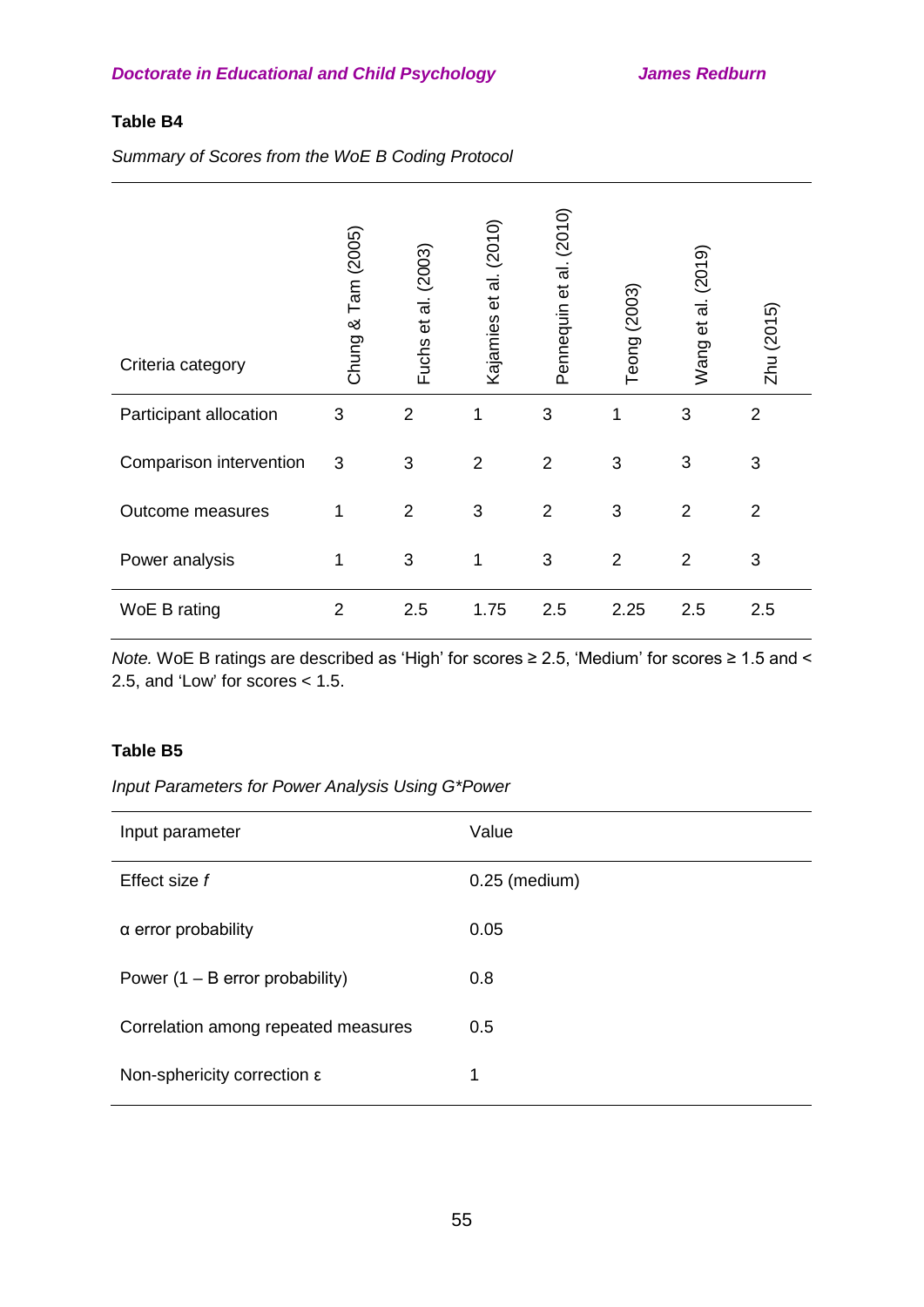#### *WoE C: Topic relevance*

WoE C is a judgment of the quality and relevance of the research evidence to the review question (Gough, 2007). The coding protocol for WoE C was developed by the author and is provided in Table B6. Scores were averaged across categories to produce a WoE C rating. A summary of scores from the coding protocol for each included study is provided in Table B7.

The key issues addressed were external validity, generalisability, and construct validity. External validity involves considering how effectively the interventions reflect what is possible and desirable in a standard educational setting.

Generalisability involves considering the extent to which a reader could determine whether the findings of a study would be applicable in another setting. The detail of participant characteristics is important for this and a breakdown is provided in Table B8. A further facet of generalisation is whether measurements were taken of participants' ability to generalise the knowledge taught to word problems in novel formats which they had not practised during intervention.

Construct validity involves considering how comprehensively metacognitive knowledge was taught in each intervention. To make this judgment, a further coding protocol was developed by the author, which is provided in Table B9. The metacognitive components were extracted from literature on the nature and extent of metacognitive knowledge (Flavell, 1979; Pintrich, 2002). In addition to the 11 components, a judgment was made of how much opportunity participants had to practise, because this is vital for metacognitive knowledge to be effectively assimilated (Livingston, 1996).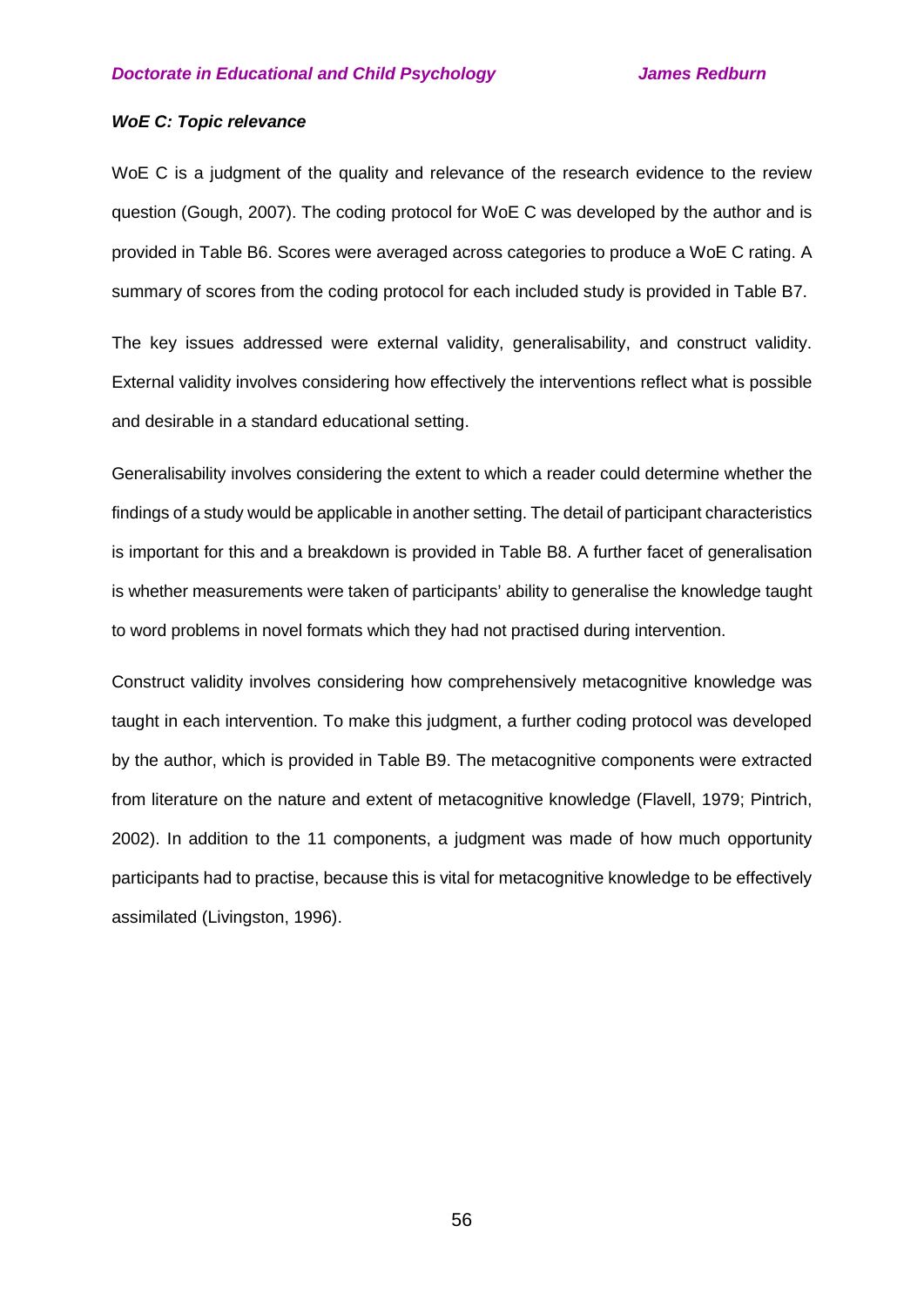# **Table B6**

| Criteria<br>category                                        |                                                                                           | Criteria                                                                                                                                                                                                                                                  | Rationale                                                                                       |  |  |
|-------------------------------------------------------------|-------------------------------------------------------------------------------------------|-----------------------------------------------------------------------------------------------------------------------------------------------------------------------------------------------------------------------------------------------------------|-------------------------------------------------------------------------------------------------|--|--|
| Participant<br>characteristics<br>and inclusion<br>criteria | 3                                                                                         | Inclusion criteria are described in terms of prior<br>maths attainment based on a screening test<br>administered by the researchers immediately<br>prior to intervention. At least 7 relevant participant<br>characteristics (see Table B8) are included. | Participants need<br>to be described<br>in sufficient detail<br>for readers to<br>determine the |  |  |
|                                                             | 2                                                                                         | Inclusion criteria are described in terms of prior<br>maths attainment but the measure may not have<br>been administered by the researchers. At least 5<br>relevant participant characteristics are included.                                             | generalisability of<br>findings to their<br>own intended<br>population.                         |  |  |
|                                                             | 1                                                                                         | Inclusion criteria in terms of prior maths<br>attainment are very unclear or would be difficult to<br>replicate. At least 3 relevant participant<br>characteristics are included.                                                                         |                                                                                                 |  |  |
|                                                             | 0                                                                                         | Inclusion criteria in terms of prior maths<br>attainment are not provided. Fewer than 3<br>relevant participant characteristics are included.                                                                                                             |                                                                                                 |  |  |
| Intervention<br>delivery                                    | 3                                                                                         | Intervention was delivered by existing educational<br>staff in the regular educational setting                                                                                                                                                            | Findings will<br>have greater                                                                   |  |  |
|                                                             | $\overline{2}$                                                                            | Intervention was delivered by research personnel<br>in the regular educational setting                                                                                                                                                                    | external validity if<br>it can be shown<br>that schools can                                     |  |  |
|                                                             | 1                                                                                         | Intervention was delivered by research personnel<br>outside the regular educational setting                                                                                                                                                               | successfully<br>deliver the                                                                     |  |  |
|                                                             | 0                                                                                         | Insufficient information is provided about the<br>intervention delivery                                                                                                                                                                                   | intervention with<br>existing staff in<br>the regular<br>setting.                               |  |  |
| Setting<br>generalisability                                 | 3                                                                                         | Participants were sampled from multiple<br>mainstream or special schools                                                                                                                                                                                  | Most pupils who<br>are low-                                                                     |  |  |
|                                                             | $\mathbf{2}$                                                                              | Participants were sampled from a single<br>mainstream or special school                                                                                                                                                                                   | achievers in<br>maths attend<br>mainstream or                                                   |  |  |
|                                                             | Participants were sampled from alternative<br>1.<br>provision (e.g. pupil referral units) |                                                                                                                                                                                                                                                           | special schools.<br>The findings will                                                           |  |  |
|                                                             | 0                                                                                         | Participants were not attending an education<br>setting                                                                                                                                                                                                   | have greater<br>external validity if<br>they are<br>replicated across<br>multiple settings.     |  |  |

# *Criteria and Rationale for WoE C Ratings*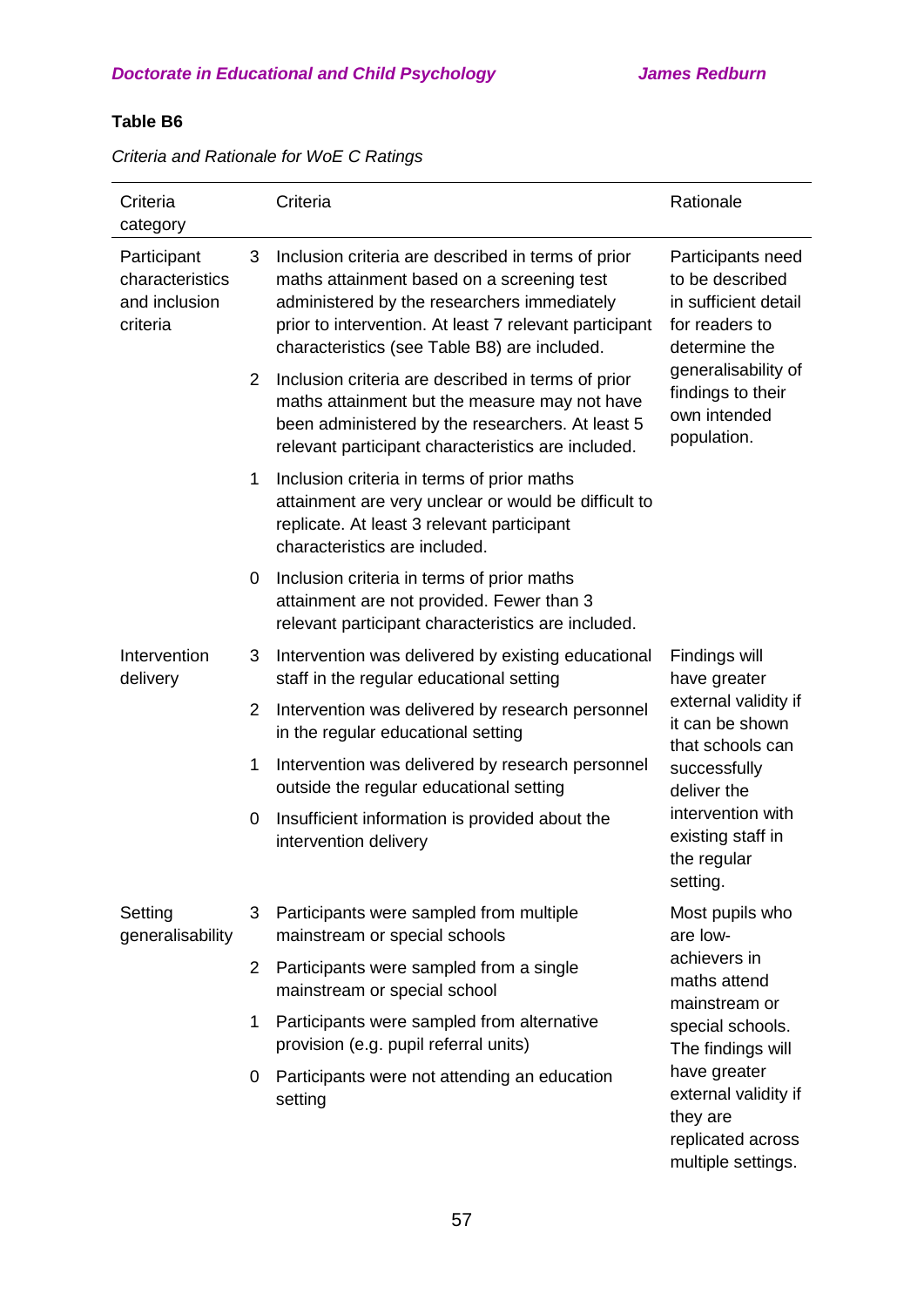| Criteria<br>category                                       |                | Criteria                                                                                                                                                                                                            | Rationale                                                                                |  |  |
|------------------------------------------------------------|----------------|---------------------------------------------------------------------------------------------------------------------------------------------------------------------------------------------------------------------|------------------------------------------------------------------------------------------|--|--|
| Metacognitive<br>components<br>Generalisation<br>of skills | 3              | Intervention includes at least 1 component (see<br>Table B9) of person, task, and strategy<br>knowledge; at least 8 total components; and full<br>opportunity to practise                                           | Interventions<br>should address<br>the full range of<br>metacognitive                    |  |  |
|                                                            | $\overline{2}$ | Intervention includes at least 1 component of 2 of<br>person, task, and strategy knowledge; at least 6<br>total components; and full opportunity to practise                                                        | knowledge and<br>provide sufficient<br>opportunity to<br>practise the                    |  |  |
|                                                            | 1              | Intervention includes at least 1 component of 2 of<br>person, task, and strategy knowledge; at least 4<br>total components; and partial opportunity to<br>practise                                                  | teaching in order<br>to maximise<br>construct validity.                                  |  |  |
|                                                            | 0              | Intervention includes components of only 1 of<br>person, task, and strategy knowledge; or fewer<br>than 4 total components; or no opportunity to<br>practise                                                        |                                                                                          |  |  |
|                                                            | 3              | The study measured task generalisation beyond<br>the types of word problems practised during the<br>intervention and took other measures of<br>metacognitive attributes. The study included a<br>follow-up measure. | <b>Since</b><br>metacognitive<br>knowledge and<br>skills are domain-<br>general (Schraw, |  |  |
|                                                            |                | 2 The study measured either task generalisation or<br>other metacognitive attributes. The study included<br>a follow-up measure.                                                                                    | 1998), the extent<br>to which<br>participants were<br>able to                            |  |  |
|                                                            | 1              | The study either included a measure of<br>generalisation or a follow-up.                                                                                                                                            | generalise and<br>maintain their                                                         |  |  |
|                                                            | 0              | The study did not measure generalisation and did<br>not take a follow-up.                                                                                                                                           | learning should<br>be measured.                                                          |  |  |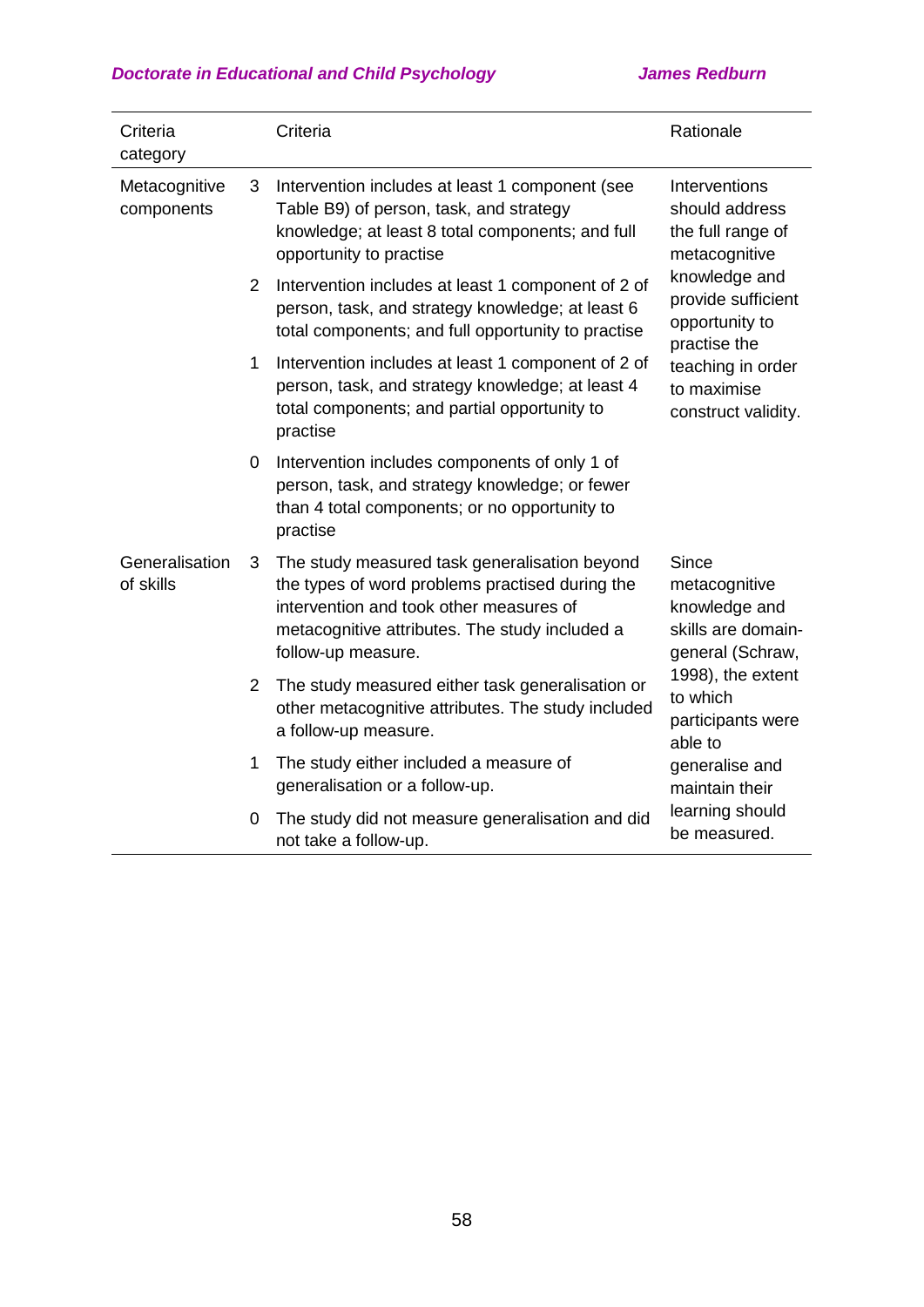## **Table B7**

*Summary of Scores from the WoE C Coding Protocol*

| Criteria category              | Chung & Tam (2005) | Fuchs et al. (2003) | Kajamies et al. (2010) | Pennequin et al. (2010) | Teong (2003)   | Wang et al. (2019) | Zhu (2015)     |
|--------------------------------|--------------------|---------------------|------------------------|-------------------------|----------------|--------------------|----------------|
| Participant<br>characteristics | $\overline{2}$     | 1                   | 3                      | 1                       | $\mathbf 1$    | 3                  | $\overline{2}$ |
| Intervention delivery          | $\overline{2}$     | 3                   | $\overline{2}$         | $\mathbf 0$             | $\pmb{0}$      | $\overline{2}$     | 3              |
| Setting generalisability       | $\overline{2}$     | 3                   | 3                      | $\overline{2}$          | $\overline{2}$ | 3                  | $\overline{2}$ |
| Metacognitive<br>components    | 1                  | 1                   | $\overline{2}$         | $\overline{2}$          | 1              | $\mathbf 0$        | $\mathbf 1$    |
| Generalisation of skills       | $\overline{2}$     | $\overline{2}$      | $\overline{2}$         | $\mathbf 1$             | $\overline{2}$ | $\mathbf 1$        | $\mathbf 0$    |
| <b>WoE C Rating</b>            | 1.8                | $\overline{2}$      | 2.4                    | 1.2                     | 1.2            | 1.8                | 1.6            |

*Note.* WoE C ratings are described as 'High' for scores ≥ 2.5, 'Medium' for scores ≥ 1.5 and < 2.5, and 'Low' for scores < 1.5.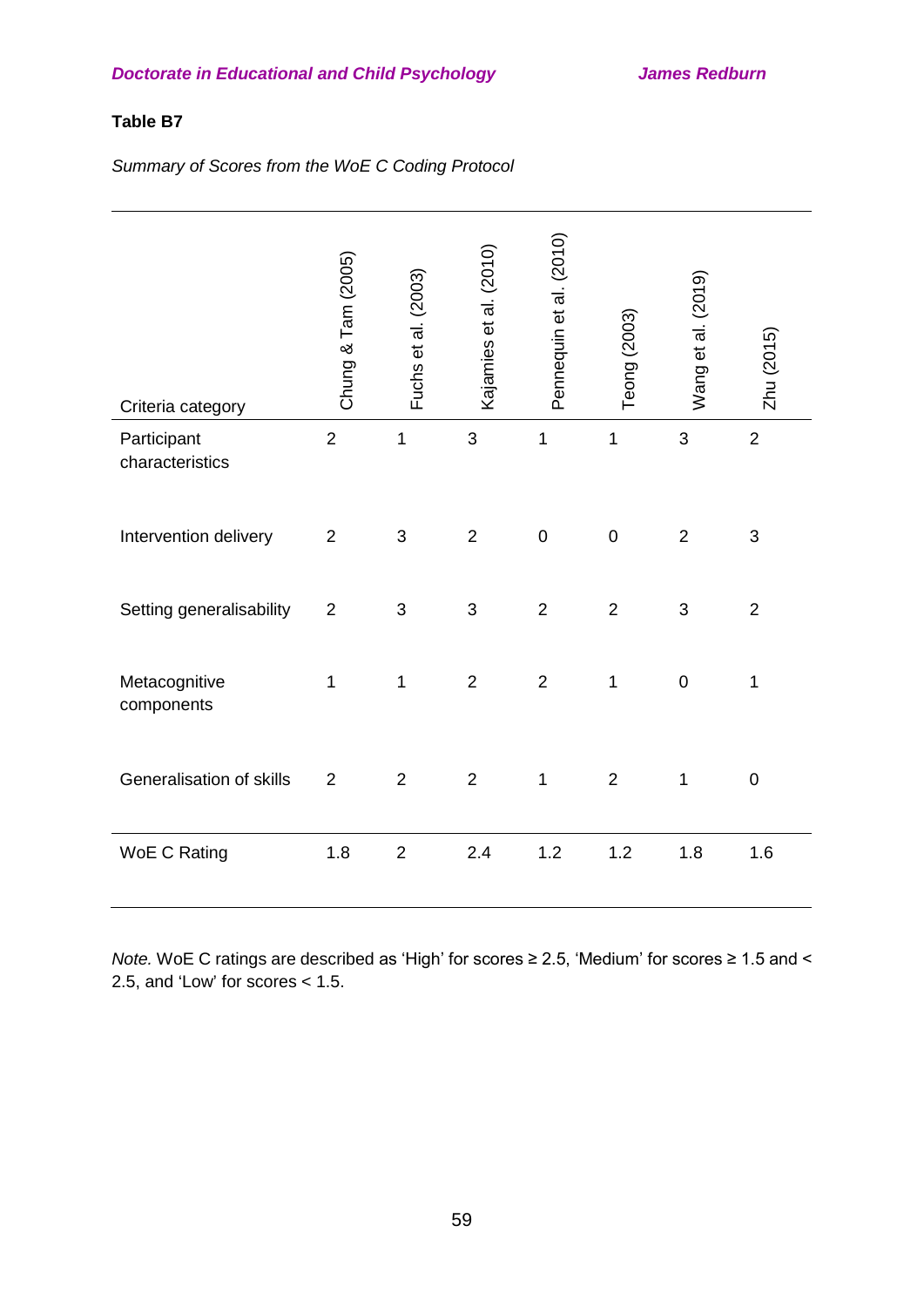# **Table B8**

*Participant Characteristics Provided by Each Study*

| Participant characteristic                                                               | Chung & Tam (2005) | Fuchs et al. (2003) | Kajamies et al. (2010) | Pennequin et al. (2010) | Teong (2003) | Wang et al. (2019) | Zhu (2015)   |
|------------------------------------------------------------------------------------------|--------------------|---------------------|------------------------|-------------------------|--------------|--------------------|--------------|
| Age or school year                                                                       | $\checkmark$       | $\checkmark$        | $\checkmark$           | $\checkmark$            | $\checkmark$ | $\checkmark$       | $\checkmark$ |
| Gender                                                                                   | $\checkmark$       |                     |                        | $\checkmark$            |              | ✓                  |              |
| Type of educational setting attended                                                     | $\checkmark$       | $\checkmark$        | ✓                      | $\checkmark$            | $\checkmark$ | $\checkmark$       | $\checkmark$ |
| Type of developed environment of<br>educational setting (i.e. urban, suburban,<br>rural) |                    | $\checkmark$        |                        |                         |              | $\checkmark$       | ✓            |
| Ethnicity                                                                                |                    |                     |                        |                         |              | $\checkmark$       |              |
| Home language                                                                            |                    |                     | $\checkmark$           |                         |              |                    |              |
| Socio-economic background                                                                |                    |                     |                        |                         |              | $\checkmark$       |              |
| Measures of general cognitive abilities                                                  | $\checkmark$       |                     |                        |                         |              |                    |              |
| Measures of prior maths attainment                                                       | $\checkmark$       | $\checkmark$        | ✓                      |                         | $\checkmark$ | ✓                  |              |
| Total                                                                                    | 5                  | 4                   | $\overline{7}$         | $\overline{4}$          | 3            | 8                  | 6            |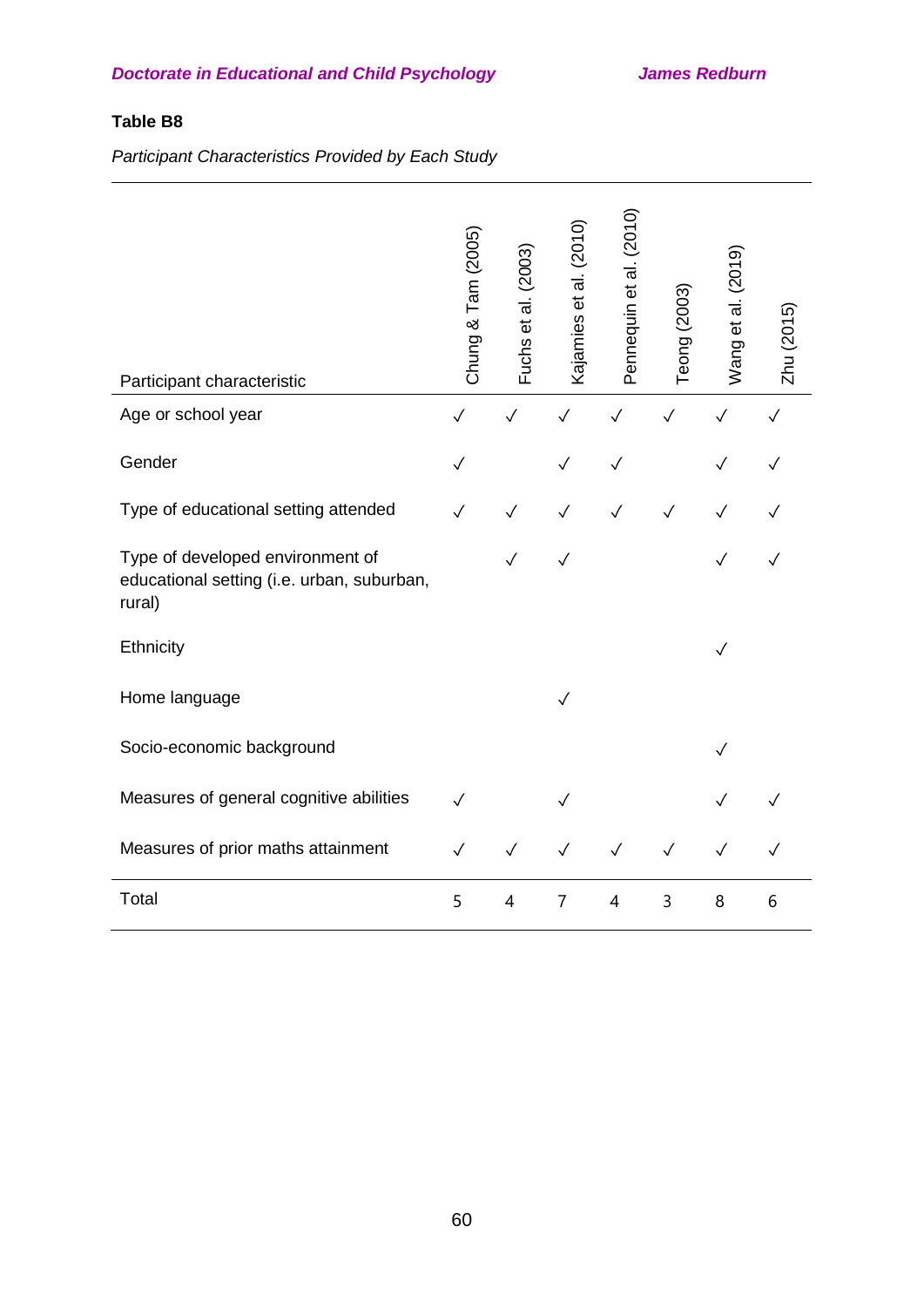# **Table B9**

*Components of Metacognitive Knowledge Explicitly Taught as Part of Intervention*

| Metacognitive component                                                                                                        | Chung & Tam (2005)           | Fuchs et al. (2003) | Kajamies et al. (2010) | Pennequin et al. (2010)                    | Teong (2003) | Wang et al. (2019) | Zhu (2015) |
|--------------------------------------------------------------------------------------------------------------------------------|------------------------------|---------------------|------------------------|--------------------------------------------|--------------|--------------------|------------|
| Person knowledge (of oneself and others as cognitive processors)                                                               |                              |                     |                        |                                            |              |                    |            |
| Strengths and weaknesses                                                                                                       | $\checkmark$<br>$\checkmark$ |                     |                        |                                            |              |                    |            |
| Motivation (e.g. self-efficacy, goals,<br>value, interest)                                                                     |                              |                     |                        |                                            |              |                    |            |
| Articulating and sharing knowledge with<br>others                                                                              |                              |                     |                        |                                            |              |                    |            |
| Task knowledge (of what variations imply for managing cognitive enterprises)                                                   |                              |                     |                        |                                            |              |                    |            |
| In which tasks different strategies are<br>most appropriate                                                                    |                              |                     | $\checkmark$           |                                            | $\checkmark$ |                    |            |
| How tasks of varying difficulty may<br>require different cognitive strategies                                                  |                              |                     |                        |                                            |              |                    |            |
| How local situational and general social,<br>conventional, and cultural norms may<br>influence the use of different strategies |                              |                     |                        |                                            |              |                    |            |
| Strategy knowledge (of how cognitive enterprises can be effectively achieved)                                                  |                              |                     |                        |                                            |              |                    |            |
| Planning (before attempting a task)                                                                                            | $\checkmark$                 |                     |                        | $\checkmark\quad\checkmark\quad\checkmark$ |              | $\checkmark$       |            |
| Monitoring (checking one's work during a<br>task and adapting if necessary)                                                    | $\checkmark$                 |                     |                        | $\checkmark$                               | $\checkmark$ |                    |            |
| Evaluating (checking results after a task)                                                                                     | $\checkmark$                 | $\sqrt{2}$          | $\checkmark$           | $\checkmark$                               | $\checkmark$ |                    |            |
| Information acquisition (e.g. elaborating,<br>mnemonics, organising)                                                           | $\checkmark$                 |                     |                        |                                            |              |                    |            |
| Problem-solving heuristics (e.g. means-<br>ends analysis, working backwards from<br>desired goal state)                        |                              |                     |                        |                                            |              |                    |            |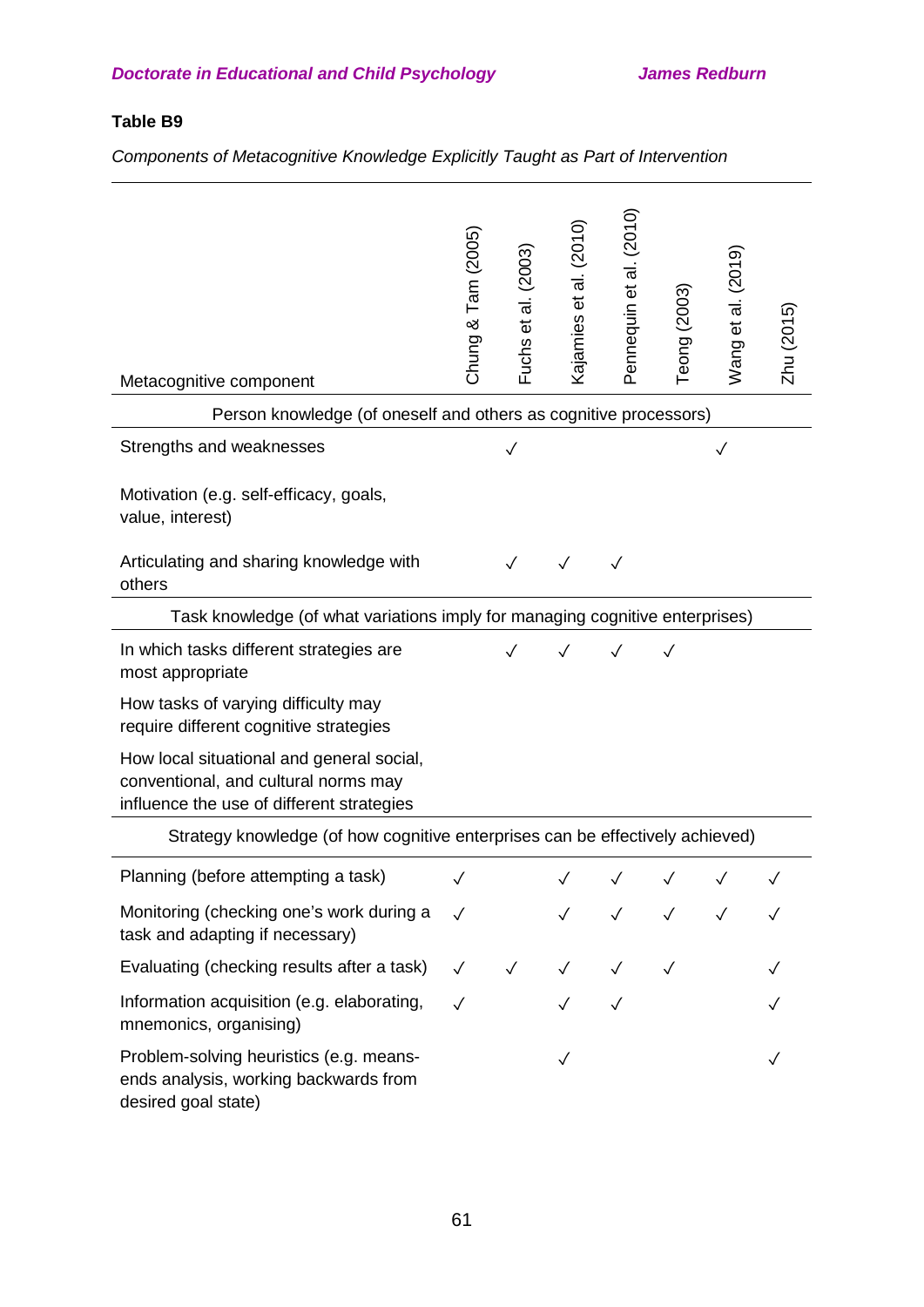| Metacognitive component<br>Opportunity to practise (the above facets of knowledge) | Tam (2005)<br>∞<br>Chung | (2003)<br>et al.<br>Fuchs | al. (2010)<br>$\vec{e}$<br>Kajamies | (2010)<br>ಸ<br>Pennequin et | Teong (2003) | (2019)<br>ಸ<br>Wang et | Zhu (2015) |
|------------------------------------------------------------------------------------|--------------------------|---------------------------|-------------------------------------|-----------------------------|--------------|------------------------|------------|
| Full – opportunity to practise all taught<br>components                            |                          |                           |                                     |                             |              |                        |            |
| Partial – opportunity to practise some<br>taught components                        |                          |                           |                                     |                             |              |                        |            |
| Total (excluding opportunity to practise)                                          | 4                        | 4                         |                                     | 6                           | 4            | 3                      | 5          |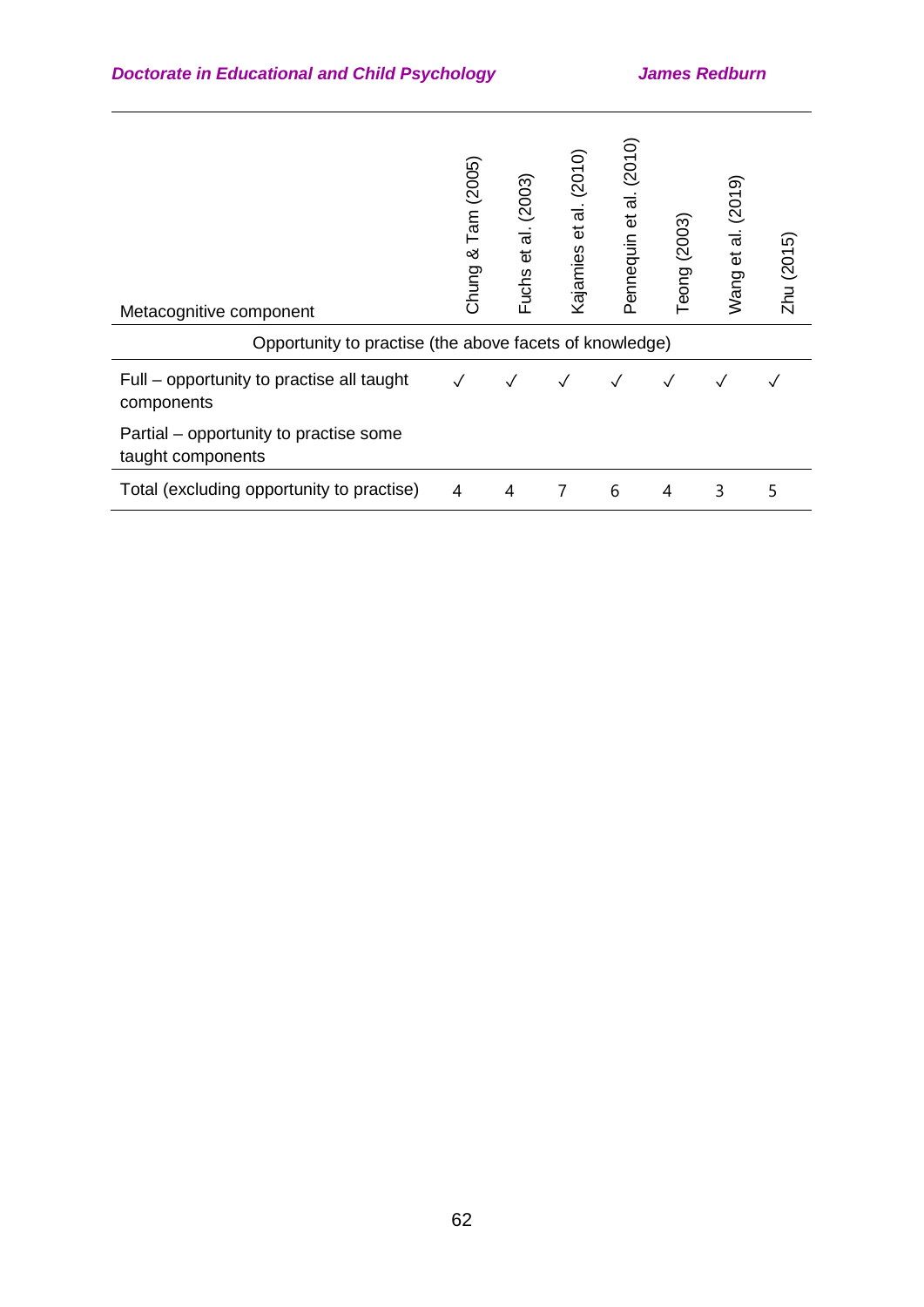# **Appendix C**

### **Changes made to the WoE A coding protocol (Gersten et al., 2005)**

Deletions are shown by strikes through text, additions are in {curly brackets}, and rationale for the changes are in *[italics and square brackets]*. All other text was kept as original. As a result of these changes, there were ten desirable criteria rather than the original 8. The criteria of Gersten et al. (2005) for a 'high' quality study were altered to require 5, rather than 4, desirable criteria, which still constituted 50%.

#### **Essential Quality Indicators**

#### *Quality indicators for describing participants*

Was sufficient information provided to determine/confirm whether the participants demonstrated the disability (ies) or difficulties presented?

*[Rationale: to enhance readability and reflect the preference of 'difficulties' over 'disabilities' in relation to learning]*

Were appropriate procedures used to increase the likelihood that relevant characteristics of participants in the sample were comparable across conditions?

Was sufficient information given characterizing the interventionists or teachers provided? Did it indicate whether they were comparable across conditions?

*Quality indicators for implementation of the intervention and description of comparison conditions*

Was the intervention clearly described and specified?

*[Rationale: to enhance readability]*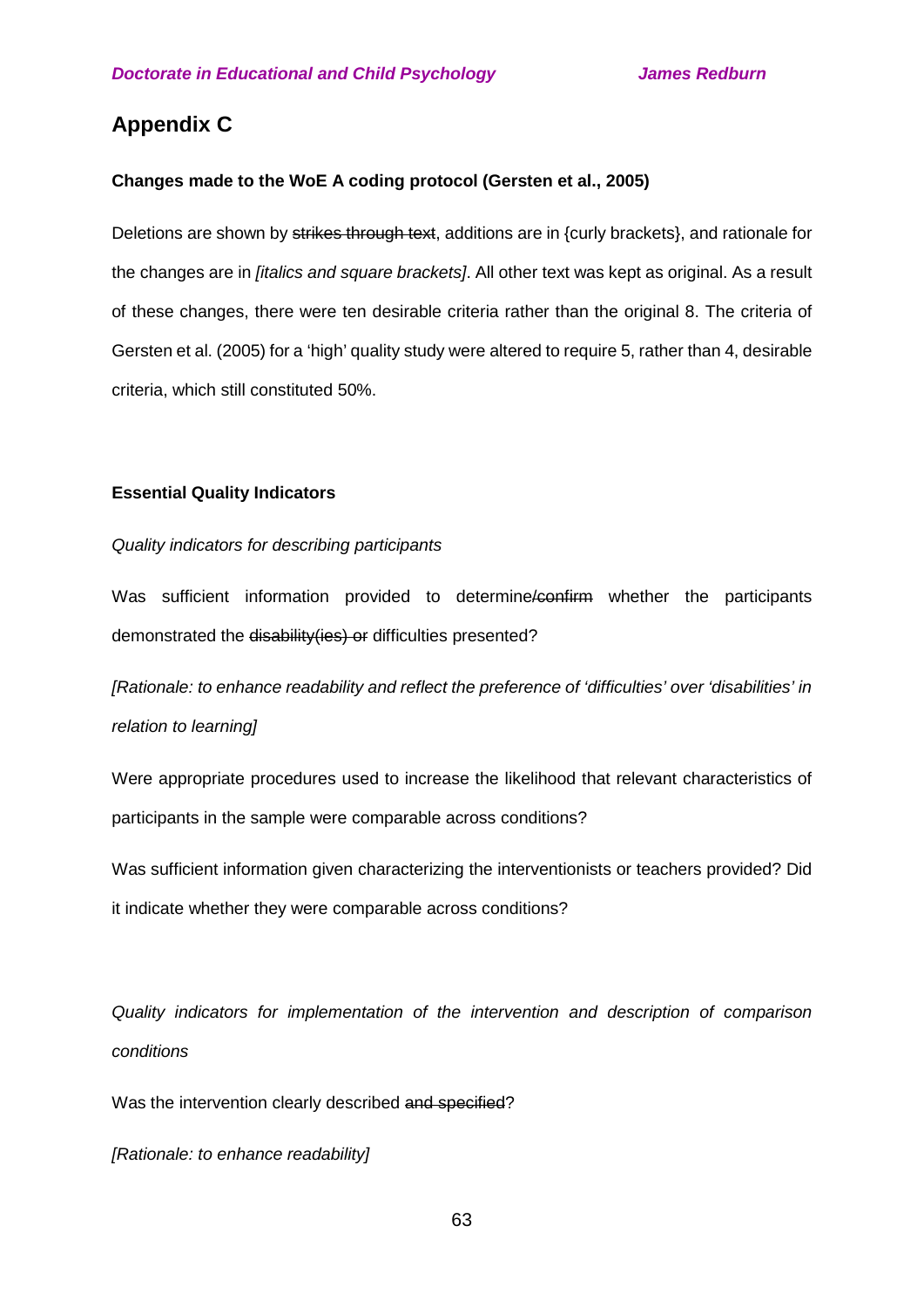Was the fidelity of implementation described and assessed?

Was the nature of services provided in comparison conditions described?

#### *Quality indicators for outcome measures*

Were multiple measures used to provide an appropriate balance between measures closely aligned with the intervention and measures of generalised performance?

Were outcomes for capturing the intervention's effect measured at the appropriate times?

#### *Quality indicators for data analysis*

Were the data analysis techniques appropriately linked to key research questions and hypotheses? Were they appropriately linked to the unit of analysis in the study?

Did the research report include not only inferential statistics but also effect size calculations?

#### **Desirable Quality Indicators**

Was data available on attrition rates among intervention samples? Was severe overall attrition documented? If so, is attrition comparable across samples? Is overall attrition less than 30%?

*[Rationale: it was judged that 2 separate issues were being addressed by a single series of questions so they were separated (see below for further alterations)]*

Was severe overall attrition {30% or more} documented {avoided}? If so, is attrition comparable across samples? Is overall attrition less than 30%?

*[Rationale: to enhance readability and to make this a positively-worded question so that a 'Yes' answer would count as a positive point]*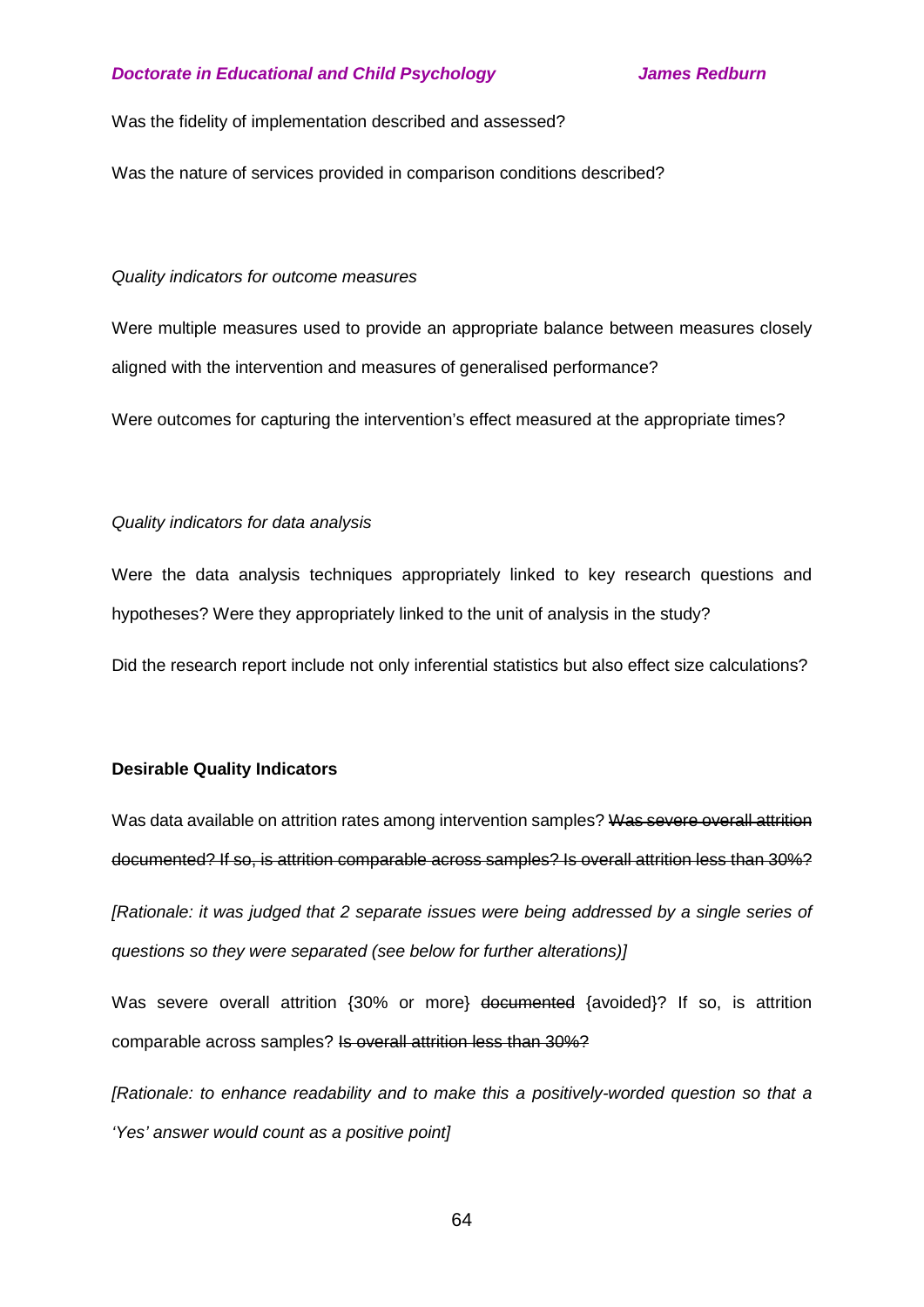Did the study provide not only internal consistency reliability but also test-retest reliability and interrater reliability (when appropriate) for outcome measures? Were data collectors and/or scorers blind to study conditions and equally (un)familiar to examinees across study conditions?

*[Rationale: it was judged that 2 separate issues were being addressed by a single series of questions so they were separated]*

Were data collectors and/or scorers blind to study conditions and equally (un)familiar to examinees across study conditions?

Were outcomes for capturing the intervention's effect measured beyond an immediate posttest?

Was evidence of the criterion-related validity and construct validity of the measures provided? Did the research team assess not only surface features of fidelity implementation (e.g. number of minutes allocated to the intervention or teacher/interventionist following procedures specified), but also examine quality of implementation?

Was any documentation of the nature of instruction or series provided in comparison conditions?

Did the research report include actual audio or videotape excerpts {or examples of paperwork} that capture the nature of the intervention?

*[Rationale: several studies included appendices with paperwork that captured the nature of the intervention, such as worksheets and lesson plans. It was deemed that this provided similar evidence of ecological validity to audio or videotape excerpts]*

Were results presented in a clear, coherent fashion?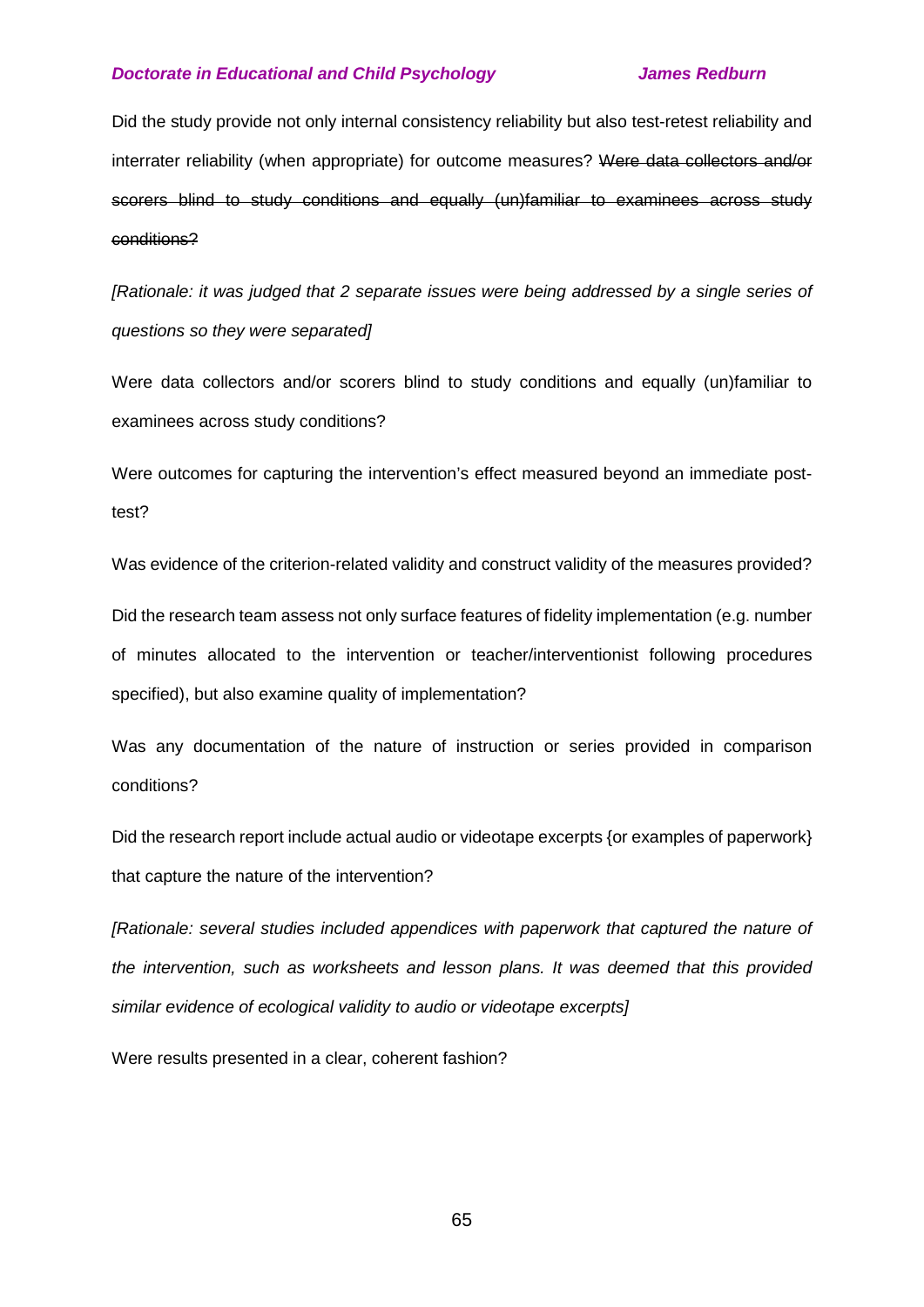# **Appendix D**

## **Example of a complete WoE A coding protocol (Gersten et al., 2005)**

**Study:** Chung, K. K., & Tam, Y. H. (2005). Effects of cognitive-based instruction on mathematical problem solving by learners with mild intellectual disabilities. *Journal of Intellectual and Developmental Disability*, *30*(4), 207-216.

### **Essential Quality Indicators**

*Quality indicators for describing participants*

Was sufficient information provided to determine whether the participants demonstrated the difficulties presented?

☒ Yes

 $\Box$  No

□ Unknown/Unable to Code

Were appropriate procedures used to increase the likelihood that relevant characteristics of participants in the sample were comparable across conditions?

☒ Yes

 $\Box$  No

□ Unknown/Unable to Code

Was sufficient information given characterizing the interventionists or teachers provided? Did it indicate whether they were comparable across conditions?

☒ Yes

 $\Box$  No

☐ Unknown/Unable to Code

*Quality indicators for implementation of the intervention and description of comparison conditions*

Was the intervention clearly described?

☒ Yes

 $\Box$  No

□ Unknown/Unable to Code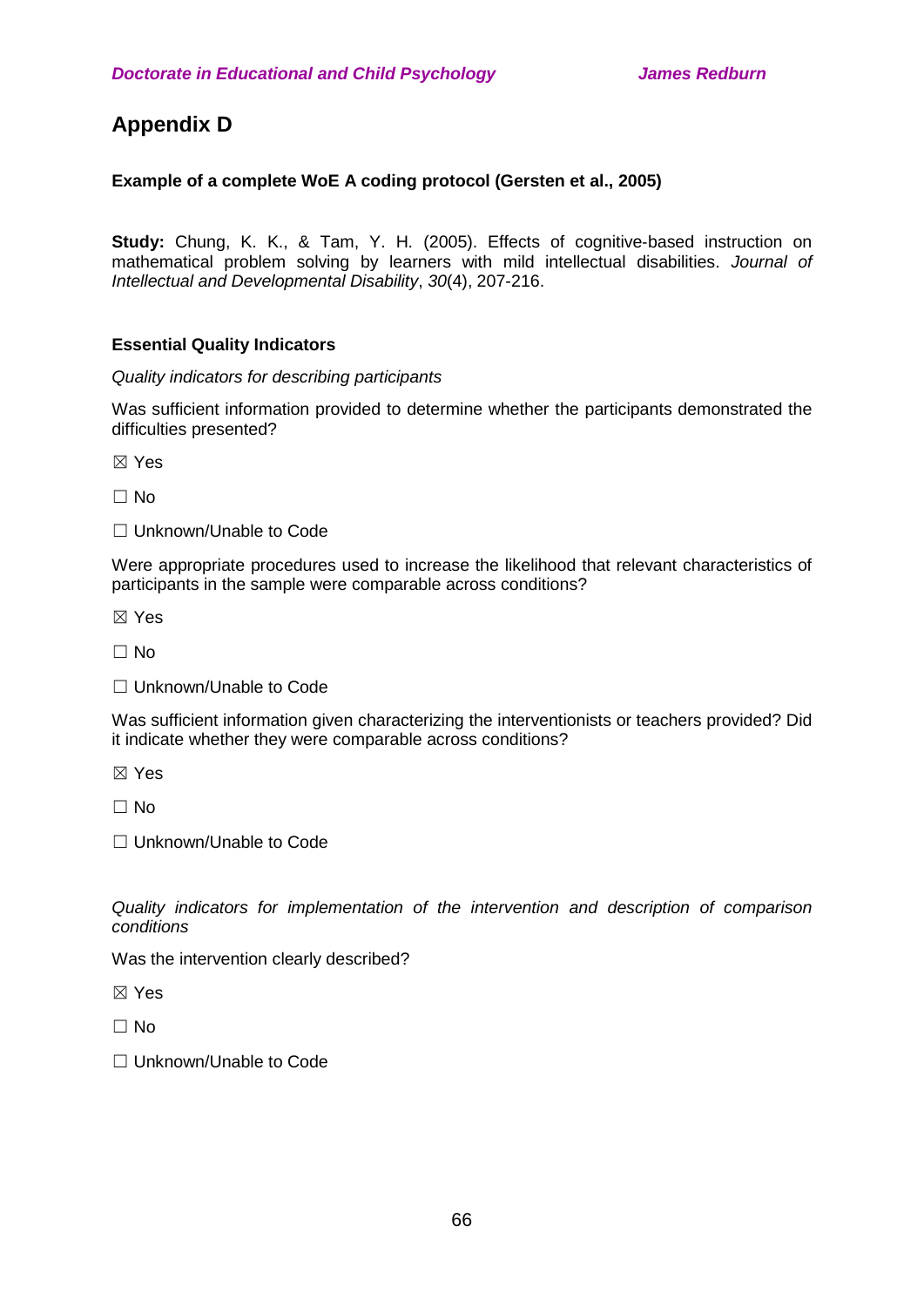Was the fidelity of implementation described and assessed?

☐ Yes

 $\boxtimes$  No

☐ Unknown/Unable to Code

Was the nature of services provided in comparison conditions described?

☒ Yes

☐ No

☐ Unknown/Unable to Code

## *Quality indicators for outcome measures*

Were multiple measures used to provide an appropriate balance between measures closely aligned with the intervention and measures of generalised performance?

 $\boxtimes$  Yes – partially; word problems were classified as either 'similar' to those practised during the intervention or 'transfer' which 'were used to examine whether the use of a particular format could enable the students to solve a wider range of problems'

 $\Box$  No

□ Unknown/Unable to Code

Were outcomes for capturing the intervention's effect measured at the appropriate times?

☒ Yes

 $\Box$  No

☐ Unknown/Unable to Code

### *Quality indicators for data analysis*

Were the data analysis techniques appropriately linked to key research questions and hypotheses? Were they appropriately linked to the unit of analysis in the study?

☐ Yes

 $\boxtimes$  No – The study did not include pre-test scores in the final analysis so, although the pre-test scores of all groups were comparable, there is no statistical data reported on whether the groups made pre- to post-test improvements

□ Unknown/Unable to Code

Did the research report include not only inferential statistics but also effect size calculations?

☐ Yes

 $\boxtimes$  No

☐ Unknown/Unable to Code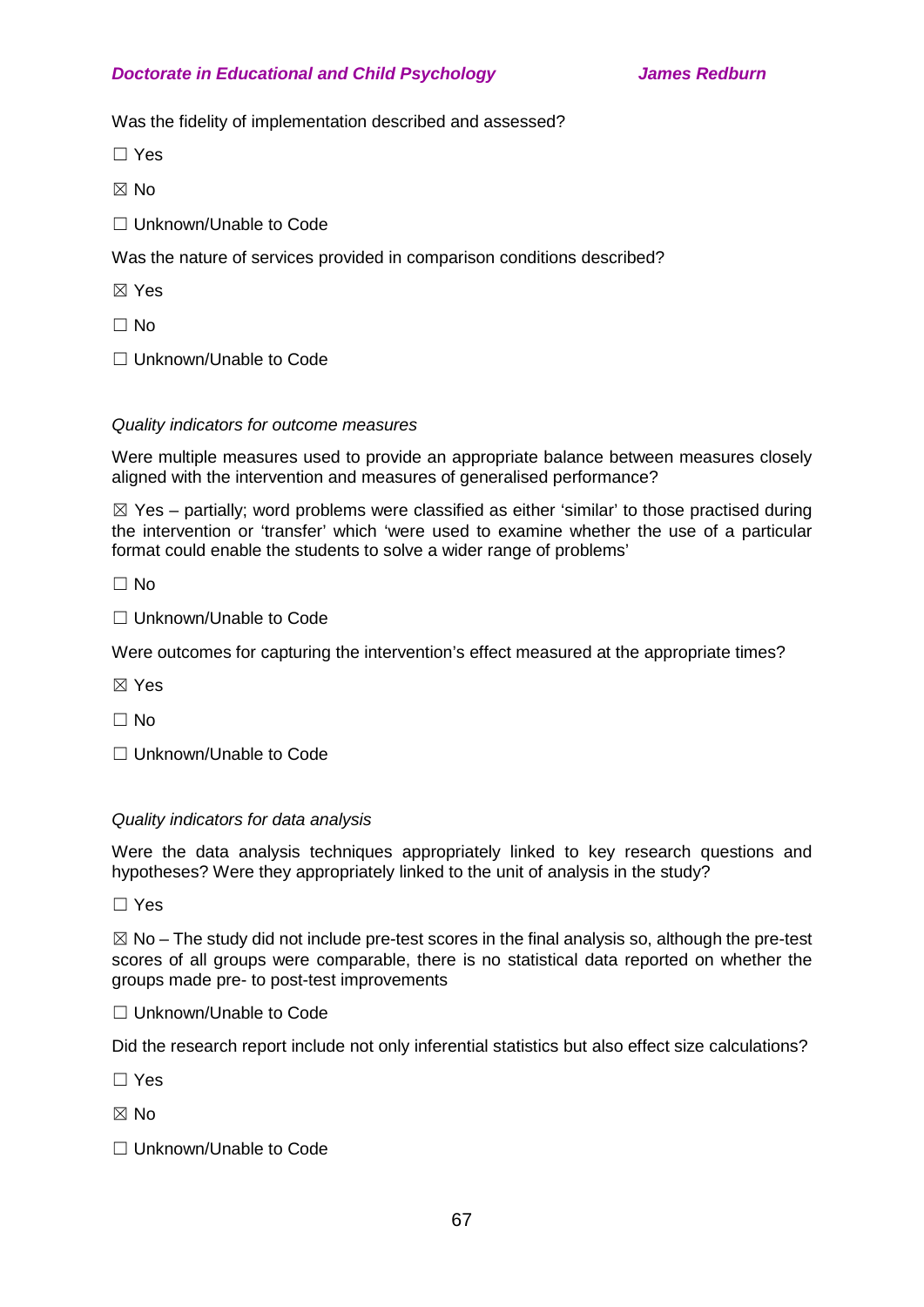## **Desirable Quality Indicators**

Was data available on attrition rates among intervention samples?

☒ Yes

 $\Box$  No

□ Unknown/Unable to Code

Was severe overall attrition (30% or more) avoided? Is attrition comparable across samples?

☒ Yes

 $\Box$  No

□ Unknown/Unable to Code

Did the study provide not only internal consistency reliability but also test-retest reliability and interrater reliability (when appropriate) for outcome measures?

☐ Yes

 $\boxtimes$  No – only interrater reliability reported (coefficient .85)

☐ Unknown/Unable to Code

Were data collectors and/or scorers blind to study conditions and equally (un)familiar to examinees across study conditions?

☐ Yes

☒ No

☐ Unknown/Unable to Code

Were outcomes for capturing the intervention's effect measured beyond an immediate posttest?

☒ Yes

 $\Box$  No

□ Unknown/Unable to Code

Was evidence of the criterion-related validity and construct validity of the measures provided?

☐ Yes

☒ No

□ Unknown/Unable to Code

Did the research team assess not only surface features of fidelity implementation (e.g. number of minutes allocated to the intervention or teacher/interventionist following procedures specified), but also examine quality of implementation?

☐ Yes

☒ No

☐ Unknown/Unable to Code